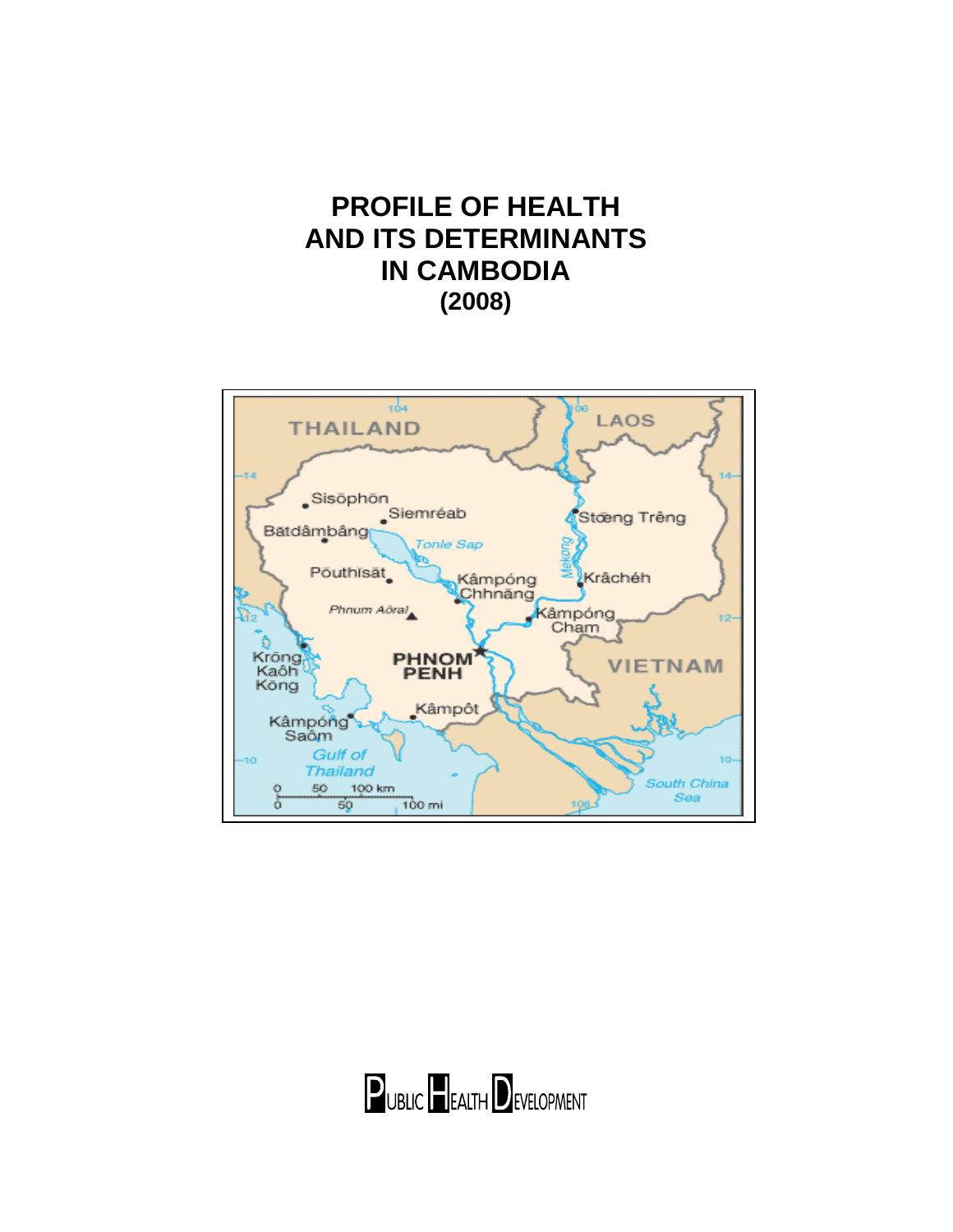# **Contents**

|                                                                                   | Page           |
|-----------------------------------------------------------------------------------|----------------|
| Preface                                                                           | $\overline{2}$ |
| Summary                                                                           | $\overline{4}$ |
|                                                                                   |                |
| The Determinants of Health in Cambodia                                            | 5              |
|                                                                                   |                |
| History, politics and governance                                                  | 6              |
| Geography                                                                         | 8              |
| Population (fertility, structure, marital status, ethnic background,<br>$\bullet$ |                |
| urban/rural distribution, language and culture)                                   | 10             |
| Economy, industry and employment                                                  | 14             |
| Agriculture, water and Irrigation                                                 | 15             |
| Landmines                                                                         | 16             |
| Income and Poverty                                                                | 17             |
| Food, Food Poverty                                                                | 19             |
| Drinking water and sanitation                                                     | 19             |
| $\bullet$<br>Education                                                            | 22             |
|                                                                                   |                |
|                                                                                   |                |
| Measures of Health profile                                                        | 24             |
| Life expectancy and mortality rates<br>$\bullet$                                  | 25             |
| Main causes of death<br>$\bullet$                                                 | 26             |
| Deaths in children under 5                                                        | 27             |
| Inequalities in death rates<br>$\circ$                                            | 29             |
| Causes<br>$\circ$                                                                 | 29             |
| Neonatal deaths<br>O                                                              | 31             |
| Maternal mortality and abortion                                                   |                |
| Specific health problems                                                          |                |
| <b>HIV/AIDS</b>                                                                   | 36             |
| TB<br>$\bullet$                                                                   | 38             |
| Malaria<br>$\bullet$                                                              | 40             |
| <b>Casualties of landmines</b><br>$\bullet$                                       | 41             |
|                                                                                   |                |
| Tackling the problems                                                             | 42             |
| Health services and health seeking behaviour<br>$\bullet$                         | 43             |
| Government policies and plans for health                                          | 47             |
| Assistance to the Government and the Millennium Development Goals                 | 49             |
| <b>DfID Country Assistance Plan</b>                                               | 51             |
| <b>WHO and Cambodia</b>                                                           |                |
|                                                                                   |                |
| Samlaut District and the Madox Jolie Pitt Project Area                            | 53             |
| Appendix 1: Summary of various health indicators                                  |                |
| Appendix 2: Reported cases of vaccine-preventable disease and                     | 57             |
| immunisation schedule                                                             | 59             |
| Appendix 3 : Causes of death in children under 5 in England and Wales             |                |
| Appendix 4 : Maternal mortality : causes and prevention                           | 60<br>62       |
| Appendix 5 : Induced abortion figures for Cambodia, 2000                          | 66             |
| Appendix 6 : Districts and Communes of Battambang and Villages in Samlaut         | 68             |
|                                                                                   |                |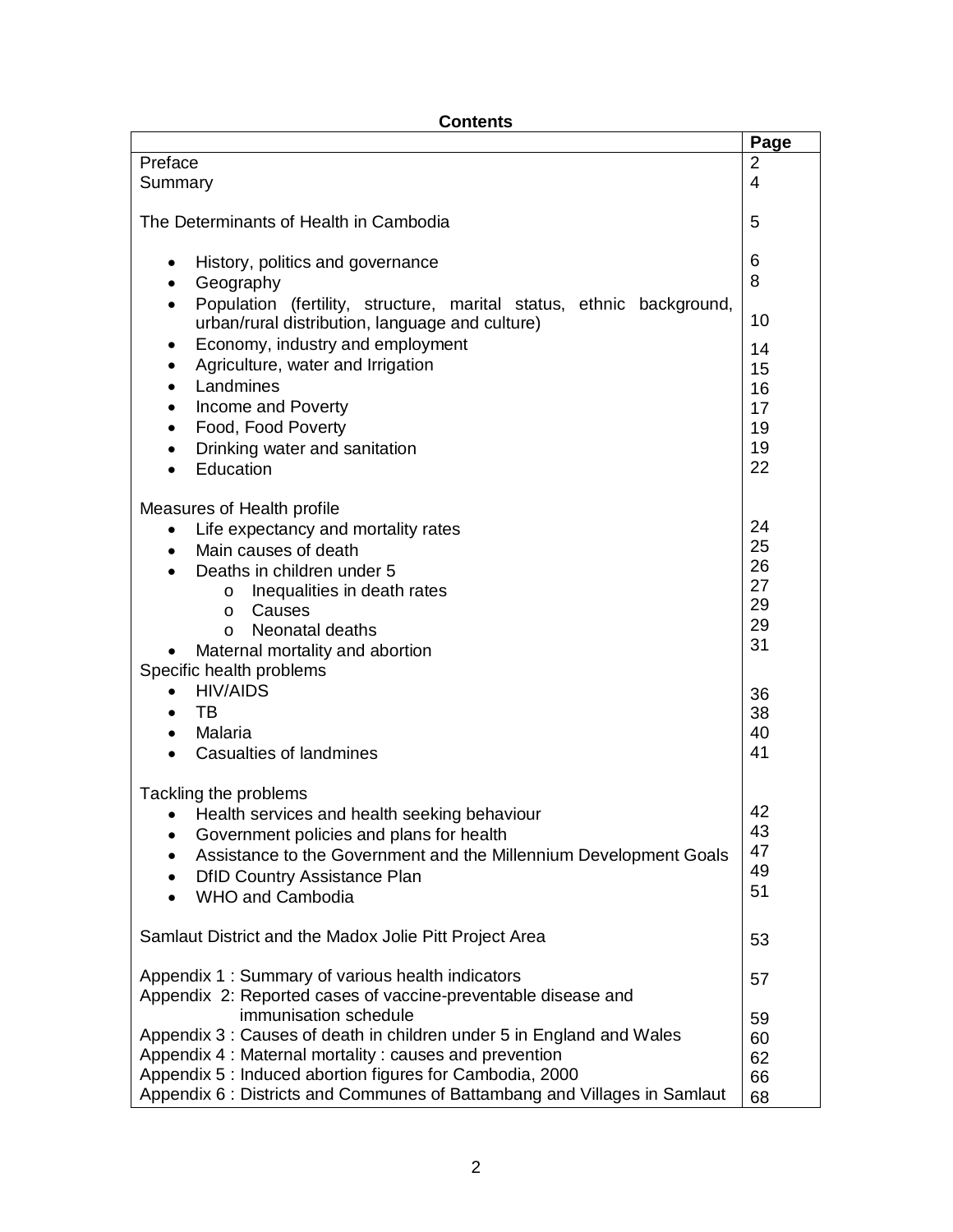# **Health profile of Cambodia**

# **Preface**

The purpose of this paper is to provide background information for those on the South Central SHA Leadership Programme visiting Cambodia. It is hoped that this will

- Provide a context for the work in which they will be involved
- Help them see how their role fits within the bigger picture and how their work can align with the priorities of the country

A variety of on-line publicly available information sources have been used. Of particular importance has been

- Royal Government of Cambodia's National Strategic Development Plan accessed through [http://www.mop.gov.kh#](http://www.mop.gov.kh/)
- Department for International Development of the UK http:// [www.dfid.gov.uk](http://www.dfid.gov.uk/) and
- <http://www.dfid.gov.uk/countries/asia/cambodia.asp>
- WHO Country Profile [http://www.who.int](http://www.who.int/) and<http://www.who.int/countries/khm/en/>
- Health Sector Strategic Plan for Cambodia 2003 2007 <http://rc.racha.org.kh/docDetails.asp?resourceID=310&categoryID=77>
- National Institute of Statistics, Cambodia <http://statsnis.org/> or [http://www.nis.gov.uk](http://www.nis.gov.uk/)
- UN Millenium Development Goals<http://www.un.org/millenniumgoals/goals.html>

Other references are available in the text.

I am grateful to the public health trainees, Susan Hird and Dominque LeTouze, for their contributions to the sections on overseas aid and health behaviours.

John Acres July, 2008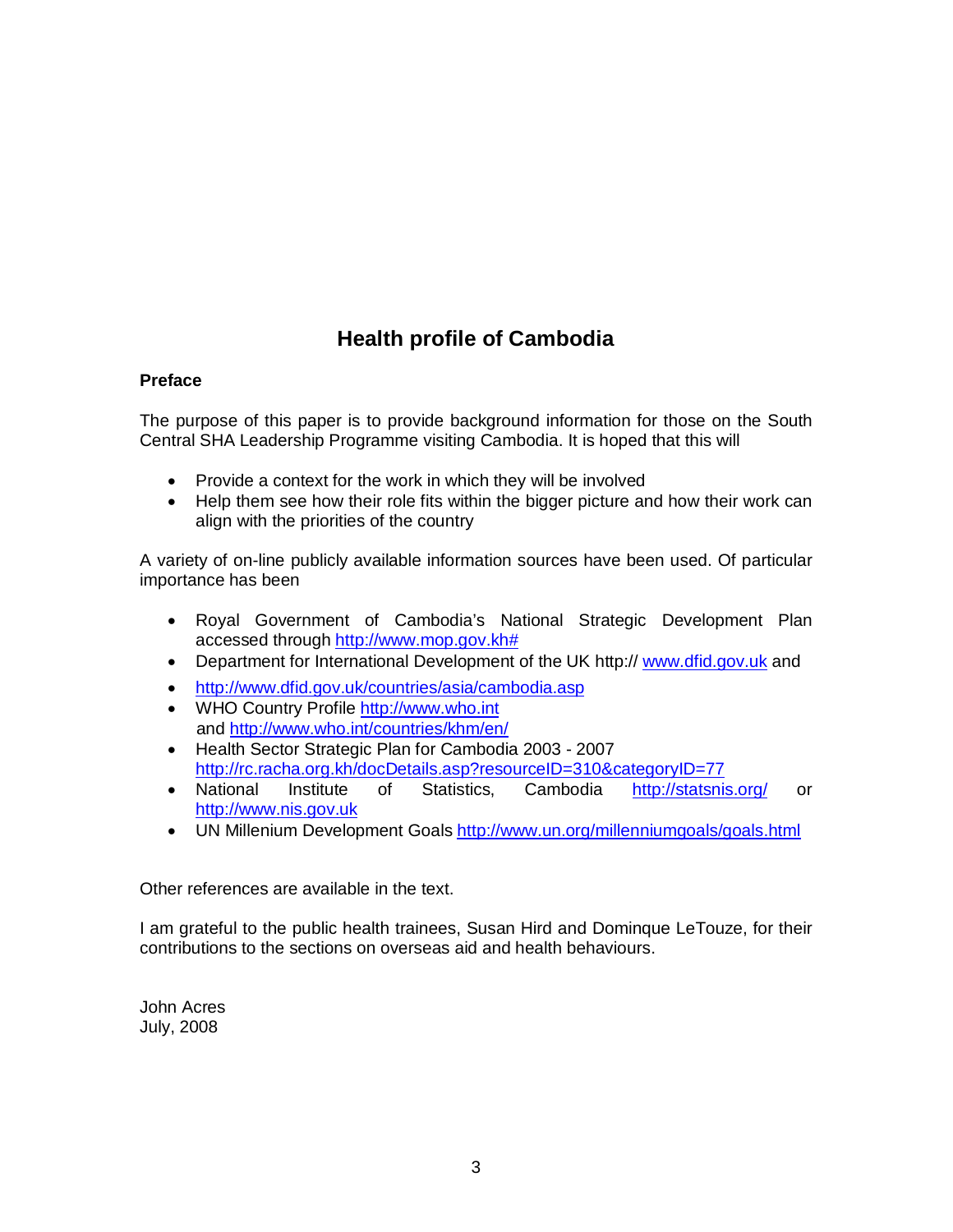### **Summary**

After many years of conflict, most of Cambodia's infrastructure was either destroyed or fell into disrepair and its people have been impoverished. The country lost most of its educated and trained staff such as teachers and doctors, life expectancy was low and maternal and infant mortality high. Cambodia's newly formed democracy has had to face enormous challenges of reconstruction, including that of the infrastructure upon which to do this – sound administration, governance, roads, power etc..

The country has slowly moved from a period of emergency support and rehabilitation to one of sustainable development based on consistent medium and long term policy directions. There is a long way to go, but co-ordinated plans are in place to take the country forward. Key outcomes of these are to develop its economy and take its people out of poverty. Co-ordination of foreign aid is essential and the major donors, including the Department for International Development, are now formally co-ordinating their work with other agencies.

This profile uses published reports to describe the health of the population and some of the main determinants of health. Its purpose is to provide a context for those on the NHS South Central Leadership Programme visiting a small rural project in Cambodia to help them set priorities for their work in ways that support the aspirations of the people of Cambodia and co-ordinate with the work already going on.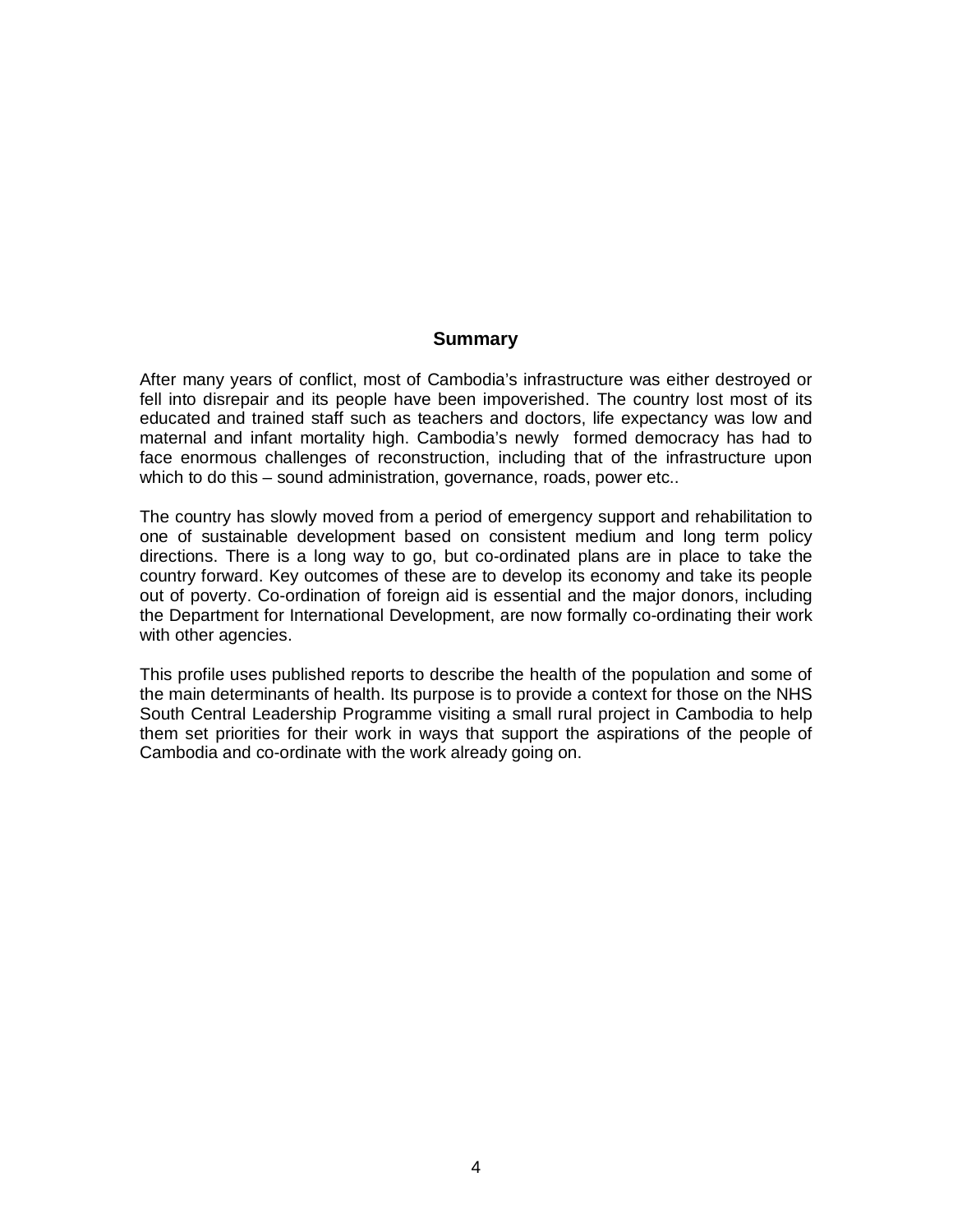### **The Determinants of health in Cambodia**

*We are building socialism without a model. We do not wish to copy anyone; we shall use the experience gained in the course of the liberation struggle. There are no schools, faculties or universities in the traditional sense, although they did exist in our country prior to liberation, because we wish to do away with all vestiges of the past. There is no money, no commerce, as the state takes care of provisioning all its citizens. The cities have been resettled as this is the way things had to be. Some three million town dwellers and peasants were trying to find refuge in the cities from the depredations of war. We evacuated the cities; we resettled the inhabitants in the rural areas where the living conditions could be provided for this segment of the population of new Cambodia. The countryside should be the focus of attention of our revolution, and the people will decide the fate of the cities. (Pol Pot)*

(Grant Evans and Kelvin Rowley, *Red Brotherhood at War*, 1984) (sourced from [http://www.cambcomm.org.uk/holocaust.html\)](http://www.cambcomm.org.uk/holocaust.html)

The legacy of the Kmer Rouge and the conflict in Cambodia both before and after it was in power, have had a devastating and lasting effect on the health of the people of Cambodia. Cambodia illustrates in stark reality the determinants of health captured by the model of Dalgren and Whitehead.



#### **The causes of health and ill health**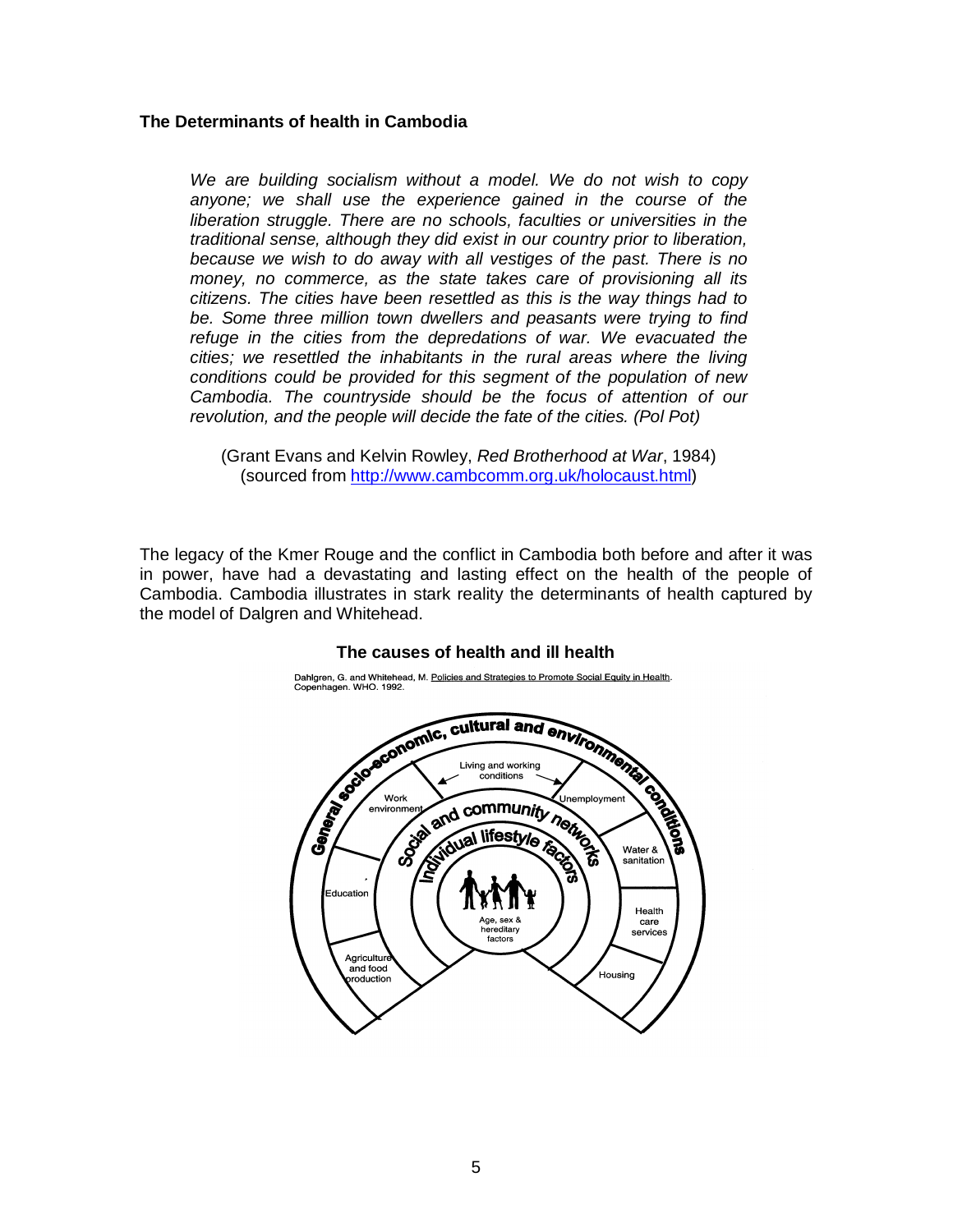#### **History, politics and governance**

Most Cambodians consider themselves to be Khmer, descendants of the Angkor Empire that extended over much of South East Asia and reached its zenith between the 10<sup>th</sup> and 13<sup>th</sup> centuries. Conflict with neighbours led to a gradual decline, and the country was almost destroyed in the mid 1800s. King Norodom then signed a treaty to put the country under the protection of the French in 1863, and the country remained under French protection until the mid 20<sup>th</sup> century. It was part of what became known as Indo China

The country was occupied by the Japanese during the second world war, which was followed by the Indo-China war and independence in 1953. Initially there was a monarchy with Sihanouk as king. He abdicated, however, and started the People's Socialist Community that won a landslide victory in 1955. On the death of his father, who had become king, he was named head of state.

The cold war between America and the USSR was being played out at this time and until 1965 Cambodia remained neutral. Sihanouk then cut off relations with the USA and Communist Vietnamese started to develop bases on Cambodian soil as part of the Vietnam War. A coup d'etat, planned by the CIA when Sihanouk was abroad, replaced Sihanouk with General Lon Nol as prime minister. The Vietnam war spilt over into Cambodia and America bombed the Cambodian countryside. Sihanouk set up a government in exile, the Khmer Rouge, and eventually the leader of the Kmer Rouge forces, Pol Pot, overthrew Lon Nol in 1975, around the time that the North Vietnamese occupied South Vietnam.

Between 1975 and 1979 the Kmer Rouge rule led to devastation of the country as part of a policies of its leader Pol Pot. Probably between 1 million and 2 million people were killed. Intellectuals were massacred, technology and infrastructures destroyed and books were burned.

In 1979, after escalating border disputes Vietnam invaded/liberated Cambodia. Socialist block countries and India recognised the new Vietnamese supported People's Republic of Cambodia. Internal conflict continued, however, and this, together with famine, caused many Cambodians to flee to neighbouring Thailand. For 10 years there was a civil war between the Vietnamese backed government and the Khmer Rouge and this affected most of the country.

By the end of 1989 the cold war had ended and, without financial support from the Soviets, the Vietnamese withdrew. In 1991, the UN, Cambodia, and other interested parties came to an agreement to end the Cambodian conflict. A United Nations Transitional Authority and a Supreme National Council were formed and were comprised of members from different factions within Cambodia. The agreement in Paris and the UN protectorate started competitive politics in Cambodia, something they hadn't seen for about 40 years.

The 1991 Paris Peace Accord brought to an end the period of political isolation from the rest of the world. The country is now a multiparty democracy under a constitutional monarch. The first general elections were held in 1993 and Sihanouk became king once again. The government had a massive task of reconstruction.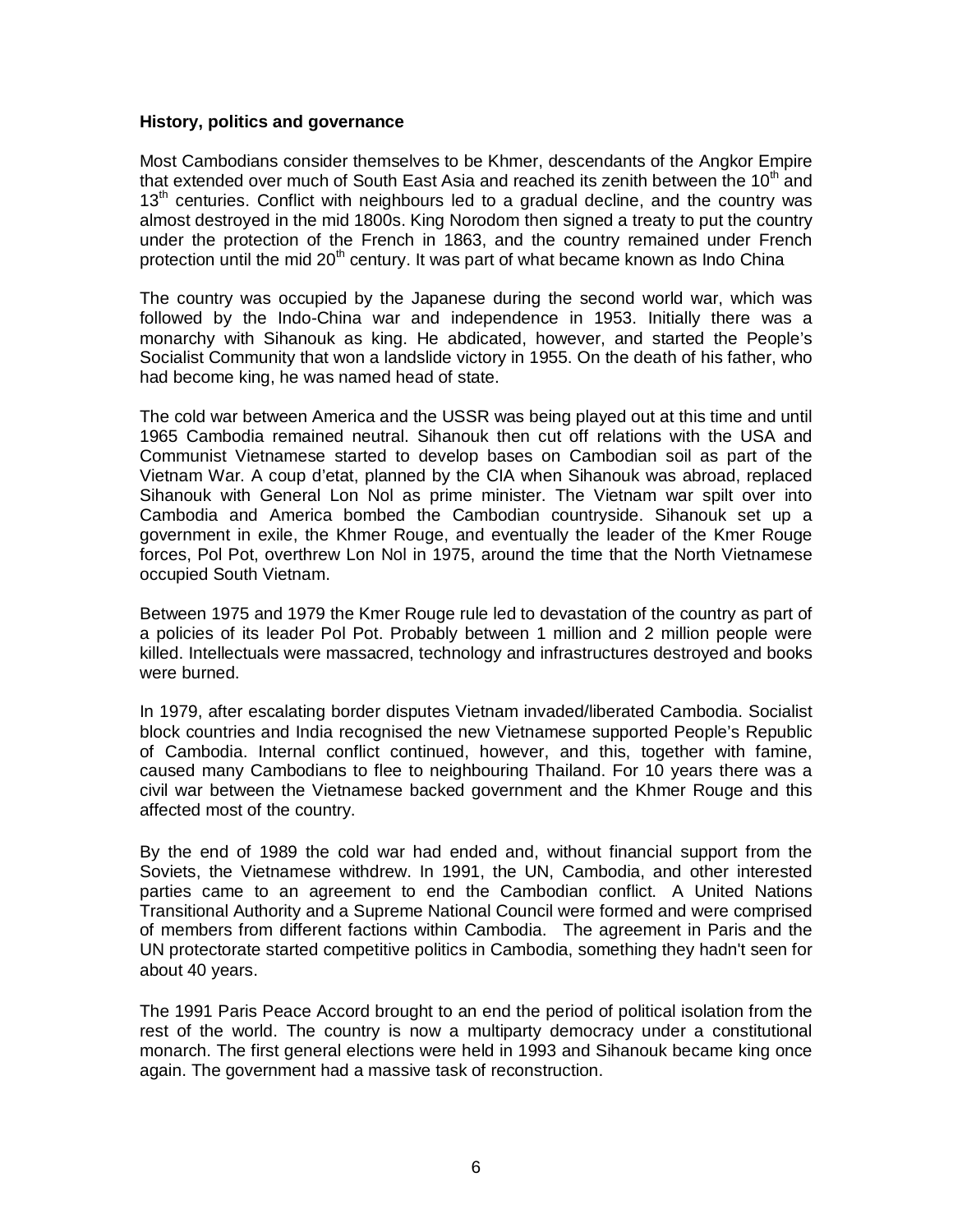- Governance and legal systems had been destroyed, and provided the environment for corruption
- Children born in refugee camps had had little formal education and only 7000 out of 20,000 teachers had survived the Kmer Rouge
- Trained medical staff and health facilities had been destroyed and after the Pol Pot regime there were less than 50 doctors left alive in Cambodia with no materials or drugs.
- Returning refugees finding their land now used by someone else or unusable as a consequence of landmines
- The physical infrastructure of housing, roads, bridges, drainage, water supply, electricity and industry in the country had been either destroyed or not maintained.

There were more elections in 1998 and 2003. The latter resulted in a stalemate with a hiatus in government until the formation of a coalition a year later. In the same year, 2004, Sihanouk abdicated and selected his son, Prince Norodom Sihamoni, to succeed him.

Fresh elections take place in 2008 the main political parties involved are the Cambodian People's Party and the National United Front for an Independent, Neutral, Peaceful and Co-operative Cambodia.

The country is now divided up into 24 provinces, 185 districts, 1,621 communes and 13,890 villages. Considerable effort is being put in to strengthening capability and governance, improving financial management and increasing the involvement of local people in the decision making process.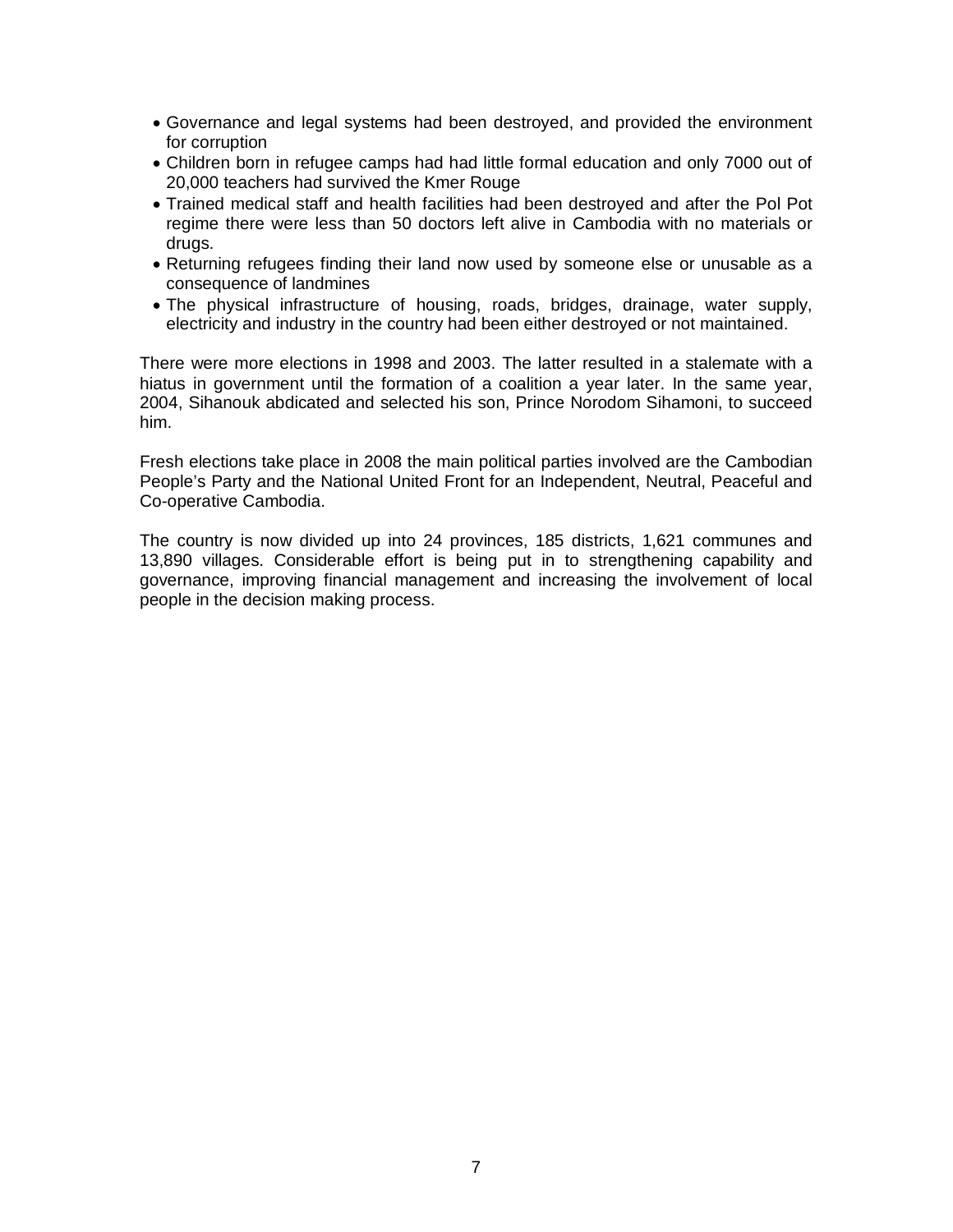# **Geography**

Cambodia is situated in South East Asia and is bordered on the West by Thailand, in the East by Vietnam and in the North by Laos. Its coastline is in the South West on the Gulf of Siam.



75% of the total land areas is made up of the central plan, which is 10 – 30 metres above sea level. These are bordered by high mountain ranges and high plateau.

The area is drained by the Mekong, Tonle Sap and Bassac Rivers through the Mekong Delta in Southern Vietnam. In Cambodia the Mekong can by up to 2 Km wide in places.

The rainy monsoon season, crucial to understanding local food production, stretches from around June to October. The maximum rainfall is in September and October, when severe flooding can take place, with major disruption and loss of life, homes and crops. Poor unmaintained drainage can leave surface water on the streets for days.

River flows during the late monsoon period increase so much that the silted up channels of the lower Mekong are unable to carry the river's floodwater and the flow of the Tonle River is reversed with water backing up into the Tonle Sap Lake. This lake covers around 135 sq km in the dry season with a maximum depth of only 1.5 metres. In the monsoon season the lake expands to around 1.025 sq km, with a depth of up to 12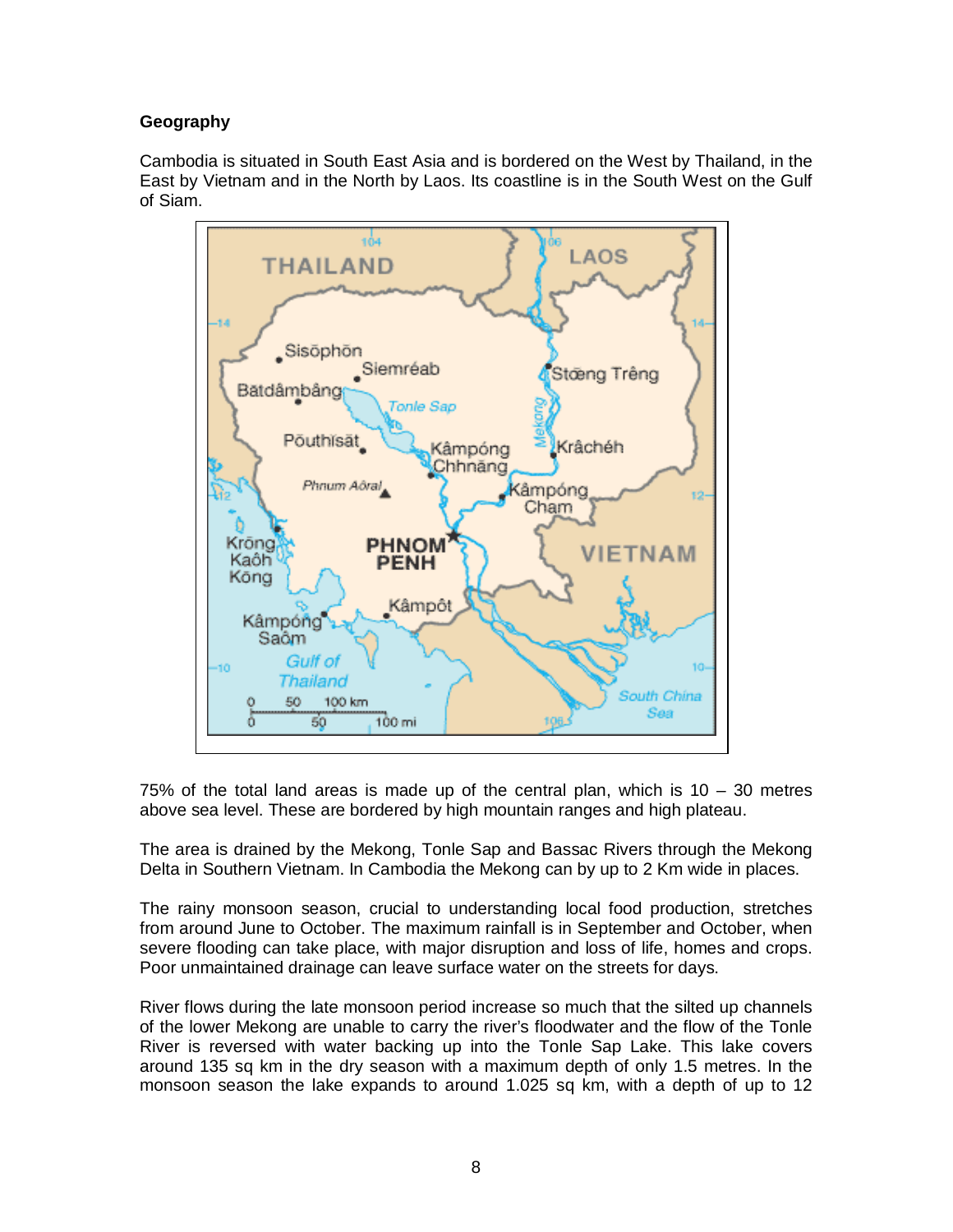metres. When the water recedes again there is left up to 30 mm of rich alluvial silt and shallow waters filled with fish.

Illegal logging has resulted in habitat loss and declining biodiversity, in particular the destruction for mangrove swamps that threatens natural fisheries. There is also illegal fishing and over-fishing with declining fish stocks. This is an important ecosystem where 1.7 million people depend on fishery based livelihoods. Despite its natural wealth it is one of the poorest regions in Cambodia.

The temperature varies little during both the year and the day, with an average in Phnom Penh of 27 degrees centigrade. Relative humidity averages around 80% throughout the year.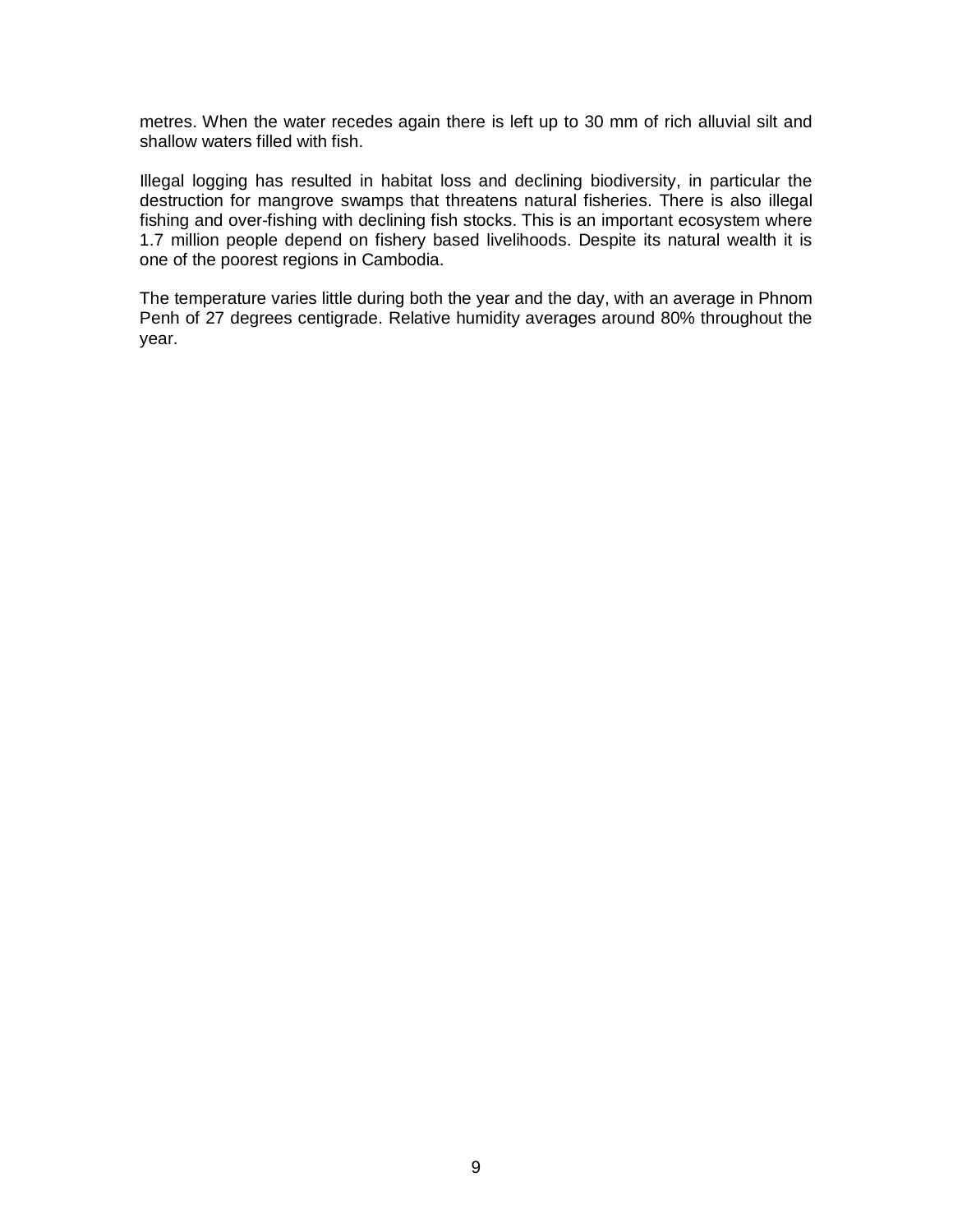# **The Population**

A Population Census in Cambodia is conducted once in ten years. The last Population Census 2008 was carried out on 3 May 2008 and the preliminary result of the census is scheduled to release on September, 2008.

The total population has been growing. It was estimated to be around 13.66 million in 2004 and is projected to reach 15.27 million by 2010.

The fertility rate has been falling and is now around 3.34, which is still almost twice that in England.

### **Fertility rates per woman in Cambodia over time and England rate for comparison**

|                      | 1993       | 2004 | 2010 | Rate in<br>England,<br>2004 |
|----------------------|------------|------|------|-----------------------------|
| Total fertility rate | 5.6 (1996) | 3.34 | 3.4  | 74                          |

*(Total fertility rate is the average number of children that would be born per woman if women experienced the age-specific fertility rates of the year in question throughout their childbearing lifespan.)*

In marked contrast to England, the population is young. Past destruction of the adult population together with a high fertility rate has left a very young population with around 39% under the age of 15 years.

In addition to this the next age group up is also large so that 63% of the population in 2004 was aged under 25 year. This compares with 31.1% in England.

The effect of sustained conflict and the Pol Pot regime resulted in a higher proportion of women left in the population, but this is now similar to that in the UK.

# **Population structure in Cambodia**

|                            | 1993  | 2004  | 2010  | <b>England</b><br>2001 |
|----------------------------|-------|-------|-------|------------------------|
| Population (millions)      | 10.66 | 13.66 | 15.27 | 49.14                  |
| Male:Female (100)<br>ratio | 91.7  | 93.5  | 95.0  | 94.9%                  |
| % population $0 - 14$      | 43.9% | 39.0% | 33.0% | 18.9%                  |
| % population 15 - 59       | 50.8% | 55.1% | 61.0% | 60.4%                  |
| $%$ population 60+         | 5.3%  | 5.9%  | 6.0%  | 20.7%                  |

This produces very different population pyramids for the two countries.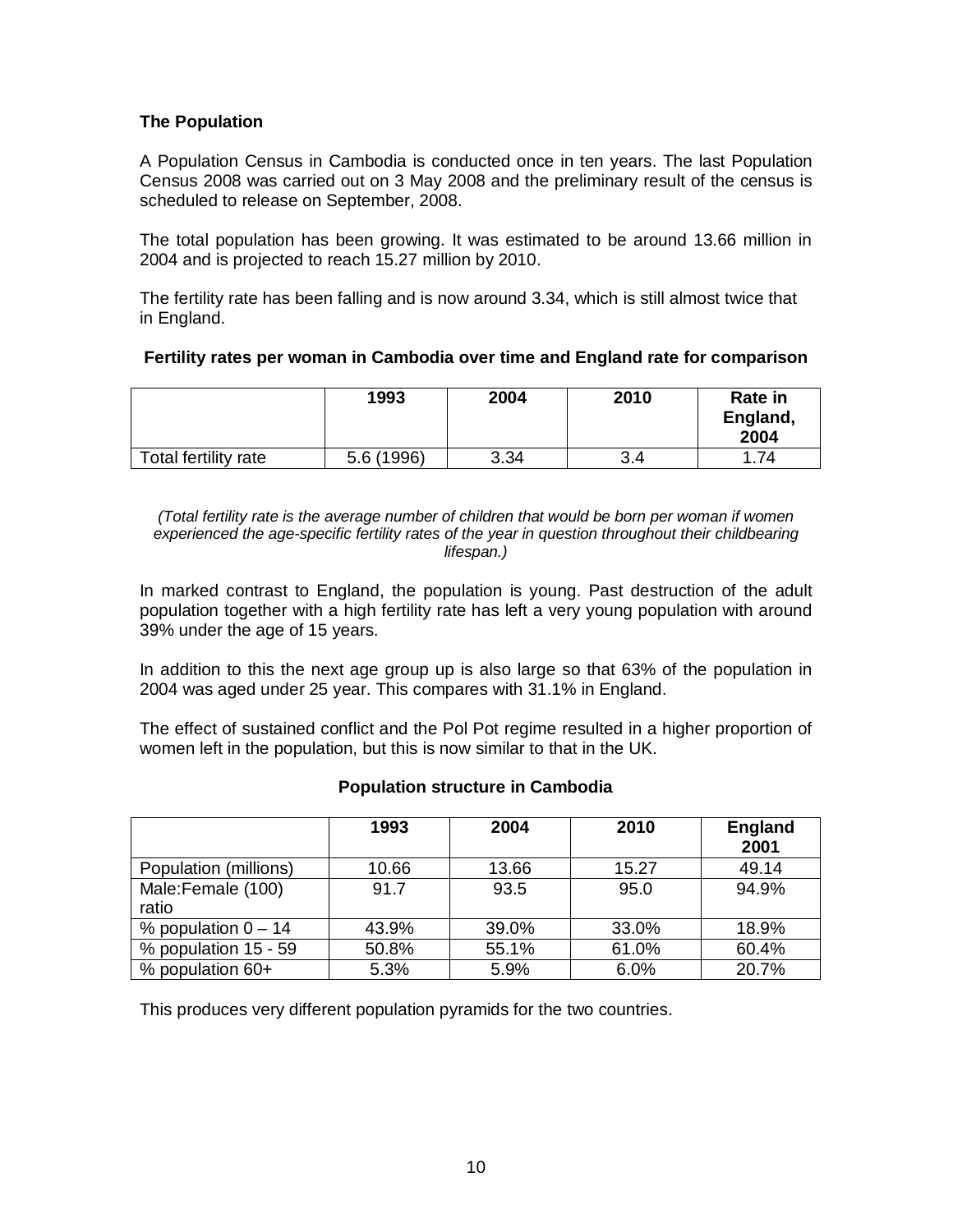

*Source : Cambodia Demographic and Health Survey, 2000*



**ENGLAND, 2001**

The percentages on the pyramid represent the percentage of 'all males' (to the left) and the percentage of 'all females' (to the right) that are in that age group

Source : Census, 2001, England. http://www.statistics.gov.uk/census2001/pyramids/pages/64.asp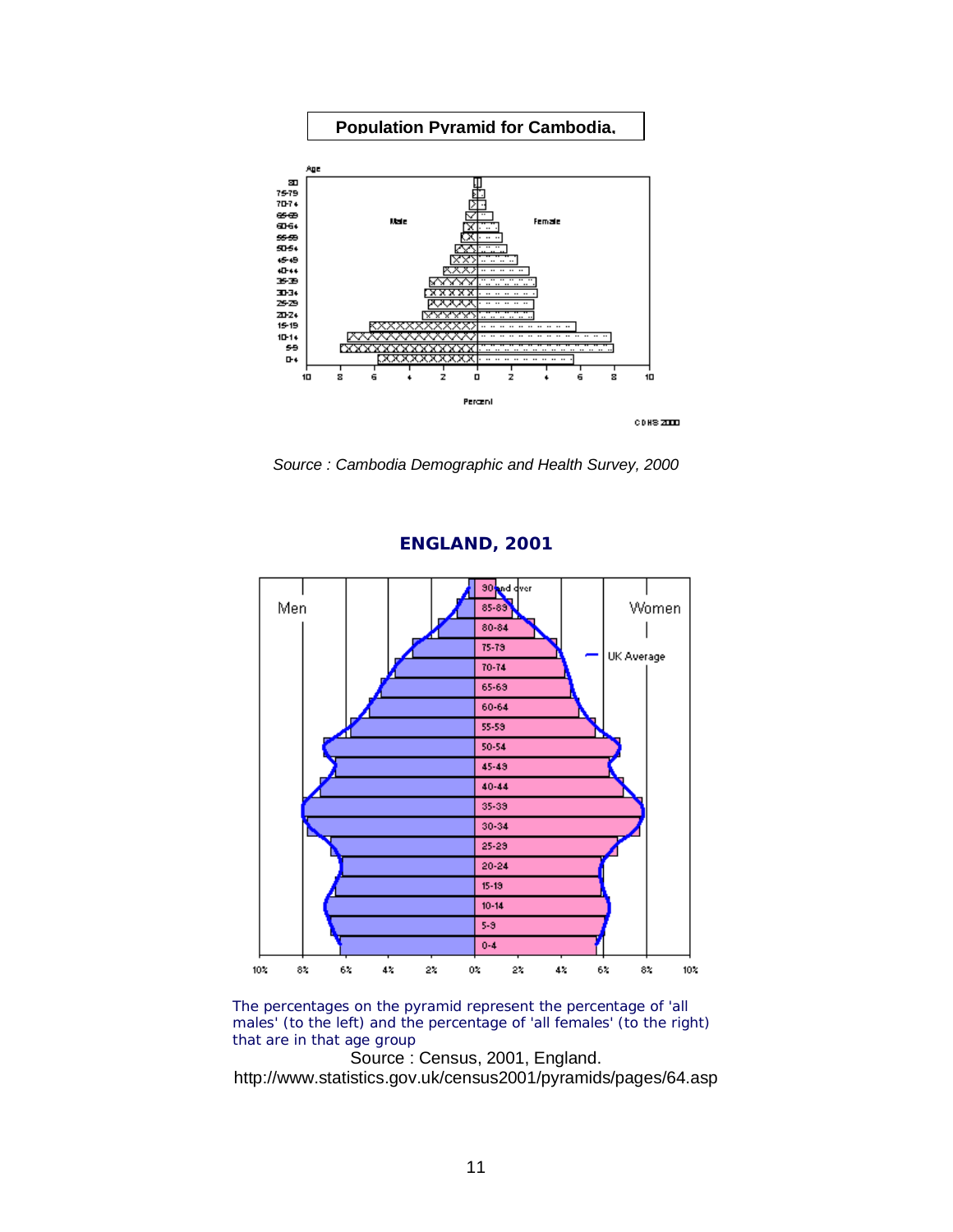# **Marital Status**

The proportion of people in Cambodia who are single (30.7%) is very similar to that in England and Wales (30.9%). There is more variation in the proportion married or divorced.

|                                      | Single | Married | Widowed | Divorced |
|--------------------------------------|--------|---------|---------|----------|
| Cambodia,<br>2004                    | 30.7%  | 60.6%   | 6.1%    | 2.0%     |
| England<br>and<br><b>Wales, 2002</b> | 30.9%  | 52.5%   | 8.2%    | 8.4%     |

#### **Marital status of people in Cambodia compared with that for England and Wales**

Sources : Source : National Institute of Statistics, Phnom Penh, Cambodia, Inter-Censal Population Survey, 2004. Marital Status Estimation for England and Wales, 2002. National Statistics. [www.statistics.gov.uk/pdfdir/marr0204.pdf](http://www.statistics.gov.uk/pdfdir/marr0204.pdf)

Note : Figures for Cambodia are for people aged 15 and over. Figures for England and Wales are for people aged 16 and over.

More detailed information about Cambodia is given below and it will be noted that urban areas have a higher proportion of single people than rural areas.

|       | Total/ Urban/<br><b>Rural</b> |     | <b>Never</b><br>married | <b>Currently</b><br>married | <b>Widowed</b> | <b>Divorced</b> | <b>Separated</b> |
|-------|-------------------------------|-----|-------------------------|-----------------------------|----------------|-----------------|------------------|
| Total | <b>Both</b><br>sexes          | 100 | 30.7                    | 60.6                        | 6.1            | 2.0             | 0.6              |
|       | Males                         | 100 | 34.6                    | 62.9                        | 1.6            | 0.7             | 0.2              |
|       | Females                       | 100 | 27.4                    | 58.5                        | 10.1           | 3.1             | 0.9              |
| Urban | <b>Both</b><br>sexes          | 100 | 36.9                    | 55.2                        | 5.4            | 1.9             | 0.6              |
|       | Males                         | 100 | 40.9                    | 56.8                        | 1.4            | 0.7             | 0.2              |
|       | Females                       | 100 | 33.4                    | 53.7                        | 8.9            | 3.0             | 1.0              |
| Rural | <b>Both</b><br>sexes          | 100 | 29.5                    | 61.6                        | 6.3            | 2.0             | 0.6              |
|       | Males                         | 100 | 33.4                    | 64.1                        | 1.6            | 0.7             | 0.2              |
|       | Females                       | 100 | 26.2                    | 59.5                        | 10.3           | 3.1             | 0.9              |

#### **Marital Status by Sex for Population Aged 15 and more in Urban and Rural Areas, Cambodia, 2004**

*Source : National Institute of Statistics, Phnom Penh, Cambodia, Inter-Censal Population Survey, 2004.*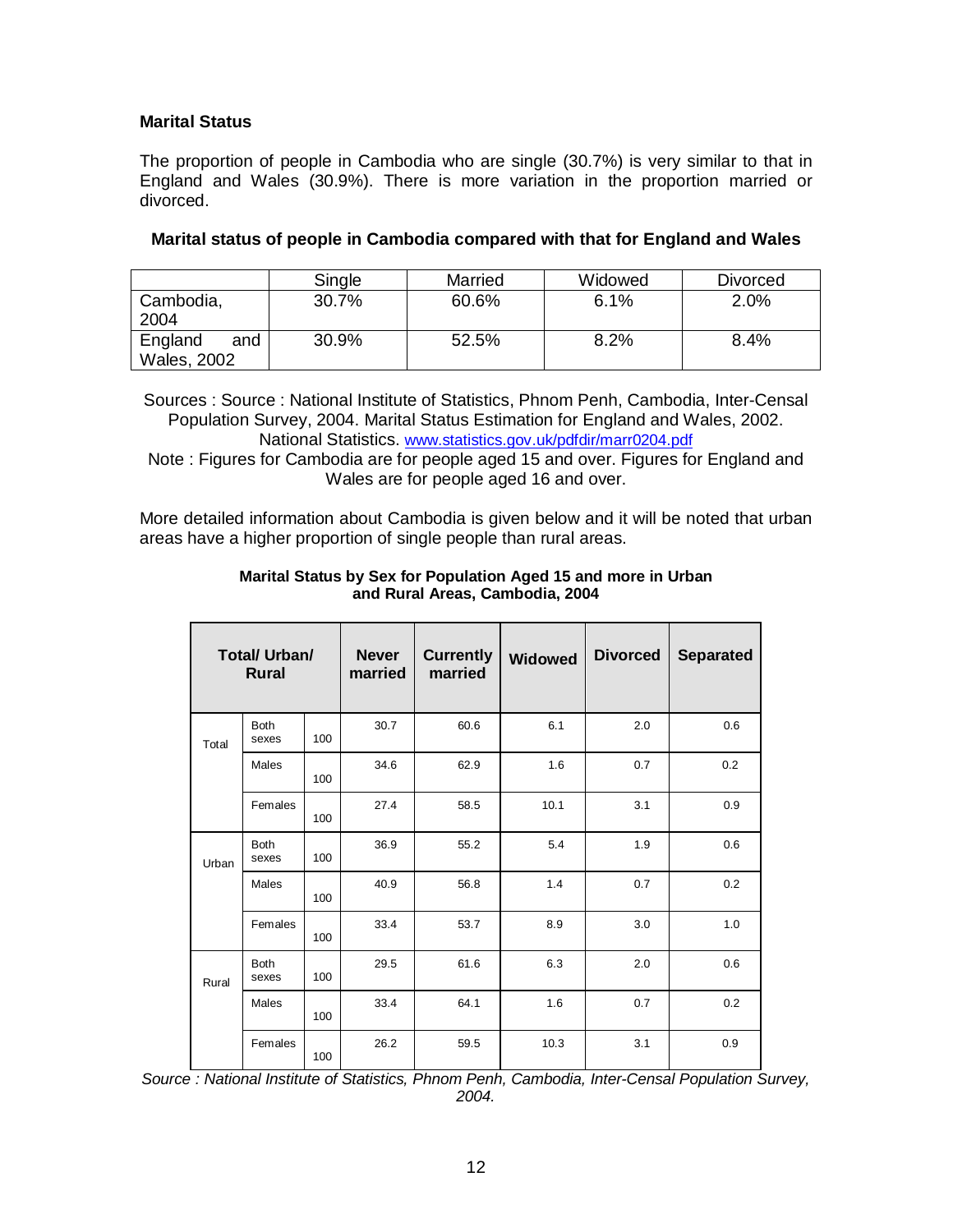**Ethnic Backgrounds** : 90% of the Cambodian population are Khmer, 5% Vietnamese, 1% Chinese and other ethnic groups, including Cham (Islamic) and some 30 hill tribes make around 4%. 90% of Cambodians are ethnic Khmer.

90% of Cambodians follow Theravada Buddhism, the other 10% follow either Islam or Christianity.

**Urban/Rural Distribution** : Around 85% of the population live in rural communities (Cambodia Socio-Economic Survey 2003-4). This is the opposite of the picture in Great Britain where most people live in urban areas, 83% living in communities of 5000 people or more. (The changing nature of urban and rural areas in the UK and other European countries. *Anthony Champion.* un/pop/egm-urb/2008/07, 14 January 2008.)

### **Language and culture**

Most (95%) people speak Khmer, the rest mainly made up of French and English.

90% of Cambodians are Buddhists with the remaining 10% following either Islam or Christianity.

There are strong traditions and codes of behaviour, particularly for women. Sexual and social equality do not form part of the local tradition. For men it means having a responsibility for his family and maintaining the correct place in the social structure. For women it means speaking gently to her husband and catering to his needs.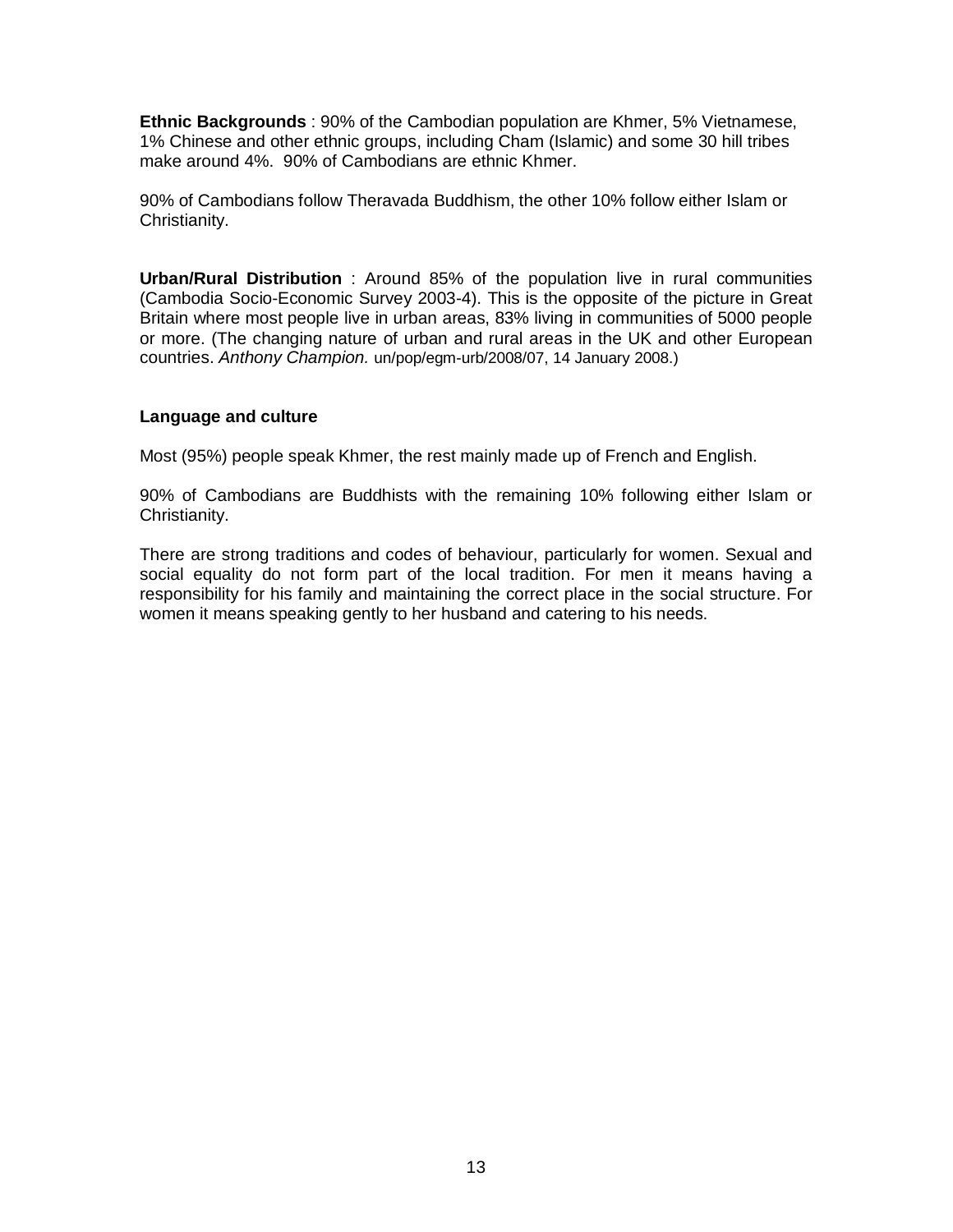# **Economy and Industry**

Over the last 10 years, Cambodia has achieved economic growth of about 8% per annum. This compares with a annual UK rates of between 1.5% and 4% over the period 2003 – 2008.

The cornerstone of economic policy has been the promotion of the private sector as the main engine of economic growth. The garment industry (employing some 330,000 people, mainly women) has generated about 80% of exports (2004) and contributed 16% of GDP. Industrial output has grown very fast and contributed 29.6% of GDP in 2005.

Industry (manufacturing (including garments) and construction formed 27.7% of GDP and services (trade, hotels & restaurants, transport, communications and other services) formed 34.3%. Small and medium enterprises are key in promoting economic development and creating sustainable development and make up 99% of all enterprises and almost half of all employment in the private sector.

### **Employment**

Among the economically active (excluding home-workers, students, income recipients, retired, invalids not working) the unemployment rate is less than 4%. However, there are high levels of under-employment

Of those employed about 62% are in agriculture, forestry and fisheries, 9.6% in manufacturing and 13.9% in wholesale and retail trade. Most of those in agriculture are poor farmer-headed households. Most households take part in crop production - 83% in the wet season and 34% in the dry season.

By contrast, only 1.8% of the 29 million workforce in the UK was employed in agriculture in 2007 (DEFRA).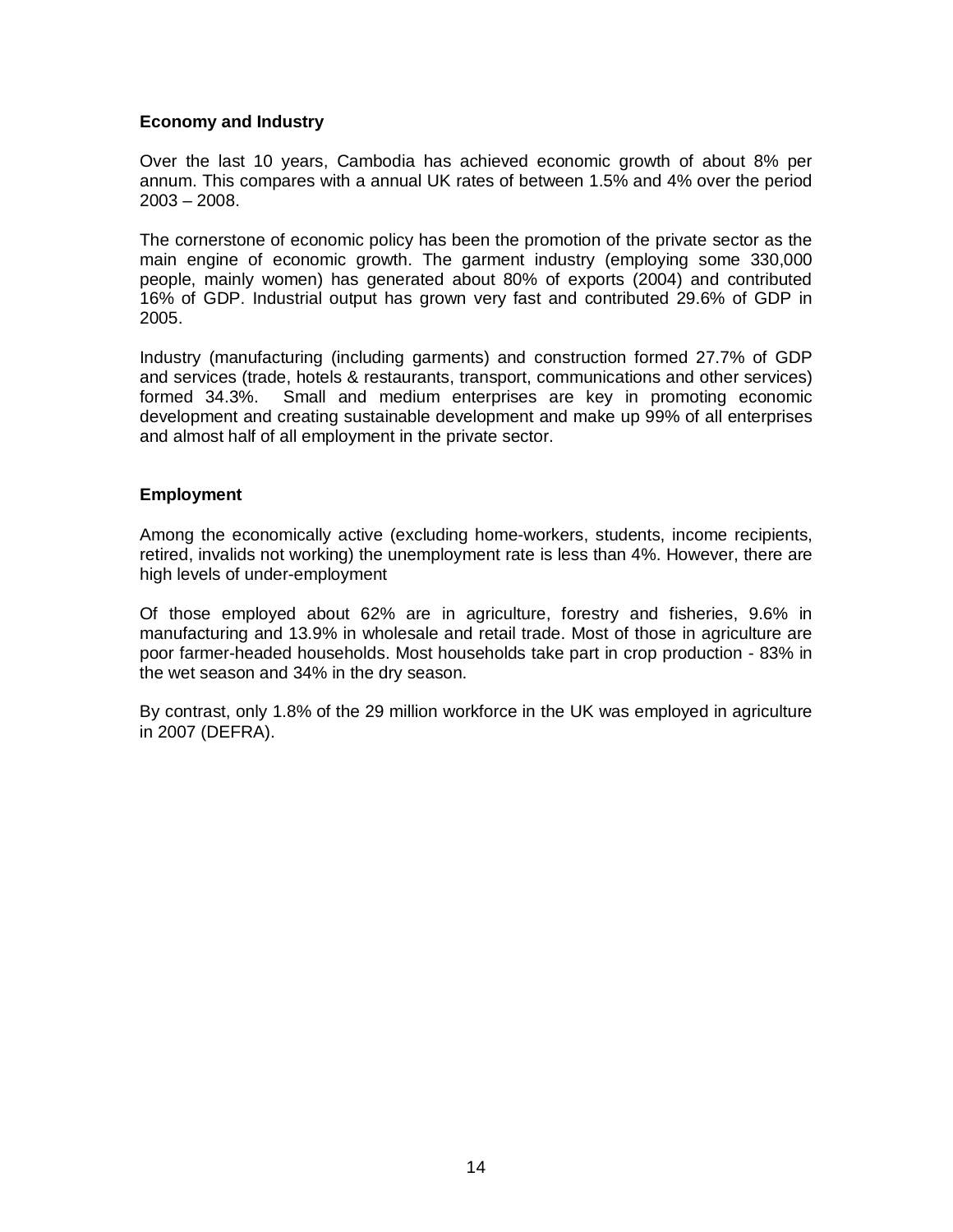### **Agriculture, Water and Irrigation**

The total area under agricultural production rose from 1.8 – 2.3 million hectares between 1993 and 2004-5 and the yield per hectare also increased over that time from 1.31 tons to 1.97 tons. However, this is relatively low when compared with neighbouring countries with similar agro-climate conditions and there is the potential growth to the  $3 - 5$ tones/hectares that these countries have

Water management has always been a concern as irregular rains and dry spells have created times of flood and times of drought. The major constraint on crop production is substantial seasonal and year to year differences in water availability. This severely limits the ability of rural households consistently to provide for their own food needs, much less grow crops for sale.

Paddy rice is the most common crop produced. There are broadly three types of farming that have been inherited

Floodplain : in the Korat plateau and the Mekong River delta.

Bunded (dammed) field farming : where fields are constructed to retain water for planting rice transplanted from nursery beds.

Receding flood farming : where water from receding floods is retained to form areas for growing rice

During the Kmer Rouge regime the whole population was set to construct water management and irrigation systems, but these were carried out in a chessboard arrangement that did not follow contour lines. Much of the structure became useless and required considerable investment.

Managing the abundant wet season river and stream flows and developing storage systems that can deliver water mainly through gravity irrigation during the dry season is a major plank for development for large parts of the rural population.

The Government's priorities for water management set out in the National Strategic Development Plan, 2006 – 2010 have been to

• Rehabilitate and reconstruct the existing irrigation and drainage systems particularly in high poverty incidence areas and along the border areas;

• Expand surface water storage capacity and promote water harvesting technologies;

• Promote effective and sustainable development of ground water resources in areas with scarce surface water availability;

• Develop and apply measures on flood and drought mitigation and management;

• Strengthen and expand Farmer Water User Communities with increasing membership and participation of women;

• Promote investment by private sector in irrigation, drainage and other aspects of agricultural water management;

• Improve and install nationwide hydro-meteorological observing and monitoring systems to be able to provide to the public high quality, effective and real-time hydro-meteorological forecasts;

• Promote appropriate and effective river basin management and water allocation systems.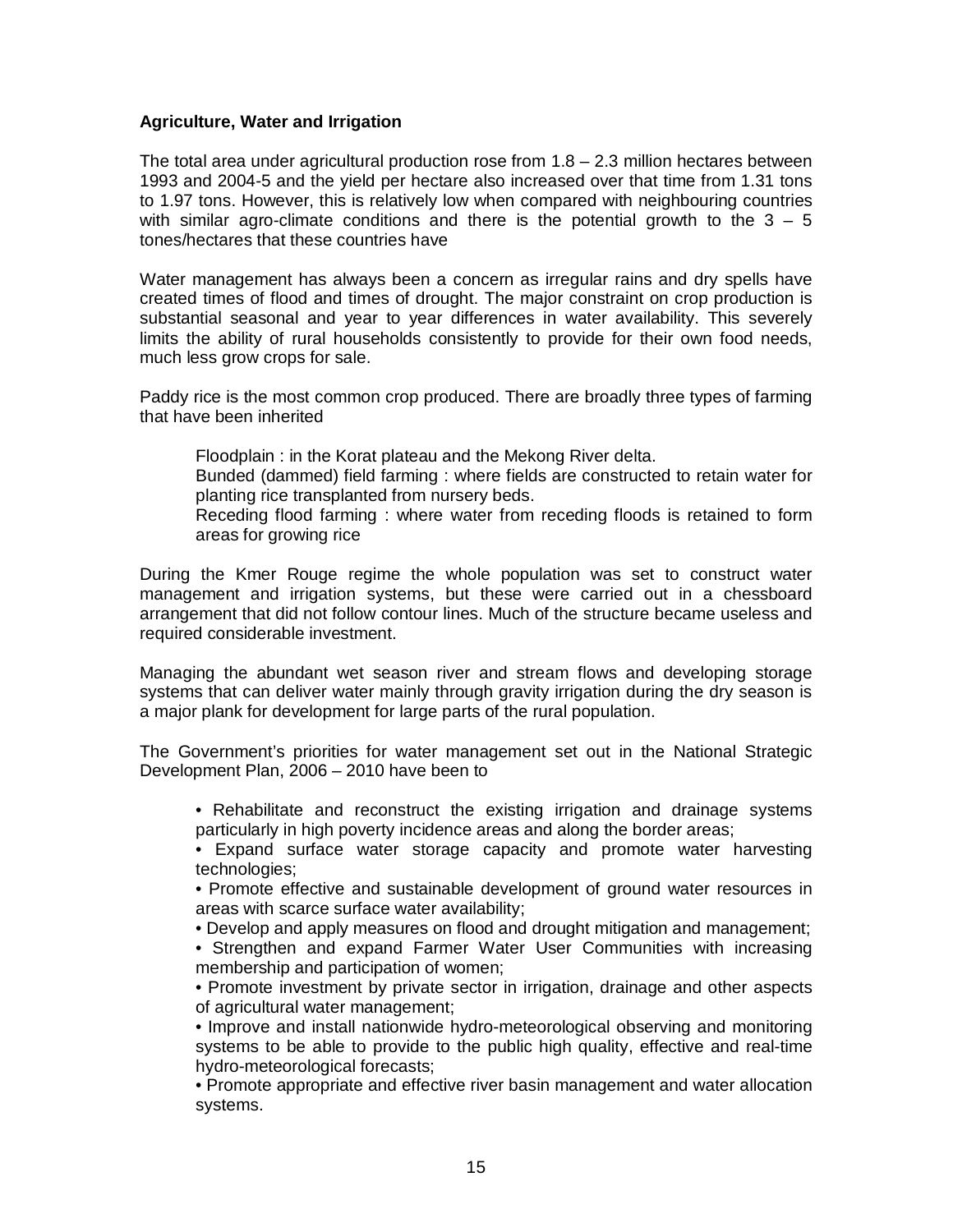### **Landmines**

It is estimated that in the early 1990s there were between  $7 - 10$  million land mines indiscriminately laid in many parts of the country. (The environmental situation in cambodia policy and instructions - [Dr. Ung](http://business.hol.gr/bio/HTML/PUBS/VOL5/html/phy_cam.htm#Phyrun#Phyrun) Phyrun, Deputy Director General, State Secretariat for Environment, Cambodia.)

The effect has been to prevent land from being used for agriculture and to cause death and disability in farmers, with their inevitable economic consequences for the family. The injury and death of a cow or buffalo is also a very serious matter economically.

Land that could not be used for agriculture on account of landmines and unexploded ordnance is gradually being released back into use. The land freed from landmines increased from 1,225 hectares in 1993 to 32,974 hectares (estimated) in 2005.

### **Targets for landmine reduction**

|                                               | 2000  | 2005 | <b>2015 MDG</b> |
|-----------------------------------------------|-------|------|-----------------|
| Area affected cleared of mines and unexploded | 50.3% | 77%  | 100%            |
| ordnance                                      |       |      |                 |

Source : National Strategic Development Plan, 2006 - 2010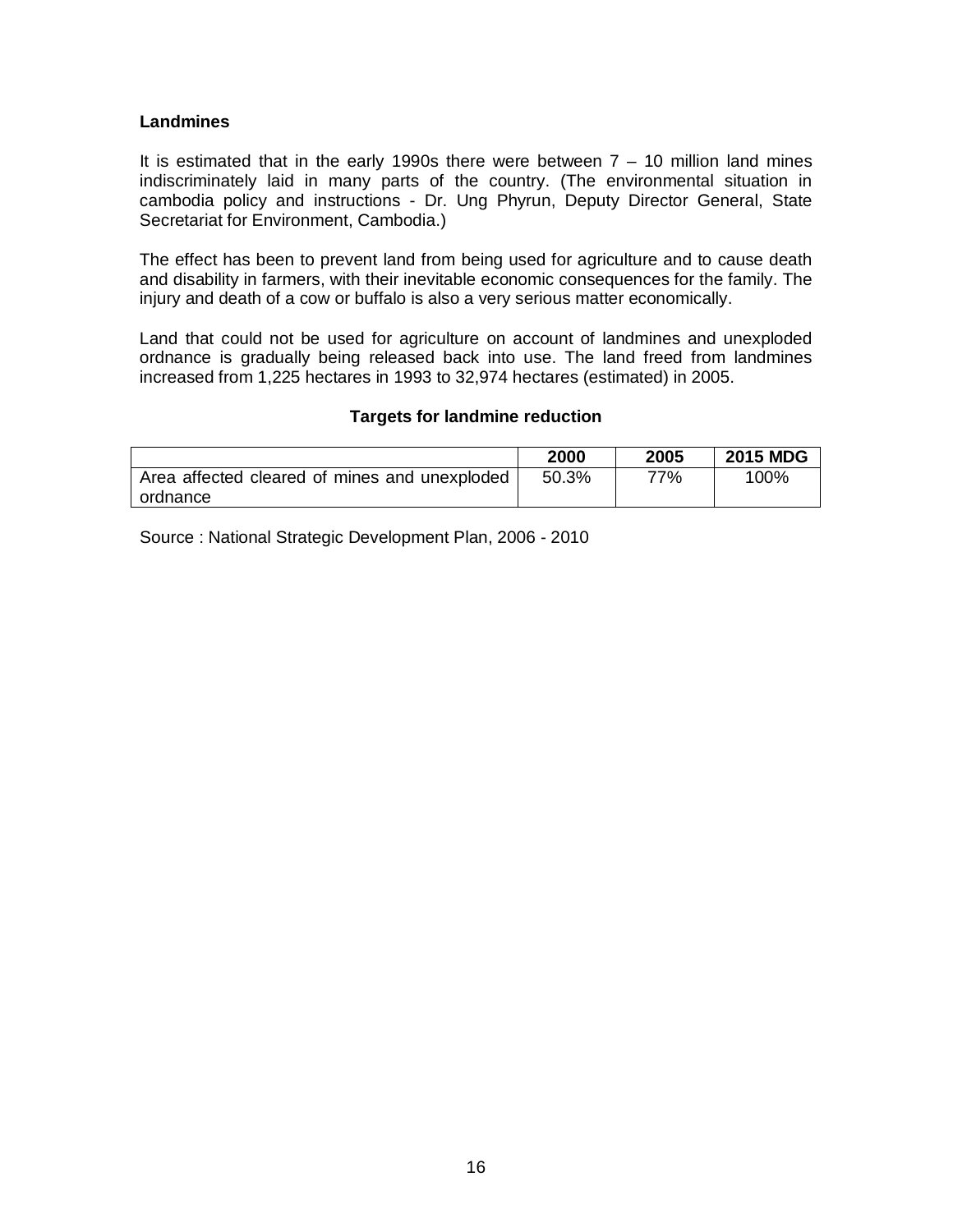# **Income and Poverty (from the Cambodia socio-Economic Survey 2003-4)**

34.7% of the population are below the poverty line and 20% below the food poverty line.

*(Poverty here is based on the income required to provide 2,100 calories per capita per day (food poverty) and adding a minimal non-food allowance. )*

According to the UN Human Poverty index, Cambodia ranks 73<sup>rd</sup> out of 78 developing countries with one of the lowest Human Development Index ranking (137 out of 174 globally in 1999). The mean daily per capita household consumption is low at 0.9 US\$, being lower in rural areas (0.79US\$/day) and higher in the cities.

Poverty is predominantly a rural issue, with poverty being recorded as 40 – 45% in rural areas and 10 – 15% in Phnom Penh. *(Two methods were used to survey poverty expenditure (recall and diary) and they arrived at similar results).*

As most people live in rural areas, 93.4% of the 4.4 million poor are found in rural areas of the country as a whole.

Besides living in the rural areas, the poor tend to

- have low levels of education.
- limited access to land and other productive assets,
- be highly concentrated in low-paying, physically demanding and socially unattractive occupations.

In both urban and rural areas, the poor

- have less access to modern amenities and services
- reside in houses of inferior quality
- have no or limited access to basic services like safe water and improved sanitation.
- are more likely to reside in households with large membership sizes,
- have more children,
- have a household head who is less educated
- have much less access to public services.

As in most other countries there is a wider variation in income levels. Almost half the country's total consumption is enjoyed by the richest 20% of the population. The expenditure share of the poorest quintile in the distribution of total expenditure per adult equivalent per day is 7.15% whereas the richest quintile's share is 48.7%.

The GINE coefficient, [\(http://en.wikipedia.org/wiki/Gini\\_coefficient\)](http://en.wikipedia.org/wiki/Gini_coefficient) is a way of measuring inequality. The value of the GINI coefficient of consumption per equivalent adult per day was 0.403 for Cambodia as a whole. This shows a relatively high level of inequality when compared to many countries in the region.

**Reductions in poverty** : Reductions in poverty have been slow. Rural poverty has declined at a much slower rate than poverty in Phnom Penh or other urban areas. The fall in poverty in these areas has largely been due to strong urban bias in growth and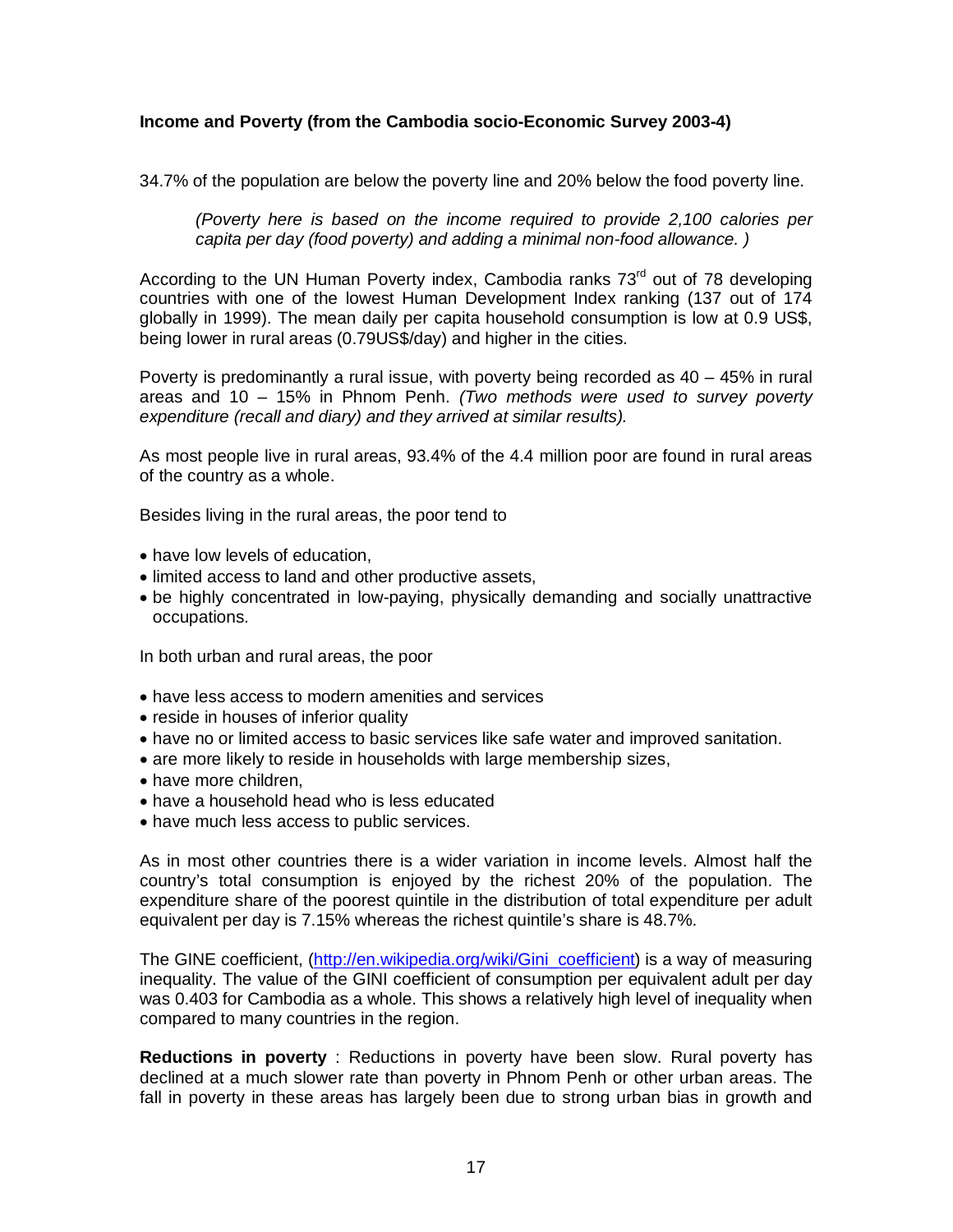concentration of public investments in these areas. This also reflects "peace dividends" that Cambodia was able to derive through coming out of more than two decades of conflict and isolation resulting in fairly rapid initial rise in investment and growth, and consequently reduction in poverty. Nevertheless, growth has generally been unbalanced, centred in Phnom Penh and other urban areas, and is also narrowly based, driven by such activities as garments manufacturing, construction and tourism. (National Strategic Development Plan.)

To overcome this, the **National Poverty Reduction Strategy** has identified 8 priority poverty reduction outcomes each having details actions associated with this. The outcomes are

- Maintaining macroeconomic stability
- Improving rural livelihoods
- Expanding job opportunities
- Improving capabilities
- Strengthening institutions and improving governance
- Reducing vulnerability and strengthening social inclusion
- Promoting gender equality
- Priority focus on the population through maternal health, increased access to education and rural opportunities.

The changes and targets for poverty reduction that these aim to achieve are shown below.

#### **Targets for poverty reduction**

|                                  | 2005 | 2010     | 2015 MDG |
|----------------------------------|------|----------|----------|
| Poverty level % of population    | 34.7 | つに<br>∠J | 19.5     |
| People below food poverty line % | 19.7 | 10<br>ں  |          |

Source : National Strategic Development Plan 2006 - 2010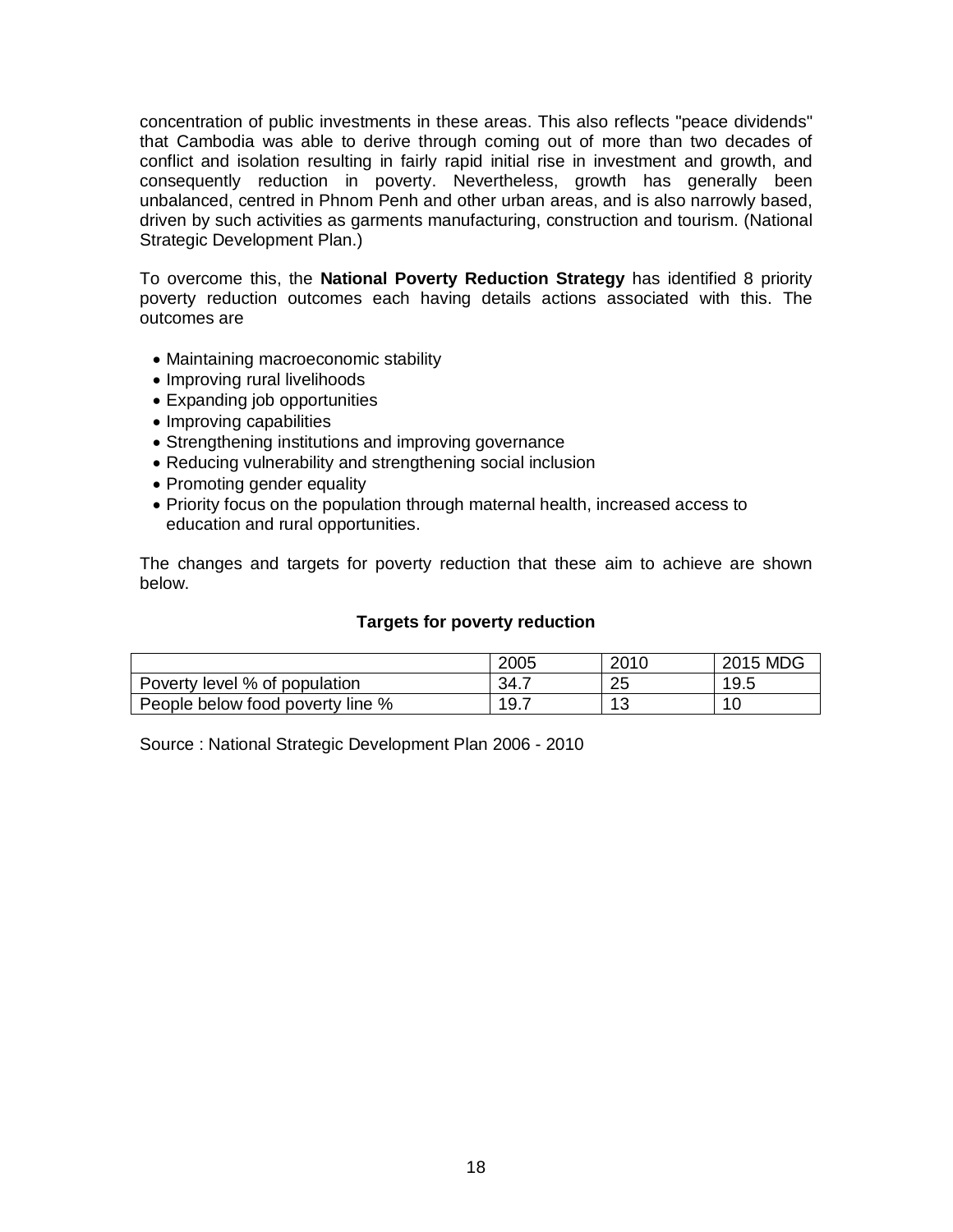# **Food and food poverty**

(from the Cambodia socio-Economic Survey 2003-4)

54% of child mortality has been thought to be associated with malnutrition, proteinenergy malnutrition and micronutrient deficiencies (iron, iodine, vitamin A).

There is a slightly higher average calorie intake in rural areas. In rural areas both poverty and food poverty are greater, a higher proportion of people's income is spent on food and cereals form a higher proportion of expenditure on food.

The average daily calorie intake of the poorest quintile for income is 1,476 calories/adult./day, which is 37% that of those in the richest quintile. The poorest people can thus be expected to experience constant hunger.

| Measures related to poverty               | Urban<br><b>Phnom</b><br><b>Penh</b> | Rural |
|-------------------------------------------|--------------------------------------|-------|
| Total poverty rate                        | 2.4%                                 | 39.7% |
| Food poverty rate                         | 11%                                  | 22.2% |
| (20% in Cambodia as a whole)              |                                      |       |
| Share of food in total expenditure        | 39%                                  | 59%   |
| (55% for Cambodia as a whole)             |                                      |       |
| Cereals as % of all food item expenditure | 11%                                  | 35%   |
| (31% in Cambodia as a whole)              |                                      |       |
| Average calorie intake/day/adult          | 2,406                                | 2,515 |

|                                  | <b>Richest</b><br>Quintile | <b>Poorest</b><br>Quintile |
|----------------------------------|----------------------------|----------------------------|
| Average Calorie Intake/day/adult | 4.006                      | .476                       |

The Cambodian Millenium Development Goal is to eradicate extreme poverty and hunger. This has been broken down into the following two targets.

### **1. To halve, between 1993 and 2015, the proportion of people whose consumption is less than the national poverty line.**

|                                                       | 1993 | 2005 | 2015 |
|-------------------------------------------------------|------|------|------|
| People with consumption less than the national   39   |      | 34.7 | 19.5 |
| poverty line %                                        |      |      |      |
|                                                       |      |      |      |
| quintile in national 7.4(1999)<br>Share of<br>poorest |      |      | 11   |
| consumption %                                         |      |      |      |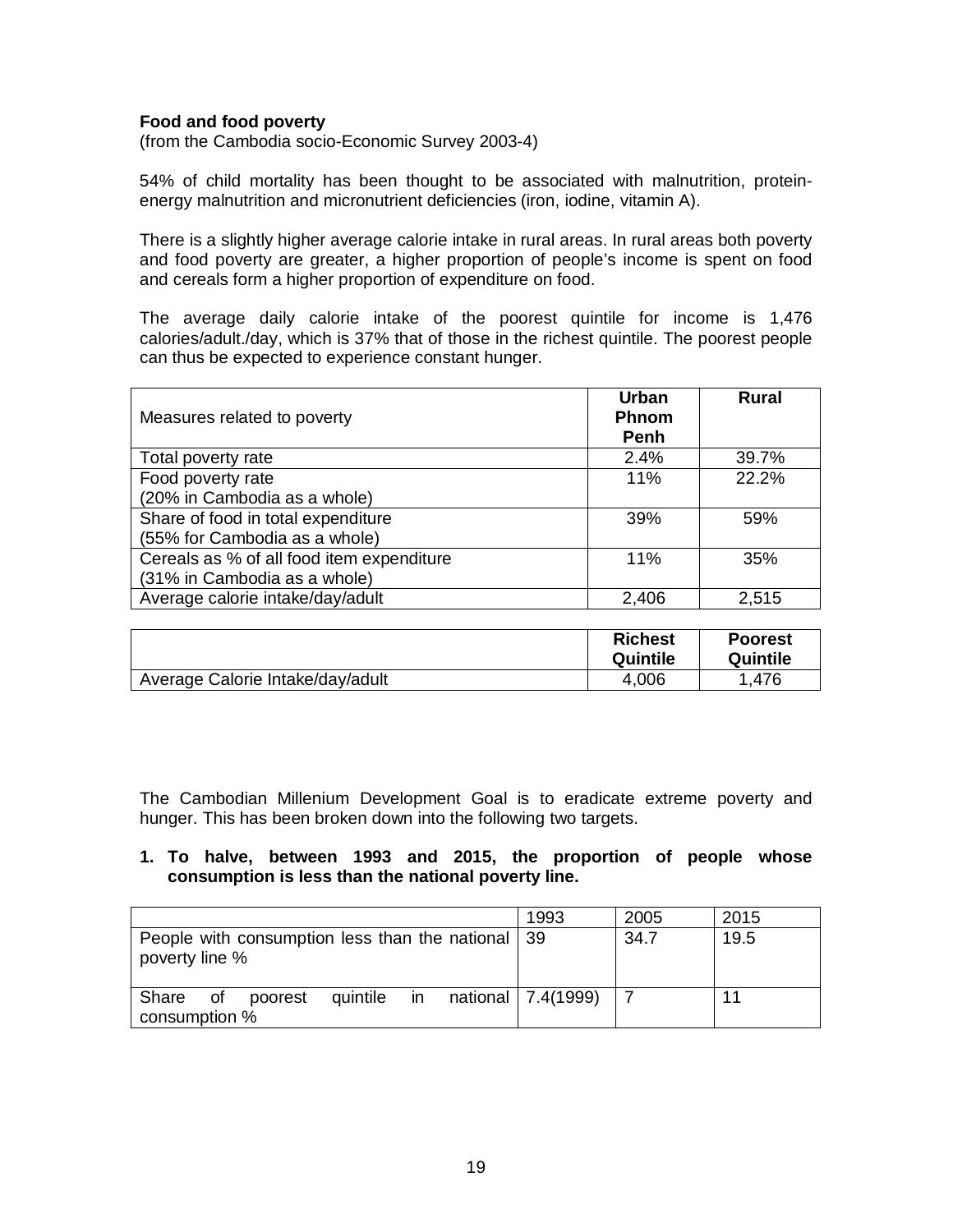# **2. To halve between 1993 and 2015, the proportion of people who suffer from hunger**

|                                                                          | 2000                 | 2005  | 2015 |
|--------------------------------------------------------------------------|----------------------|-------|------|
| Prevalence of underweight for <2SD in children<br>under 5 years of age % | 45.2%                | n/a   | 22   |
| Population below the food poverty line                                   | <b>20%</b><br>(1993) | 19.7% | 10%  |
| Stunted (height for age <2SD children under 5<br>years of age %          | 44.6<br>(2000)       | n/a   | 22   |
| Wasted (weight for height <2SD children under 5<br>years of age %        | 15 (2000)            | n/a   | 9    |
| Households using iodised salt%                                           | 14 (2000)            | 31.5  | 90   |

# **Drinking water and sanitation**

Good access to safe drinking water and to sanitation is key to reducing mortality and morbidity from diarrhoeal disease.

Access has been increasing slowly. 315 irrigation systems for rice cultivation covering an area of 153,149 ha; flood control dykes that provide protection for an area of 113,500 ha; prevention dykes protecting 16,680 ha of cultivable land from sea water intrusion. But levels are particularly low in rural areas.

The table below shows that changes that have taken place and the Millenium Development Goals for the future.

|                                                                | 1996/8        | 2005 | 2010 | 2015<br><b>MDG</b> |
|----------------------------------------------------------------|---------------|------|------|--------------------|
| <b>Safe Drinking Water Access</b>                              |               |      |      |                    |
| • Urban (% of urban population)                                | 60<br>(1998)  | 75.8 | 85   | 80                 |
| • Rural (%rural population)                                    | 24<br>(1998)  | 41.6 | 45   | 50                 |
| <b>Sanitation Access</b>                                       |               |      |      |                    |
| • Urban (access to improved sanitation: %<br>urban population) | 49<br>(1998)  | 55   | 67   | 74                 |
| • Rural (% rural population)                                   | 8.6%<br>(1996 | 16.4 | 25   | 30                 |

Source : National Strategic Development Plan 2006 - 2010

Further development to achieve these targets will, at least in part, be part of a rural development programme that covers important cross-sectoral issues. Support to commune councils will continue to be provided to undertake rural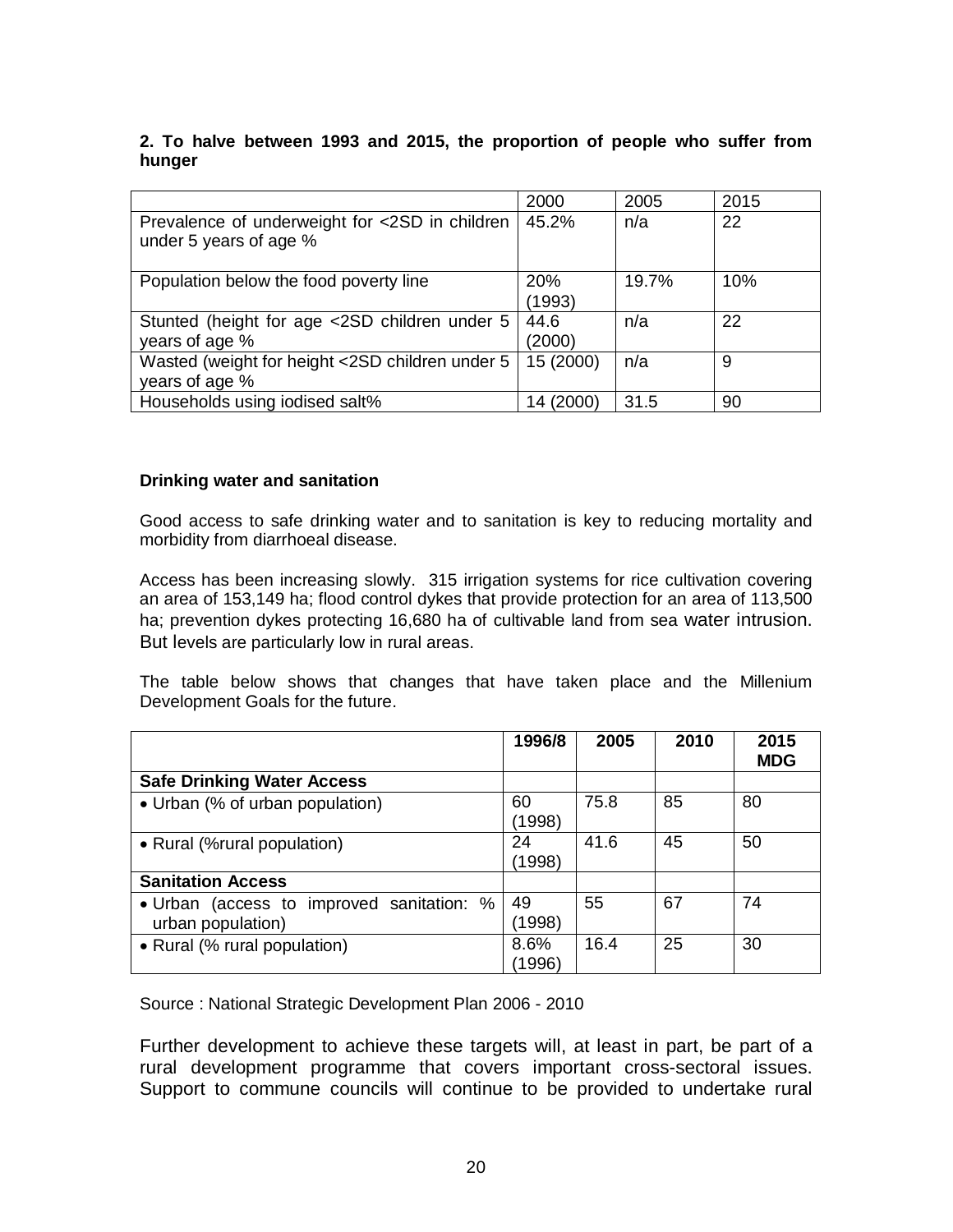infrastructure projects such as road rehabilitation and construction including small bridges and culverts, water supply wells, sanitation structures, schools, water gates, and small scale irrigation systems. These efforts along with

those planned for agricultural development will also provide employment and income earning opportunities in rural areas and thus also stem internal migration to urban centres.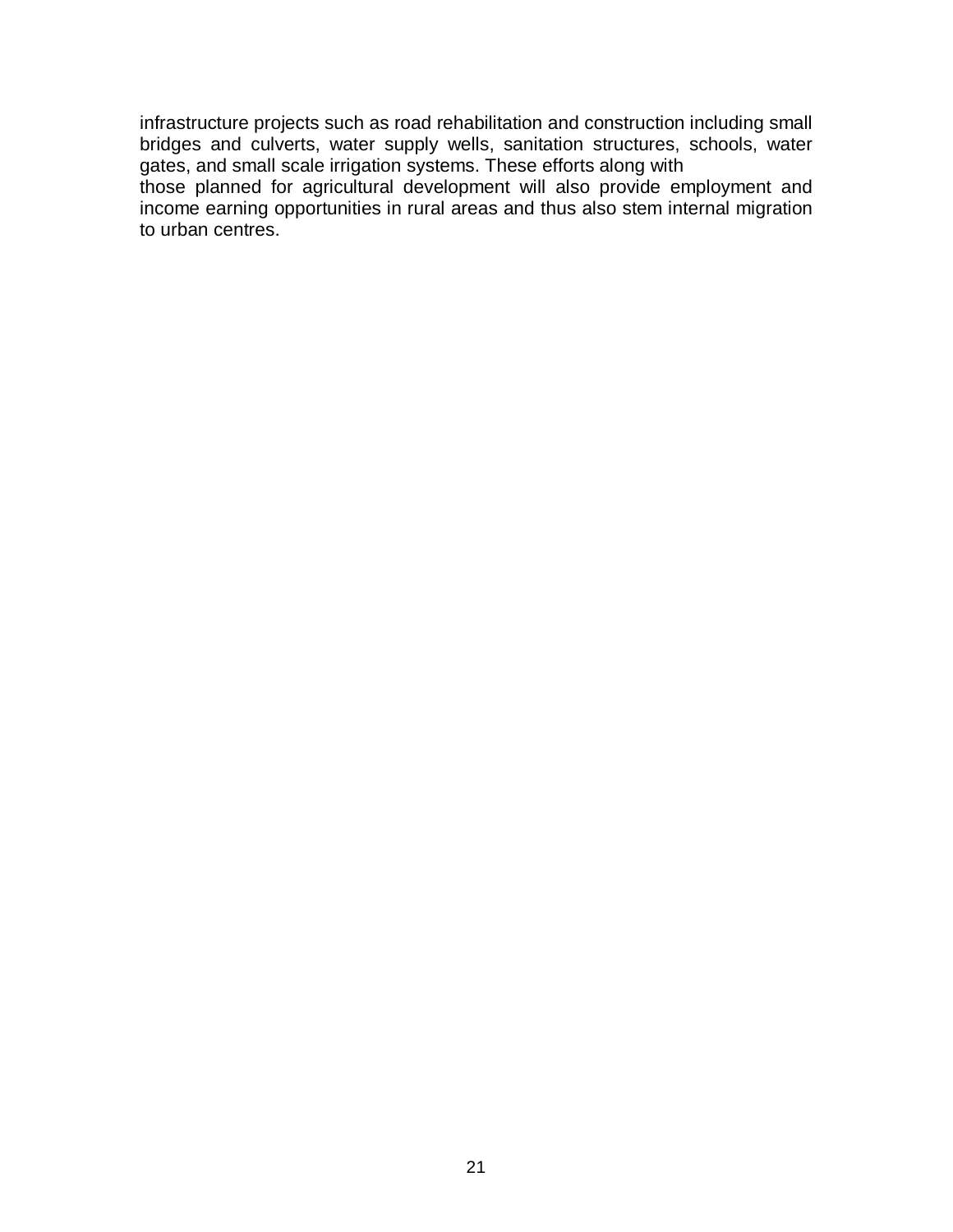# **Education**

People who were young at the time of Pol Pot and subsequent civil war missed out on education. 43% of women and 20% of men aged 25 and over have had no or only some education i.e. not completed first grade. The difference in gender rates reflects, at least in part, social attitudes about the status of women.

The number of primary schools has been increasing (5,468 in 2000 and 6,180 in 2005 (National Strategic Development Plan)) and the longest distance to primary schools has fallen from 2 to 1.5 km over this period).

93% of boys and 91% of girls now enrol in primary school and the literacy rate for young people aged 15 – 24 is now around 83%.

51% of boys and 53% of girls continue through from grade 1 to grade 6 in primary school and a third of those starting primary school complete to the end of lower secondary school.

The number of lower-secondary schools has increased from 367 – 800 over the 2000 – 2005 period and the longest distance to lower-secondary schools has fallen from 8km to 4 km. Net enrolment to these schools is 26.1% it being 27.1% for boys and 24.8% for girls.

|                                             | 2000           | 2005           | 2015             |
|---------------------------------------------|----------------|----------------|------------------|
|                                             |                |                | expected         |
|                                             |                |                | or MDG           |
| <b>PRIMARY SCHOOLS</b>                      |                |                |                  |
| Number of primary schools (1-6)             | 5,468          | 6,180          | $\blacksquare$   |
| Longest distance to primary schools         |                | 2.0 km         | $1.5 \text{ km}$ |
| Enrolment, Primary schools %                |                |                |                  |
| • Total; Boys; Girls                        | $\blacksquare$ | 91.9;93.0;90.7 | 100              |
| · Total;rural;remote                        |                | 91.6;92.4;82.5 |                  |
| <b>LOWER SECONDARY SCHOOLS</b>              |                |                |                  |
| Number of lower secondary schools (7-9)     | 367            | 800            |                  |
| Longest distance to lower secondary schools |                | 8km            | 4km              |
| Net enrolment : Lower secondary schools %   | 26.1           | 75             | 100              |
| Total; Boys; Girls                          | 19;21;16       | 26.1;27.1;24.8 | 100              |
| Urban;rural;remote                          |                | 41.3;23.7;3.9  |                  |
| Survival rate $% 1 - 6$                     | 51.0           | 53.1           | 100              |
| Survival rate $% 1 - 9$                     | 33             | 30.2           | 100              |
| $6 - 14$ years out of school %              | 18.7           | 11             |                  |
| Literacy $15 - 24$ year olds                | 82 (1999)      | 83.4           | 100              |

Source : National Strategic Development Plan 2006 - 2010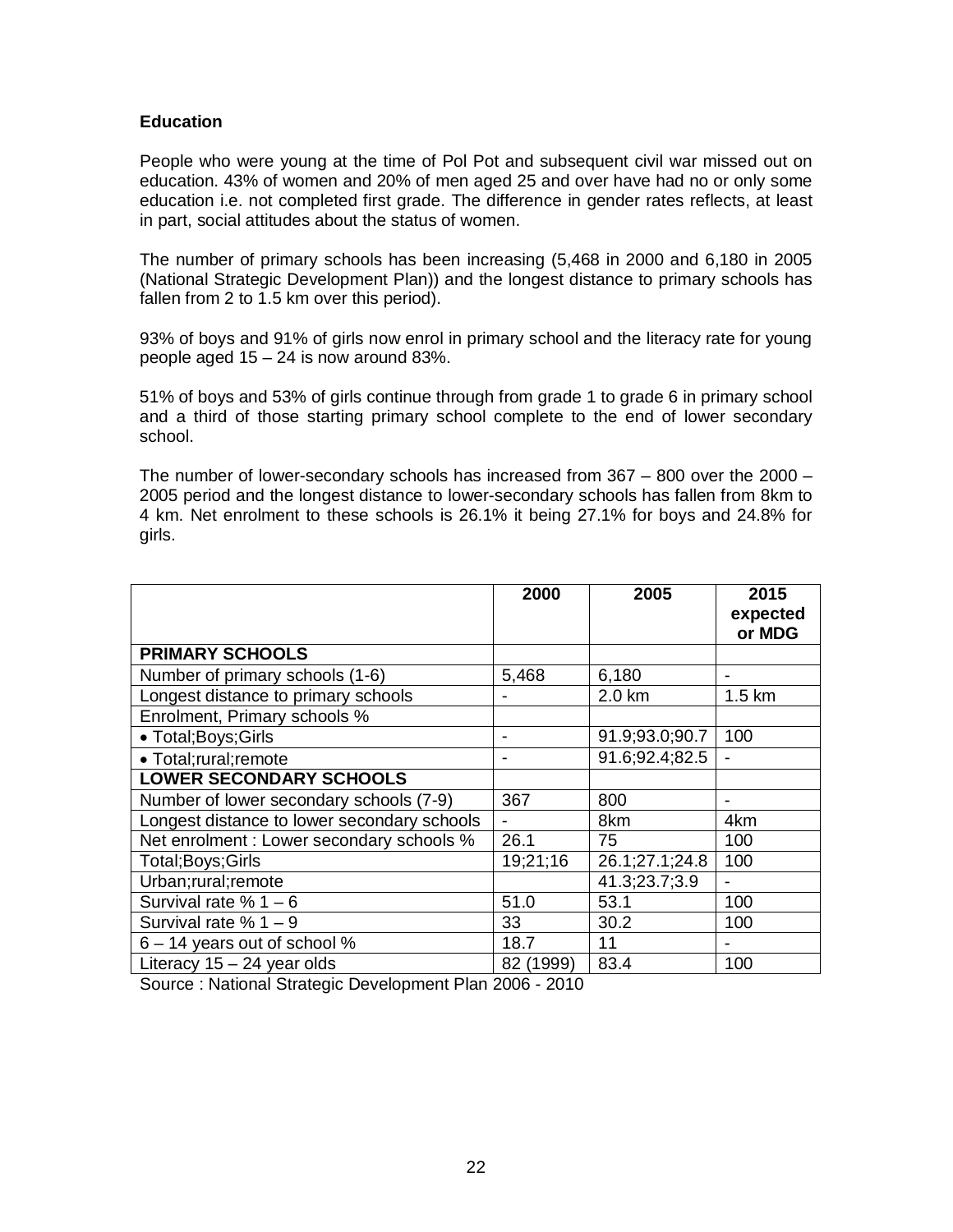The following set out the goals and plans to achieve these goals that are set out in the National Strategic Development Plan, 2006 – 2010.

### **Education Goals**

- Reduce the distance children have to travel to primary and lower secondary schools by providing schools as close as possible to villages, especially those in remote areas.
- Facilitate attendance of girls at lower secondary and higher levels.
- Reduce costs to parents to ensure enrolment and attendance of poor children, thereby also reducing child labour.
- Improve quality of education up to and beyond basic levels, including revised curriculum and introduction of minimum standards of student achievement and a system of assessing student performance for grades 3, 6 and 9; teacher development and posting; quality assurance; and an accreditation system.

# **Strategies and Actions 2006 – 2010**

- Increase the coverage of pre-school children attending early childhood education programmes organised in schools, communities and homes.
- Increase the number of primary and lower-secondary schools, especially those in remote and underserved areas.
- Increase the number of both male and female teachers at these levels to improve teacher student ratios and proportion of female teaching staff, especially by providing incentives to work in remote areas.
- Upgrade teachers' qualifications by professional development linked to performance incentives.
- Pay special attention to increasing the salaries of teachers (already being undertaken) and making salaries available on time.
- Ensure quality of education through improved provision of educational materials, equipment, libraries, and laboratories.
- Develop quality standards for all levels and a national assessment system for basic education.
- On the basis of pilot projects already being taken up, increase the number of safe places (dormitories) for young girls coming from distant areas to attend the nearest lower secondary schools.
- Reduce burden on poor students (especially girls) by targeted scholarships (at primary, secondary and tertiary levels) and exemption from the rather widely prevalent informal payments to teachers.
- Expand and better target the primary school feeding program and grades 7- 9 incentives program.
- Continue to assure adequate allocation and timely release of current budgets for education especially targeted towards basic education.
- Increase and improve adult literacy programmes, especially for women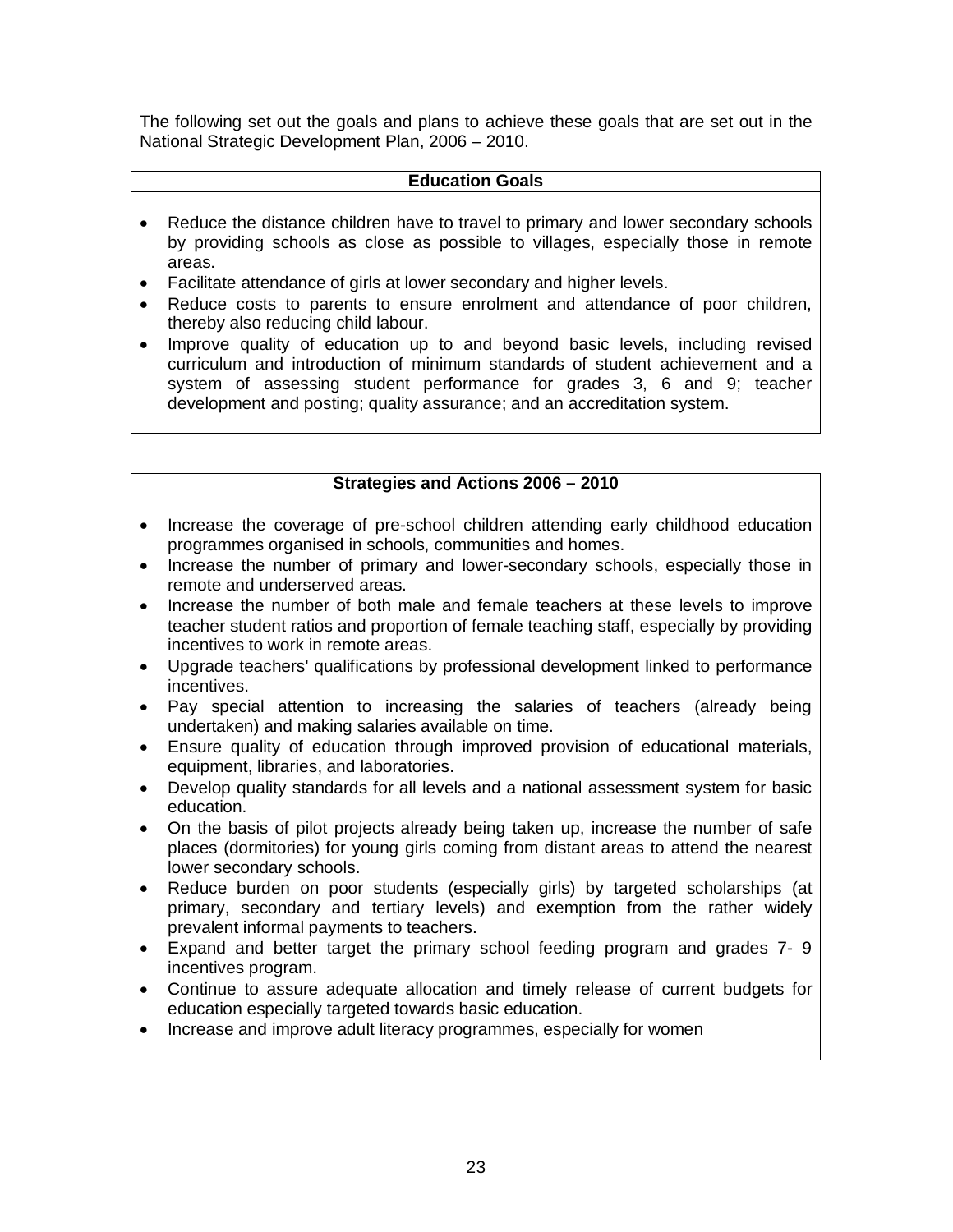# **Health**

Health indicators, especially maternal and infant mortality, are poor when compared to ASEAN neighbours. Capacity including trained manpower is also poor. Polio has, however, been eliminated and, following major investment with donors. The prevalence of HIV in adults who have been tested has been falling, but is still a major cause of death. A summary of health indicators with UK comparisons is given in appendix 1.

# **Life Expectancy**

Life expectancy has been increasing and is now in the order of 59 years for men and 64 years for women. It is expected to increase by another 3.5 years for men and 3.5 years in women by 2011.

| Life expectancy | 1998 | 2005 | 2011 | <b>UK 2004</b> |
|-----------------|------|------|------|----------------|
| Men             | 51.8 | 61.0 | 64.5 | 76.9           |
| Women           | 55.8 | 65.4 | 68.9 | 81.3           |

Sources : National Institute of Statistics, Phnom Penh, Cambodia and National Statistics, UK, [http://www.statistics.gov.uk](http://www.statistics.gov.uk/)

In 2004, the adult mortality rate was recorded as 430/1,000 for men and 276/1,000 for women. (Source : World Health Statistics, WHO, 2006).

The pattern of mortality at different ages shows a high rate of death in young children, as can be seen from the graph below.



*Source : [http://statsnis.org/areaname/area\\_name.htm](http://statsnis.org/areaname/area_name.htm) National Institute of Statistics, Phnom Penh, Cambodia.*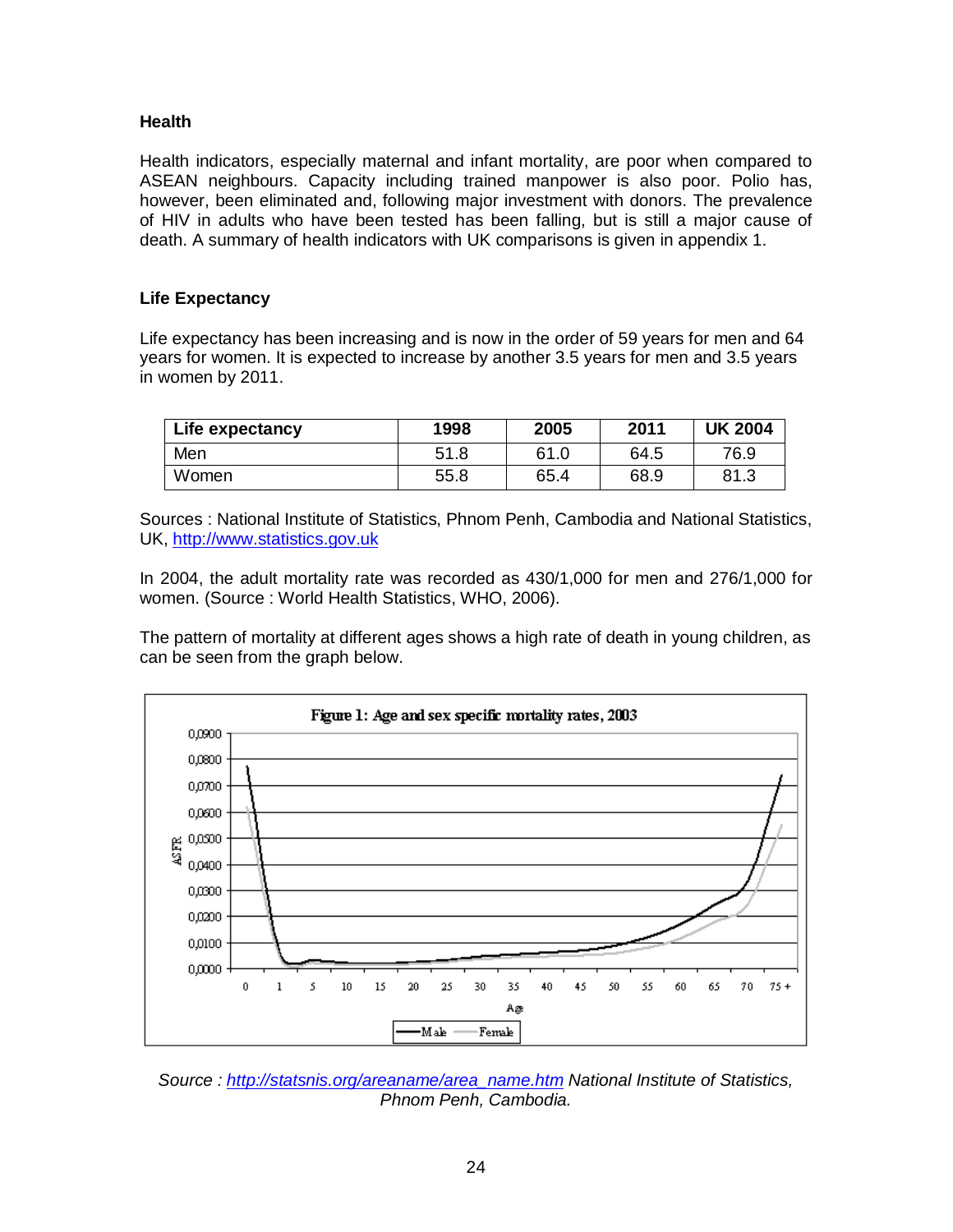### **Main causes of death**

In Cambodia infectious diseases make up 36% of all deaths and perinatal conditions are responsible for 7%. Ischaemic heart disease, cerebrovascular disease and hypertensive heart disease together represent 11% of all deaths.

This picture is in marked contrast that that in the UK, where Ischaemic Heart Disease and Cerbrovascular Disease are responsible for around a third of all deaths.

| <b>Cause of death</b>                                                                                                                                                                                                                       | Cambodia                                                 |                                                                       |                                                                              |                                                                        | <b>UK</b>                                                                                           |
|---------------------------------------------------------------------------------------------------------------------------------------------------------------------------------------------------------------------------------------------|----------------------------------------------------------|-----------------------------------------------------------------------|------------------------------------------------------------------------------|------------------------------------------------------------------------|-----------------------------------------------------------------------------------------------------|
|                                                                                                                                                                                                                                             | <b>Deaths</b>                                            |                                                                       | <b>Years of</b><br>life lost                                                 | <b>Deaths</b>                                                          | <b>Years</b><br>of life<br>lost                                                                     |
|                                                                                                                                                                                                                                             | 000's                                                    | %                                                                     | %                                                                            | $\%$                                                                   | $\%$                                                                                                |
| <b>HIV/AIDS</b><br>TB<br>Diarrhoeal diseases<br><b>Perinatal conditions</b><br>Lower respiratory tract infections<br>Ischaemic heart disease<br>Meningitis<br>Cerebrovascular disease<br>Hypertensive heart disease<br>Malaria<br>All other | 15<br>12<br>11<br>11<br>8<br>7<br>6<br>5<br>3<br>3<br>79 | 10<br>8<br>5<br>5<br>4<br>4<br>$\overline{2}$<br>$\overline{2}$<br>46 | 11<br>6<br>10<br>10<br>5<br>$\overline{2}$<br>5<br>$\overline{2}$<br>3<br>45 | $<$ 1<br>$<$ 1<br>$<$ 1<br><1<br>11<br>20<br>-1<br>10<br><1<br>0<br>59 | <1<br><1<br>$\leq$ 1<br><1<br>$6\phantom{1}6$<br>17<br><1<br>$\overline{7}$<br><1<br>$\Omega$<br>69 |
| Total                                                                                                                                                                                                                                       | 160                                                      | 100                                                                   | 100                                                                          | 100                                                                    | 100                                                                                                 |

### **Main causes of death in all ages, 2002**

Source : World Health Statistics, 2006.

Rounding has resulted in percentage of deaths (000's) not adding up to 100. Add comparison for Hampshire PCT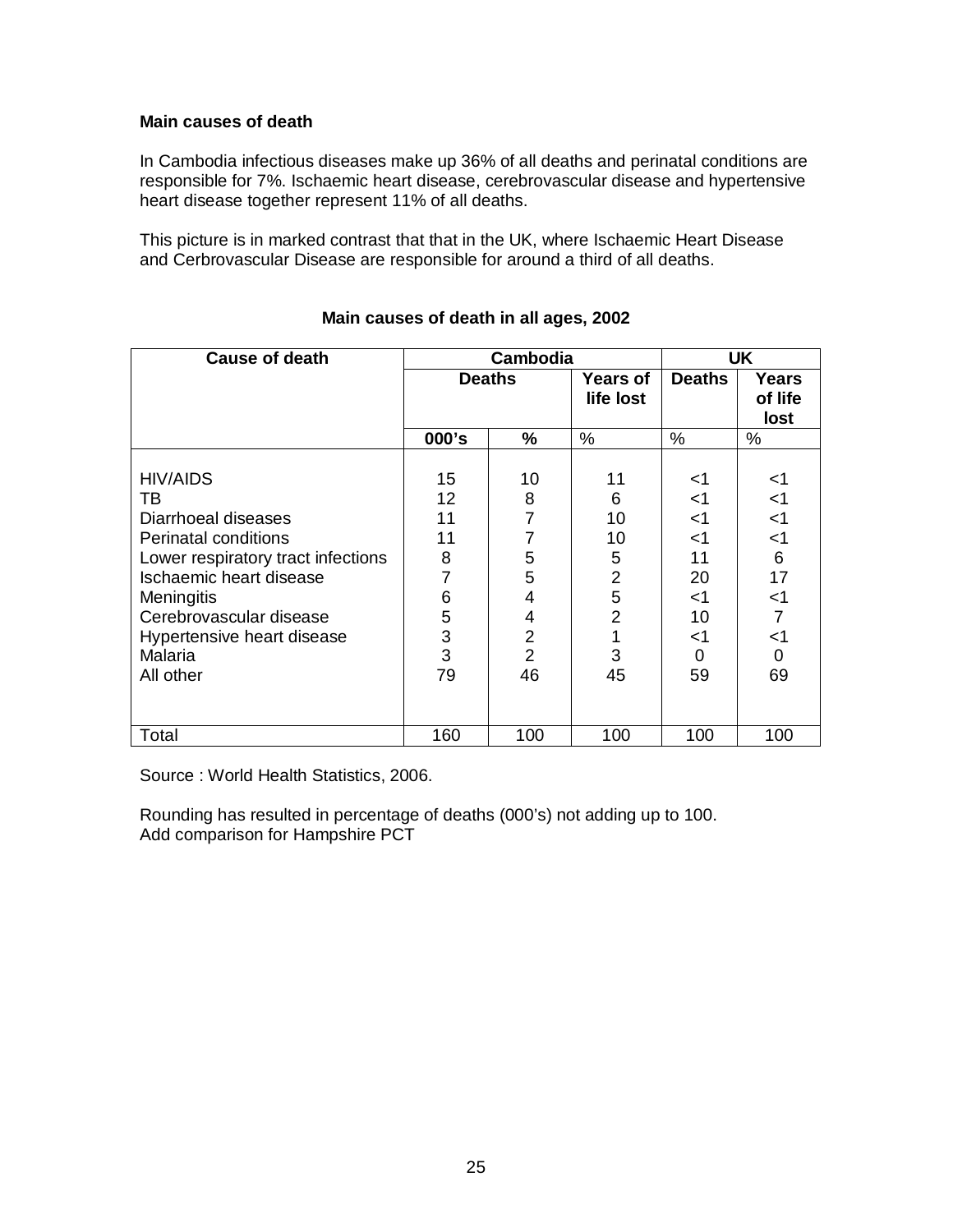# **Deaths in Children Under 5**

During the 1980s the mortality rate for children under 5 appeared to fall and then to rise again to 141 deaths/1,000 live births between 1990 and 2004.



**Trend in under 5s mortality rates/1000 births in Cambodia 1980 - 2004**

*Source: WHO Country Statistics, Cambodia :*

However, most recent figures that that rate in 2006 had fallen to 82 deaths per 1,000 live births (WHO World Health Statistics, 2008),

# **Age at death in the Under 5s**

Most of the deaths in under 5s in 2000 occurred within the first year of life, which is the same as in the UK. However, the death rates in the UK are far below those in Cambodia as is shown by the WHO country profiles shown below



# **Profile of under 5s mortality in Cambodia in 2000**

*<sup>(</sup>Note : rates are for 5 years preceding the survey) (Source : WHO country profile)*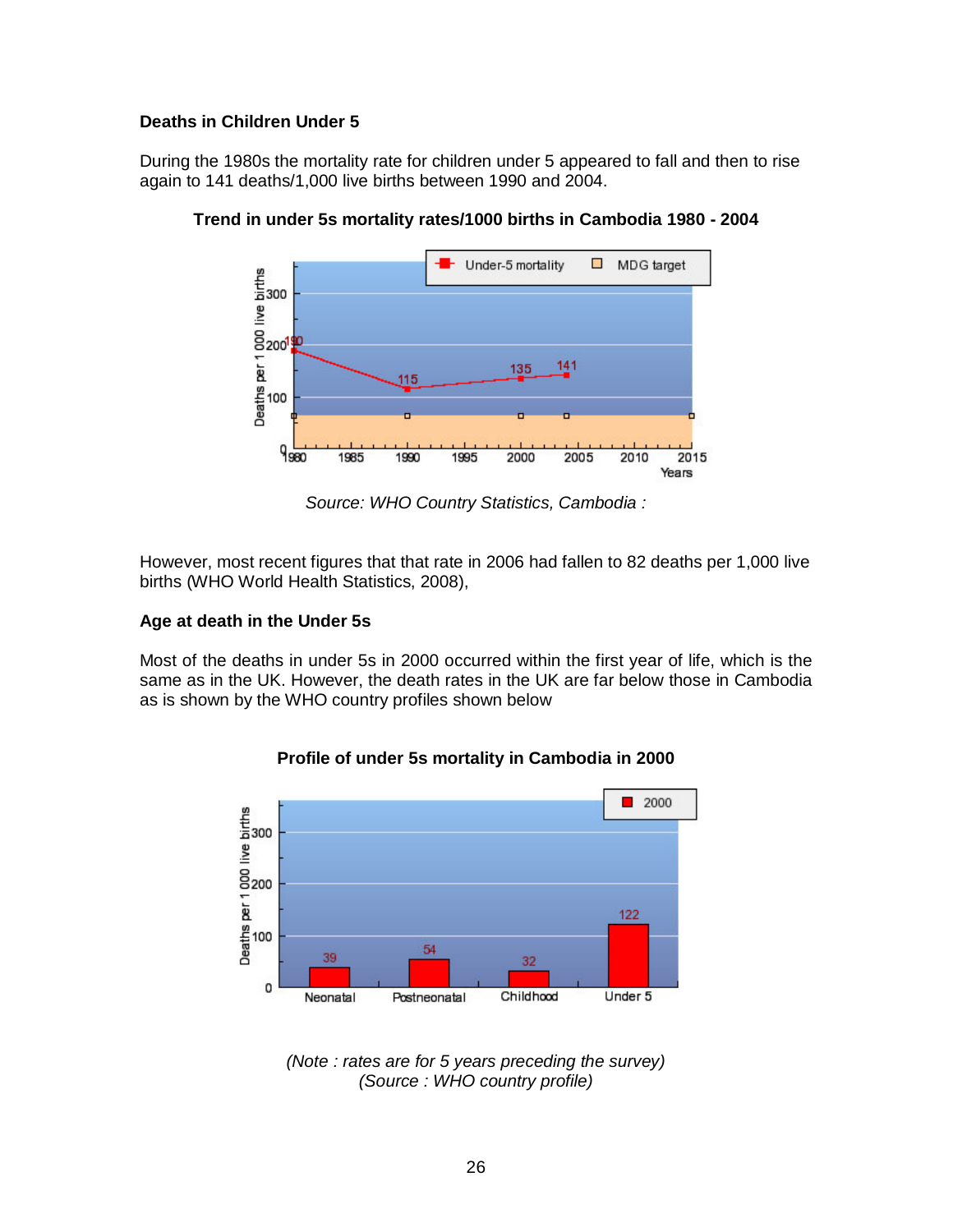

# **Profile of under 5s mortality in UK in 2002**

*Under 5 mortality : Age specific mortality rates, UK, (Source : WHO country profile)*

# **Inequalities in death rates**

In the 1990s the better off had a much lower death rate than those who were poor. In fact, a poor child was 2.4 times more likely to die that someone who was rich. (See below).



*Under 5s Mortality rates by wealth quintiles, Cambodia, DHS, 2000 (Rate for 10 year period preceding the survey, 2000).*

By 2005, the deaths rates had fallen for both the rich and the poor. However, the rate fell proportionately less for the poor than it did the rich and the chances of dying for poor children became 3 times greater than children in a rich family. Education levels of the mother were also important.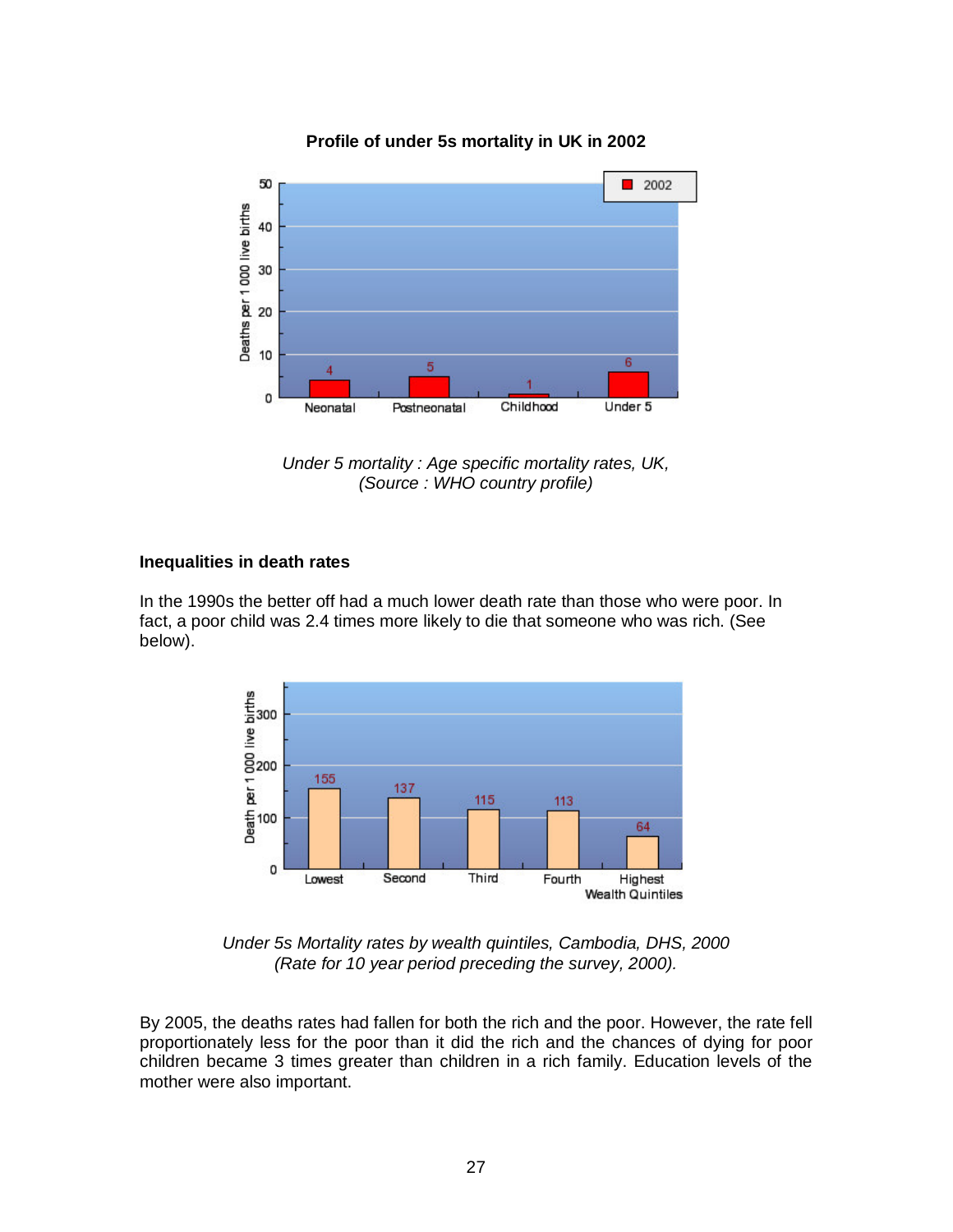# **Under 5 Mortality rate/deaths aged less than 5 years per 1,000 live births (2005)**

| <b>Status of mother</b>           | <b>Mortality rate</b> |
|-----------------------------------|-----------------------|
| Highest wealth quintile           | 43.0                  |
| Lowest wealth quintile            | 127.0                 |
| Highest education level of mother | 53.0                  |
| Lowest education level of mother  | 135.7                 |
| Rural                             | 111.0                 |
| Urban                             | 75.7                  |

*Source : WHO Core Health Indictors published 2008.*

In summary a child is

- o 3 times as likely to die under the age of 5 if his/her mother is poor,
- o 2.6 times more likely to die if his/her mother is poorly educated
- o 1.5 times more likely to die if his/her mother lives in a rural area.

#### **Immunisation rates**

Immunisation rates are generally quite good. It will be noted, however, (see below) that there is also a lower uptake of immunisation in lower income and educational groups, but the differences are smaller than for mortality. Education level seems to be more important than rurality in immunisation uptake.

# **Immunisation coverage among one year olds in Cambodia**

| <b>Status of mother</b>           | <b>Immunisation</b><br>rate % |
|-----------------------------------|-------------------------------|
| Highest wealth quintile           | 82.4                          |
| Lowest wealth quintile            | 69.9                          |
| Highest education level of mother | 91.2                          |
| Lowest education level of mother  | 64.3                          |
| Urban                             | 79.1                          |
| Rural                             | 76.6                          |

*Source : WHO Core Health Indictors published 2008.*

*(See appendix 2 for information about the reported cases of vaccine preventable diseases and the immunisation schedules used.)*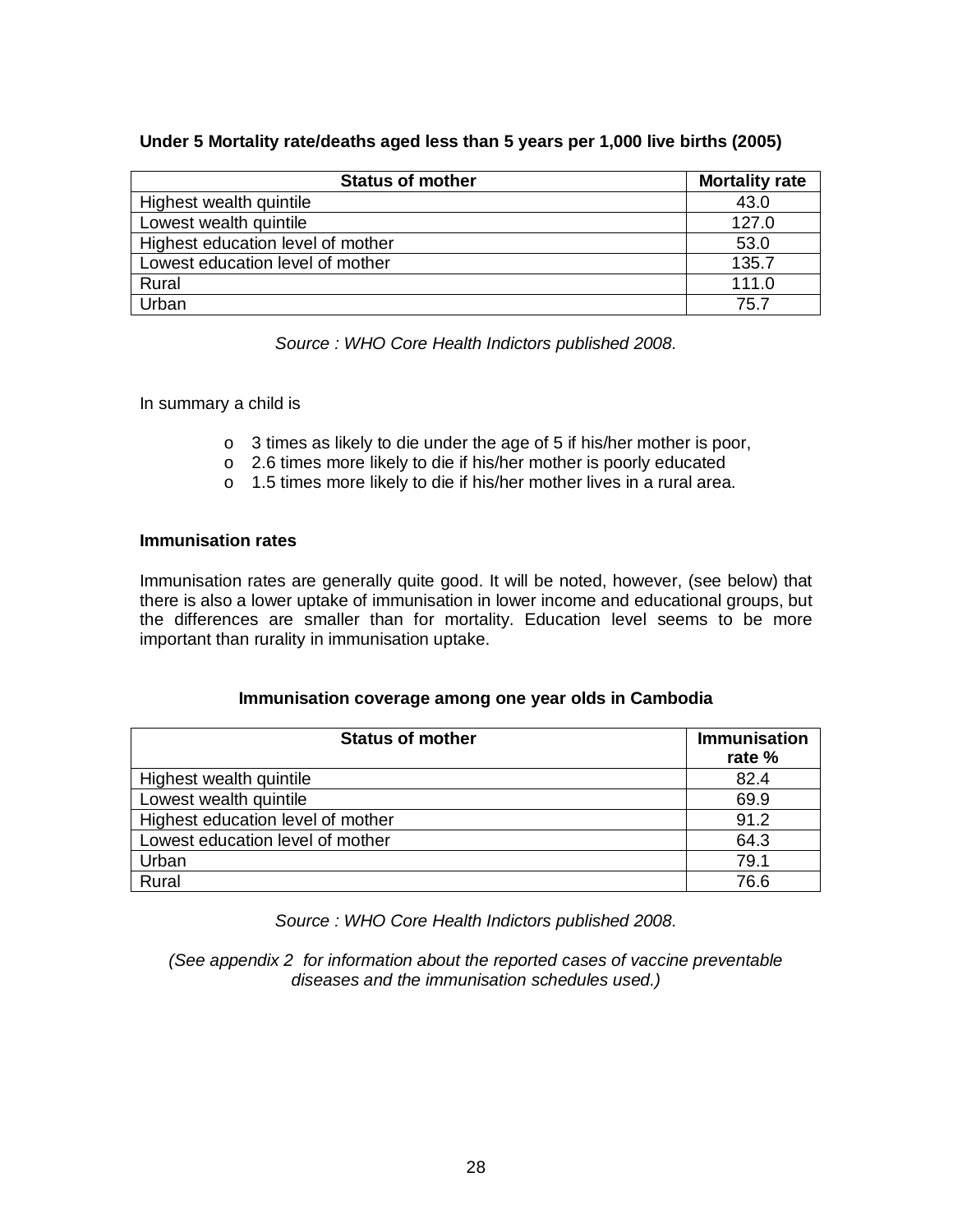# **Causes of death in the Under 5s**

**Cambodia** : In the under 5s as a whole, 30% of deaths are neonatal. Pneumonia (21%) and diarrhoeal diseases (17%) are other major causes of death.

**UK** : The picture in the UK is quite different. Pneumonia and diarrhoeal diseases contribute only 2% and 1% respectively as causes of death. 59% of under 5 deaths are neonatal. More detailed information for England and Wales is given in appendix 3)

| <b>Cause of death</b>                                          | Cambodia % | <b>Regional</b><br>average % | <b>UK %</b><br>$2000 - 03$ |
|----------------------------------------------------------------|------------|------------------------------|----------------------------|
| Neonatal causes (includes diarrhoea<br>during neonatal period) | 30         | 47                           | 59                         |
| <b>HIV/AIDS</b>                                                | 2          | 0                            | 0                          |
| Diarrhoeal diseases                                            | 17         | 12                           |                            |
| Measles                                                        | 2          |                              | 0                          |
| Malaria                                                        |            | 0                            | 0                          |
| Pneumonia                                                      | 21         | 14                           | $\overline{2}$             |
| <b>Injuries</b>                                                | 2          |                              | 4                          |
| Other                                                          | 26         | 18                           | 33                         |
|                                                                |            |                              |                            |
| All causes                                                     | 100        | 100                          | 100                        |

**Distribution of causes of death among children under 5 years of age, 2002 - 2003**

*(Sum of individual proportions may not add up to 100% due to rounding. Source : World Health Statistics, 2006*

# **Neonatal Deaths**

It has already been noted that

- most deaths under 5 occur in the first year of life
- perinatal conditions are responsible for 7% of all deaths and 10% of all years of life lost (Table xxxx)

It will also be noted that in Cambodia

• Deaths in the first month of life (neonatal deaths) are responsible for a third of all deaths under 5

The three main causes of neonatal death in Cambodia that together make up 78% of deaths and are

- Severe infections  $29\%$  (UK =  $7\%$ )
- Birth asphyxia  $27\%$  (UK = 10%)
- Preterm birth  $22\%$  (UK =  $56\%$ )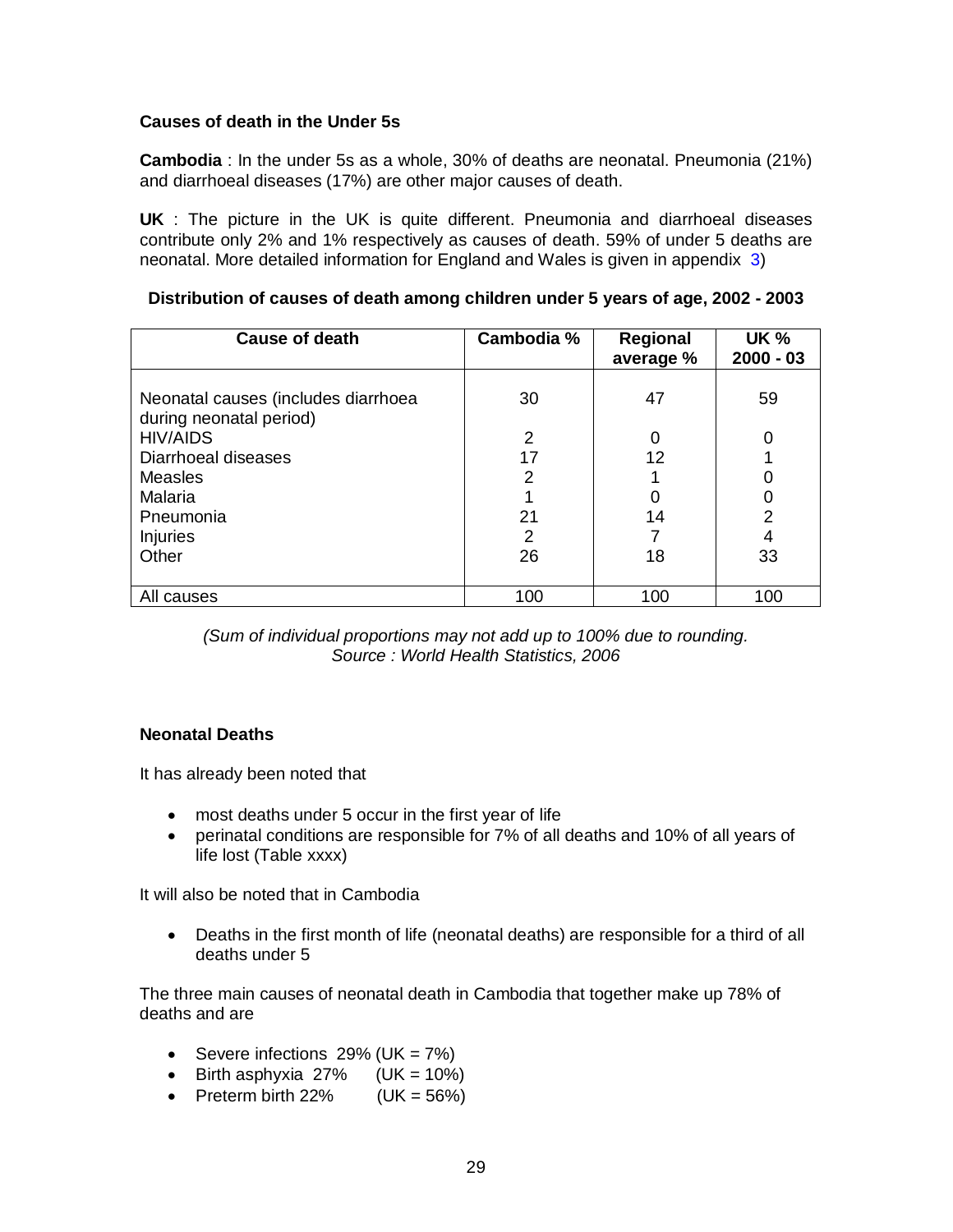# **Annual estimated proportions of deaths by cause for neonates, 2000**

| <b>Cause of Death</b>                                                                                                                                                                                                           | Cambodia<br>%                      | Regional<br>Average %    | <b>UK %</b><br>2003-05 |
|---------------------------------------------------------------------------------------------------------------------------------------------------------------------------------------------------------------------------------|------------------------------------|--------------------------|------------------------|
| Neonatal tetanus<br>Severe infection (includes deaths from<br>pneumonia, meningitis, sepsis/septicaemia<br>and other infections)<br>Birth asphyxia<br>Diarrhoeal diseases<br>Congenital abnormalities<br>Preterm birth<br>Other | 6<br>29<br>27<br>3<br>5<br>22<br>8 | 21<br>26<br>8<br>32<br>8 | 10<br>24<br>56<br>4    |
| Total                                                                                                                                                                                                                           | 100                                | 100                      | 100                    |

*Sum of individual proportions may not equal 100 due to rounding. Source : World Health Statistics, 2006*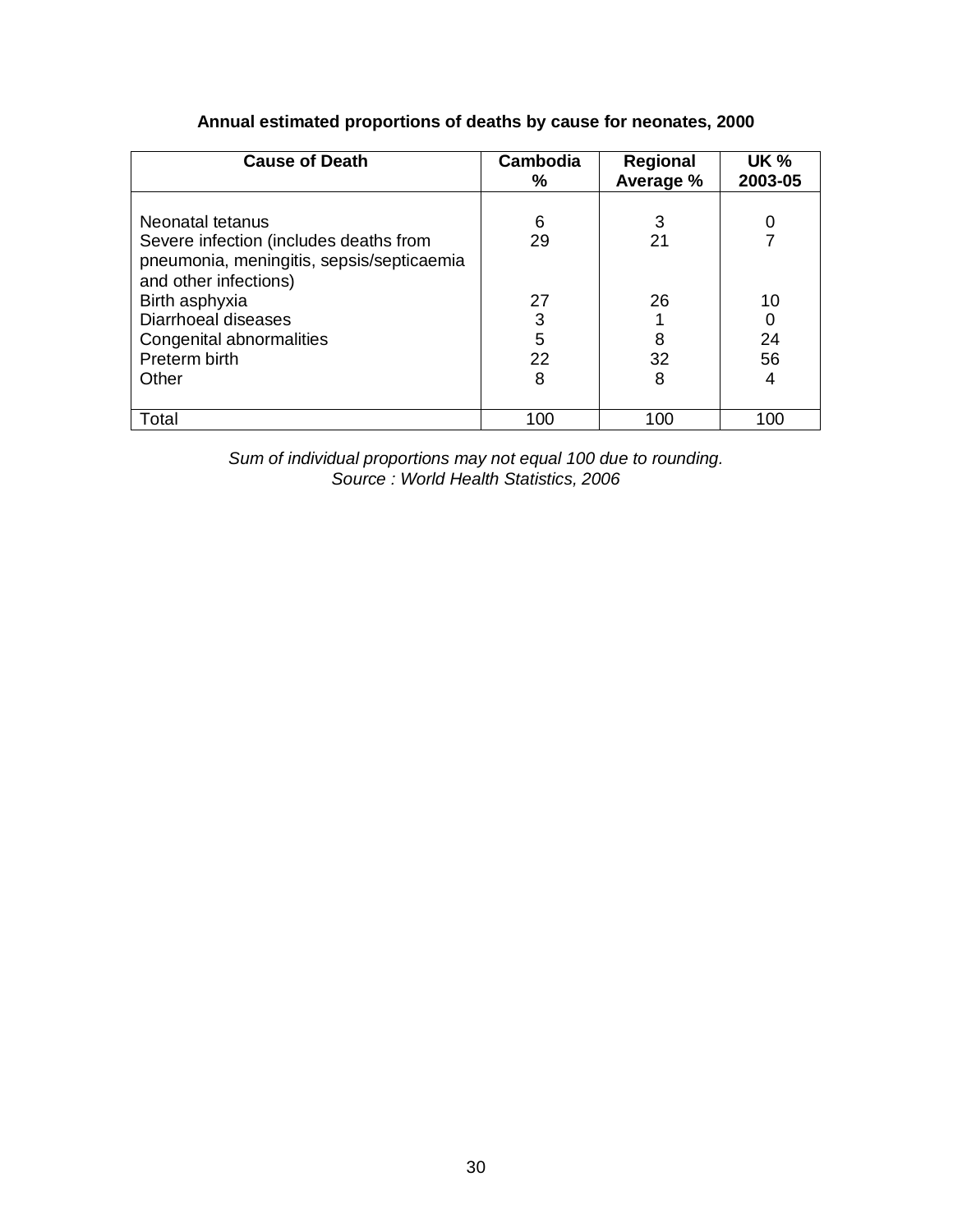# **Maternal Mortality**

# **Context**

### *Extracts from the DFID Maternal Health Strategy – Third progress report, June 2008*

- The health of women is critical to a country's social, economic and political development. In rural Africa it is women who carry two-thirds of all goods that are transported – not trucks or planes. In South East Asia it is women who provide 90% of the labour for rice cultivation.
- A newborn baby is three to ten times more likely to die within its first two years without its mother
- The survival of women in childbirth reflects the overall development of a country and whether or not the health services are functioning.
- Despite a decline in the worldwide abortion rate between 1995 and 2003, the proportion of abortion that is unsafe remains the same.

# **Maternal mortality and Millenium Development Goal 5**

The Millennium Development Goal 5 is to improve maternal health. This has recently been refined and updated. The Targets now are : -

**5A** To reduce by three quarters, between 1990 to 2015, the maternal mortality ratio

*5B To achieve, by 2015, universal access to reproductive health* 

#### **Indicators used to measure these are :**

5.1 Maternal mortality ratio 5.2 Proportion of births attended by skilled health personnel 5.3 Contraceptive Prevalence Rate 5.4 *Adolescent birth rate*  5.5 *Antenatal care coverage (at least one visit and at least four visits)*  5.6 *Unmet need for family planning (new additions in italics)* 

# **Maternal Mortality in Cambodia**

Whereas a maternal death is rare in England and the maternal mortality rate 2003 – 2005 is low at around 7/100,000 maternities in Cambodia recorded as 472 per 100,000 in 2005.

DFID's summary of progress in Cambodia is that "the most recent figures show a slight increase in maternal deaths, from 427 per 100,000 live births in 2000, up to 472 per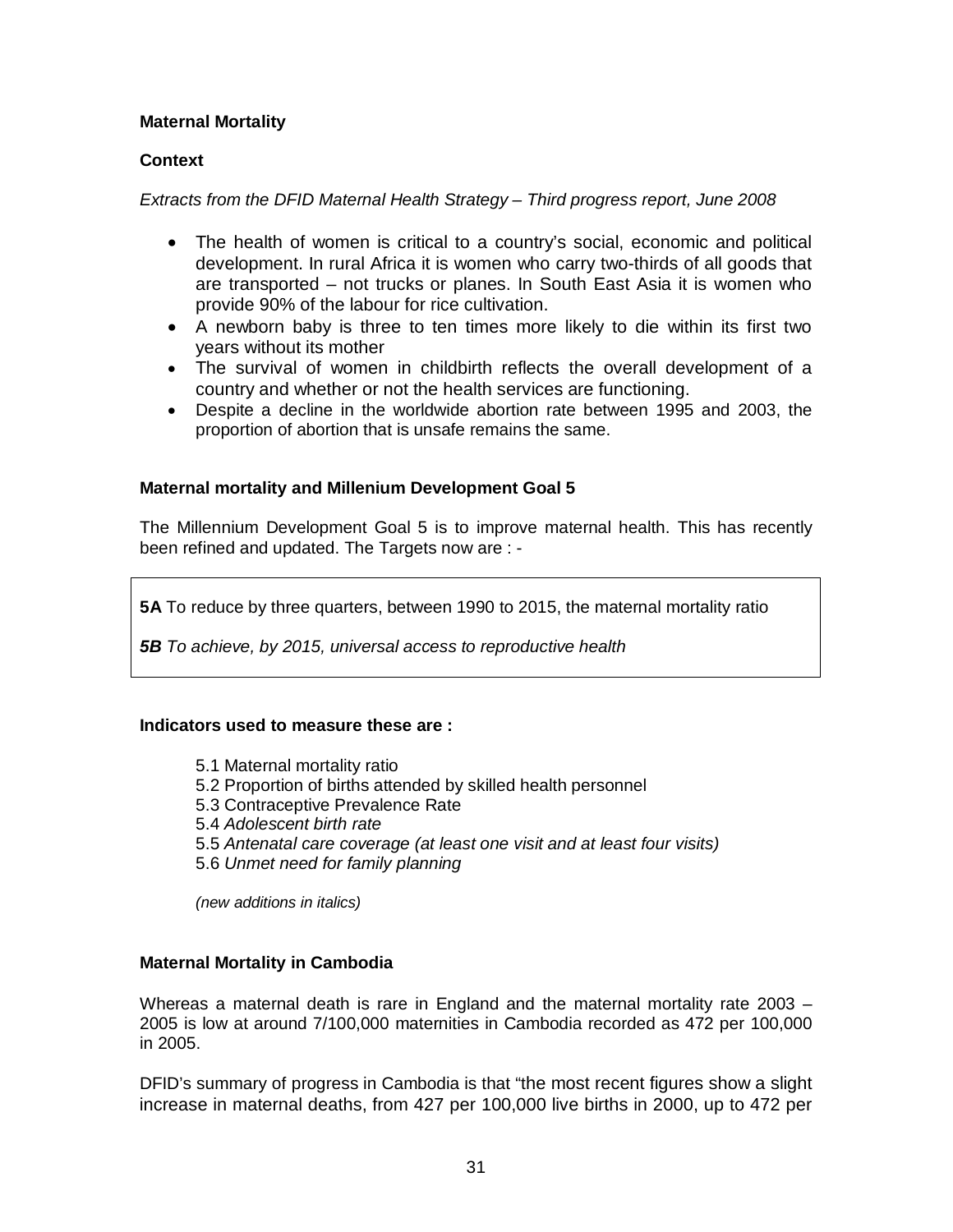100,000 in 2005. However, since levels were much higher in 1990 (at 900 per 100,000 live births), it is possible to say that, over the longer time frame, the Maternal Mortality Ratio in Cambodia is possibly reducing fast enough to reach the MDG target by 2015, though there is no room for complacency. Only 22% women deliver in a health institution."

### **Cambodia's plans for reducing maternal mortality**

There was an increase in percentage of pregnant women with at least 2 antenatal care visits from 29% in 2002 to 47% in 2004.

The National Strategic Development Plan, 2006 – 2010 noted that that

*In 2000, 32% of births were attended by a skilled attendant at that time. It is predicted that this figure will rise to 70% by 2010.* 

*The intention is that this will help to reduce maternal mortality to 243/100,000 live births by 2010 and 140/100,000 live births by 2015. (National Strategic Development Plan, 2006 – 2010.)*

Elements of the National Strategic Development Plan 2006 – 2010 particularly relevant to this include

• Increase recruitment and training of midwives and ensure their appointment to areas of need.

• Increase the proportion of deliveries attended by skilled health personnel; and improve emergency obstetric care (EOC).

• Improve child health through universal coverage of the Child Survival Scorecard interventions, including nutrition interventions and Integrated Management of Childhood Illnesses (IMCI).

• Improve reproductive health services and information, including maternal child health and birth spacing; address youth sexual and reproductive health issues and services.

# **The evidence base : We know what works to reduce maternal mortality** : *(DFID Maternal Health Strategy)*

• *Health systems strengthening :* To provide the life-saving emergency obstetric care that an estimated 15% of all pregnant women will need requires a functioning health system. This includes: human resources (particularly midwifery but also referral level skills such as obstetric surgery and anesthesia); essential drugs and supplies; infrastructure (hospitals, clinics); transport and communications for referral; power, water and sanitation. Our support to health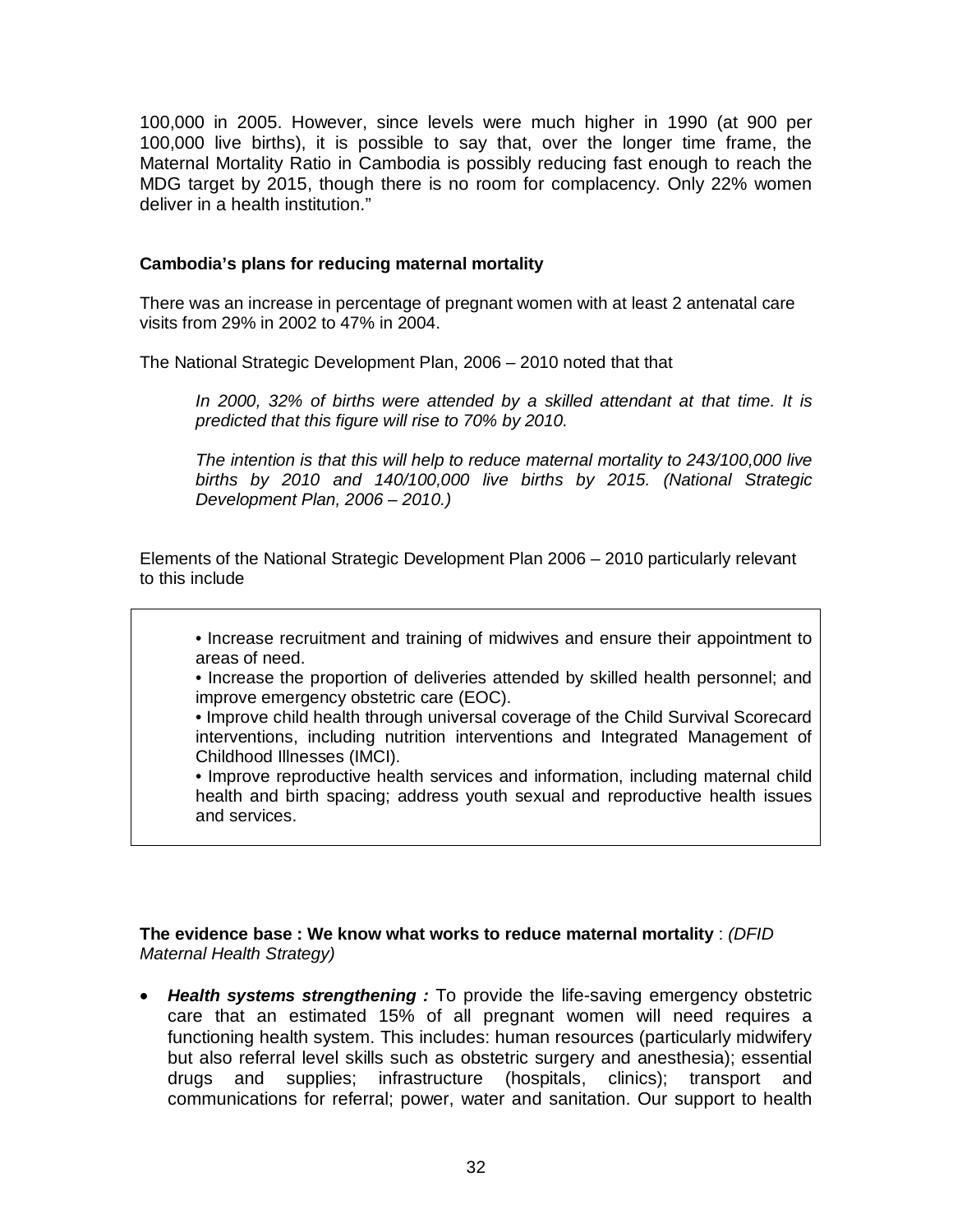system strengthening is increasingly funded through budget support in stable environments and through a range of instruments in fragile states. There is an opportunity to maximise our investments by improving data availability and using progress on maternal health as an indicator of overall health systems improvement.

- **Family planning**: An estimated 32% of maternal deaths could be averted through family planning. It is one of the most cost-effective interventions in public health. Research has shown that every US\$ 1 million spent on family planning can avert 360,000 unwanted pregnancies, prevent 150,000 induced abortions and save the lives of 800 mothers and 11,000 infants
- **Sexual and reproductive health (SRH)**: Universal access to SRH services (particularly for adolescents) would significantly improve maternal health. Maternal death is the leading cause of death for girls aged 15-19 in the developing world. The integration of SRH with HIV and AIDS services would also reduce maternal mortality. An HIV-infected pregnant woman is four to five times more likely to die in childbirth than one who is not infected.
- **Preventing unsafe abortion**: 13% of all maternal deaths are caused by unsafe abortion – this means that around 70,000 women (often the youngest and most vulnerable) are dying needlessly each year. Abortion remains one of the most politically contentious issues of our time and extreme divisions of views on women's reproductive rights have constrained an effective global response. DFID is one of the few donors to actively support efforts to prevent unsafe abortion and plays a leading role in focussing attention – and challenging policies – on the issue; most recently at the Global Safe Abortion Conference in October 2007. DFID has provided £4m to the Safe Abortion Action Fund (SAAF) and a £6.5 million contribution to IPAS**.**
- **Sexual and reproductive health (SRH)**: Universal access to SRH services (particularly for adolescents) would significantly improve maternal health. Maternal death is the leading cause of death for girls aged 15-19 in the developing world. The integration of SRH with HIV and AIDS services would also reduce maternal mortality. An HIV-infected pregnant woman is four to five times more likely to die in childbirth than one who is not infected.

*Further information about maternal mortality can be found in appendix 4 together with definitions and brief summary of the position in UK.*

# **DFID's approach to reducing Maternal Mortality**

DFID's general approach is consistent with the evidence of effectiveness and the 1999 Joint Statement of the World Health Organization (WHO), the United Nations Population Fund (UNFPA), the United Nations Children's Fund (UNICEF), and The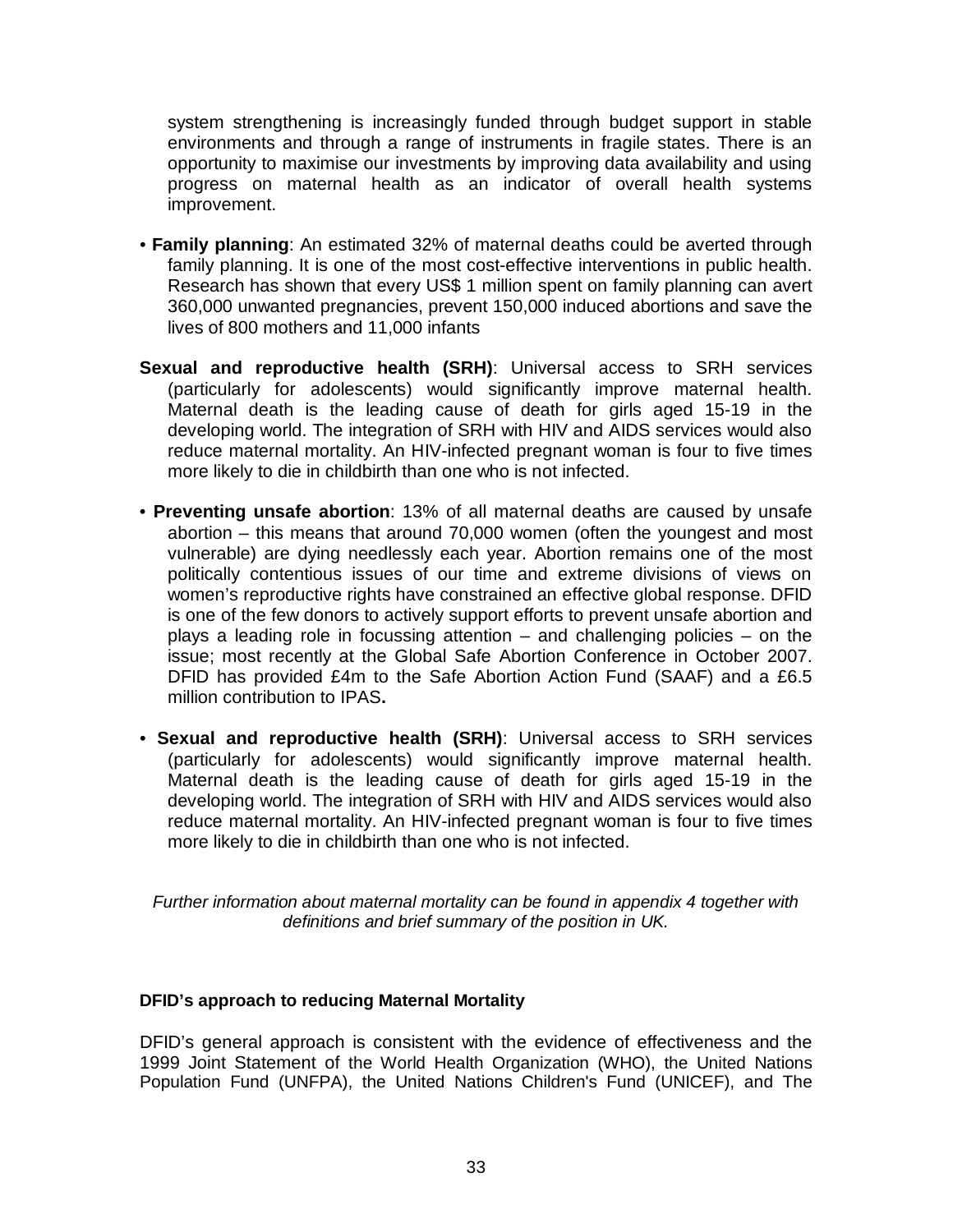World Bank based on 12 years of implementing Safe Motherhood. (See appendix 4.) The general approach is :

# **Health systems strengthening**

**Priority 1** – increase aid to build up effective health services and systems.

**Priority 2** – increase investment in the health workforce to ensure there are at least 2.3 trained health workers per 1,000 population by 2015 – this will enable 80% of deliveries to be attended by a skilled birth attendant (SBA).

# **Complementary targeted investments**

**Priority 3** – increase international efforts to halve unmet need for family planning (including for male and female condoms) by 2010, and provide universal access to family planning by 2015.

# **High level advocacy**

**Priority 4** – scale-up global efforts to register every birth and death and certify every cause of death.

# **Maternal mortality and the poor**

The burden of maternal mortality is borne disproportionately by the poor. The removal of financial barriers to delivery and emergency care is essential if MDG 5 is to be attained and the UK government is committed to helping these to be abolished. The removal of fees for delivery and emergency obstetric care – when addressed alongside out of pocket expenses and poor quality of care – is urgently needed (IMMPACT 2007).

# **DFID's specific support to Cambodia**

This includes :

- the Health Sector Support Project (£15 million 2002-2008), jointly with WB, AsDB and UNFPA);
- the Reduction in Maternal Mortality Project (£2.3 million DFID funding). This is a sub-component of the Health Sector Support Project aiming to increase the quality of services, improve access (using equity funds), remove demand side barriers, improve abortion care and provide voluntary surgical contraception; It works with the Cambodian Midwives Associated to ensure midwives and provincial officials understand the implications of the 1997 Cambodian Abortion Law that legalized abortion.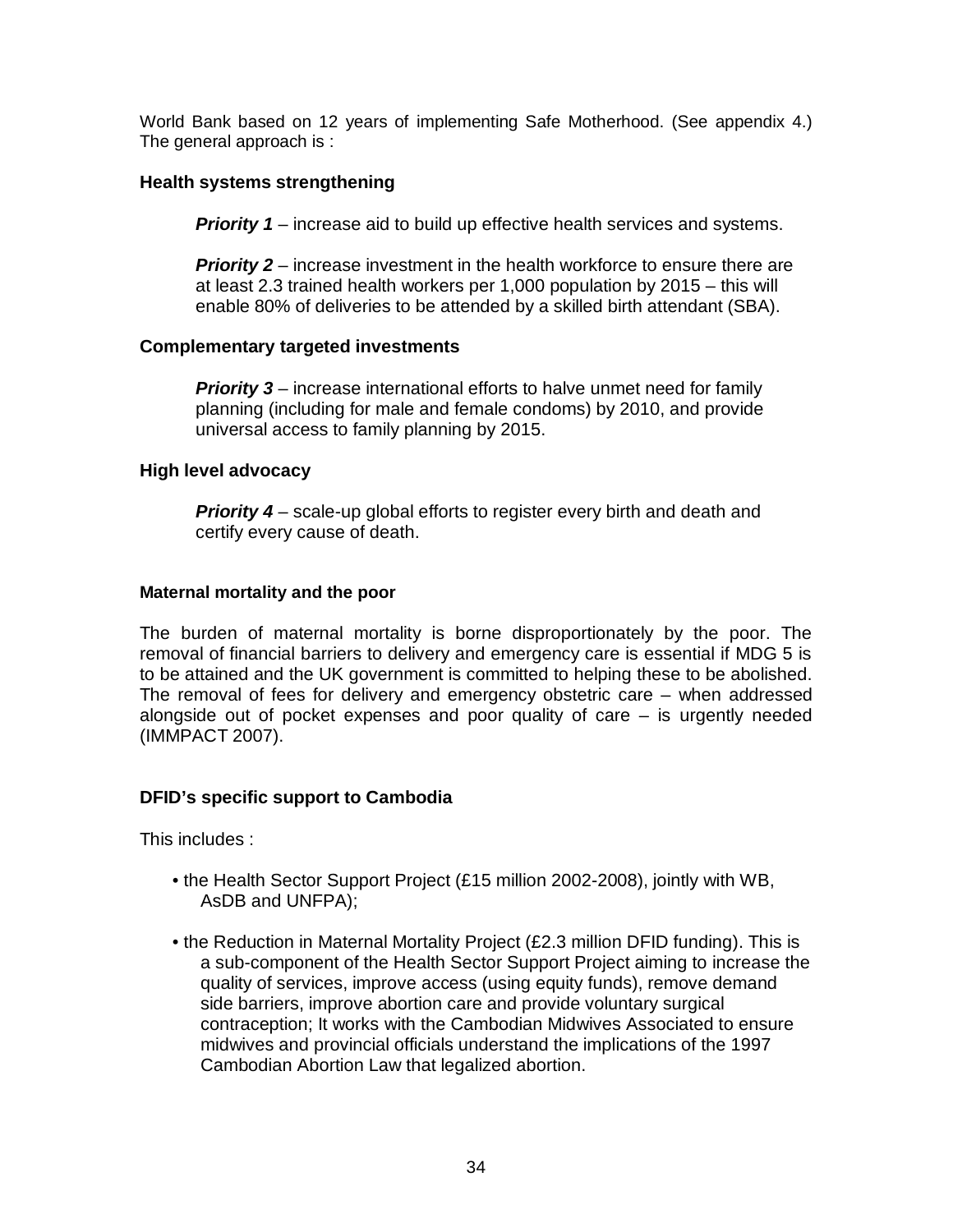• an additional £0.5million allocated to extend the health equity funds to cover maternal and reproductive health services.

### **Abortions**

As indicated above, reducing unsafe abortions is an important element of reducing maternal mortality. Informed family planning will be a major contributor to reducing mortality from abortions.

A Demographic and Health Survey was carried out in 2000 and from this (appendix 5) it appears that around 5% of all women of child bearing years have had at least one induced abortion. The proportion of women who have had an abortion increases with increasing age, but stabilizes to around 9% after the age of 35.

As a general finding, the more children a woman has had the higher the proportion who have had at least one abortion. A slightly lower proportion of women who have completed secondary education or higher have had an abortion.

It has not been possible to calculate the crude abortion rate in Cambodia for this paper.

MOVE The crude abortion rate per 1000 women aged 15 – 44 in England and Wales in 2001 was 16.2. (Source : Office of National Statistics, Dataset pa01t1)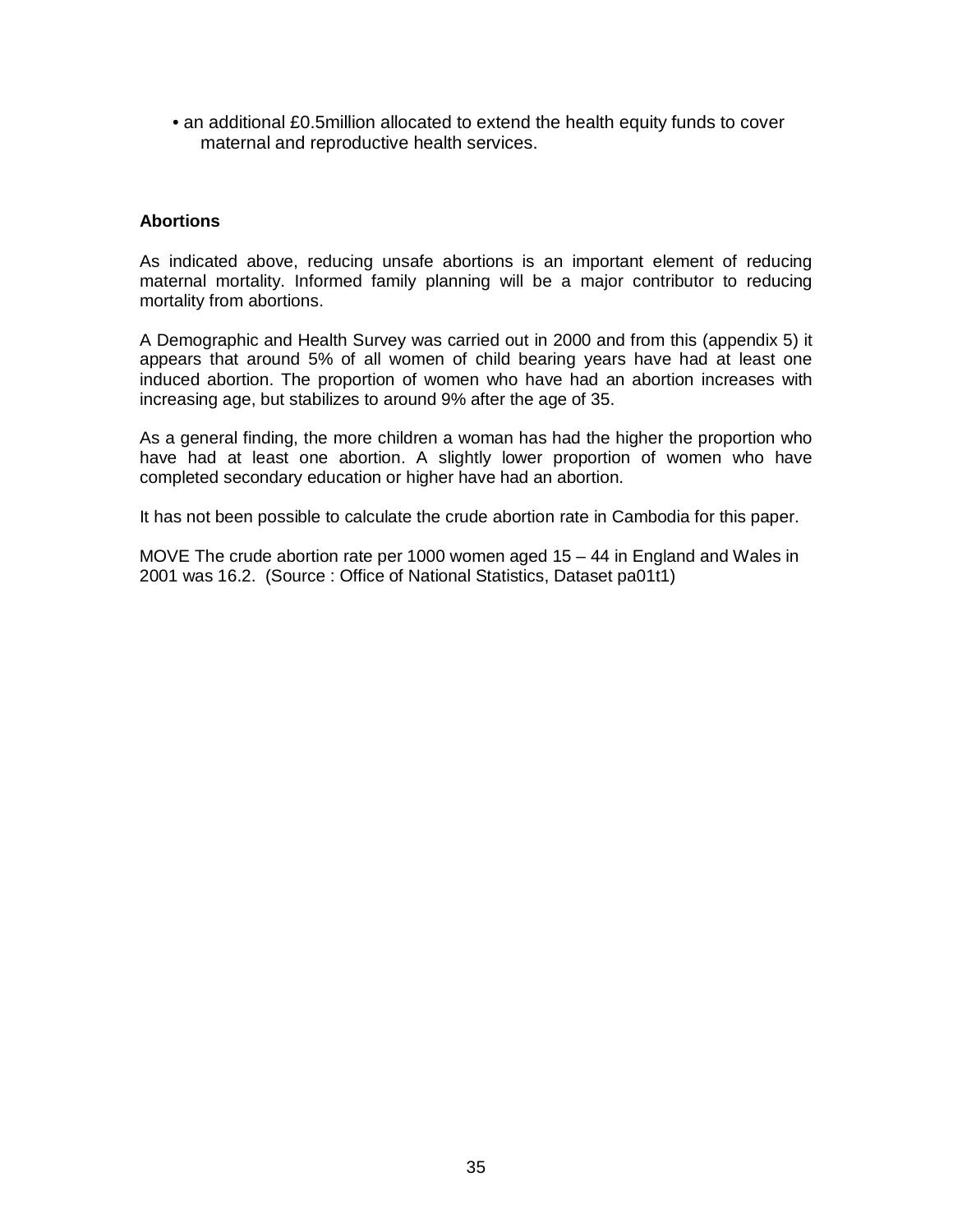### **Specific Health Problems**

### **HIV/AIDS**

*(From WHO country profile (December 2005)) :* 

#### **The picture overall**

HIV/AIDS is the most common cause of death in Cambodia. It is responsible for 10% of all deaths and 11% of all years of life lost

Cambodia has had one of the most rapidly growing HIV/AIDS epidemics in the Region. The 1999 estimate for prevalence in the sexually active population was 3.75%.

However, the overall prevalence fell to 1.9% in 2003 (WHO country profile), when it was estimated by the Ministry of Health/National Centre for HIV/AIDS estimate that 19,814 adults had AIDS and would have been eligible for antiretroviral therapy. Unprotected heterosexual intercourse still represents the main route of HIV transmission.

#### **The picture in subgroups of the population**

In blood donors it increased from 0.1% in 1991 to nearly 4% in 1996, and in commercial sex workers, from 9% to 40% over the same period. In brothel sex workers, however, the level has fallen to 21% in 2003; indirect sex workers (beer and bar girls from 18% in 1998 to 12% in 2003, and male police officers from 4% in 1998 to 3% in 2003. These changes have been ascribed to the government programme to promote 100% condom use and the availability of services for the care and treatment of sexually transmitted infections in the commercial sex industry.

The major vulnerable and affected groups include sex workers, male police officers, garment factory workers, mobile populations (cross-border and road construction workers, clients of sex workers and the client's partners, and men who have sex with men.

Children born to infected mothers are at high risk of HIV transmission and injecting drug users are an emerging vulnerable group.

WHO is deeply involved in work to reduce HIV/AIDS and indicates that the challenges ahead for HIV are to maintain progress and devise strategies to curb the spread of transmission to families.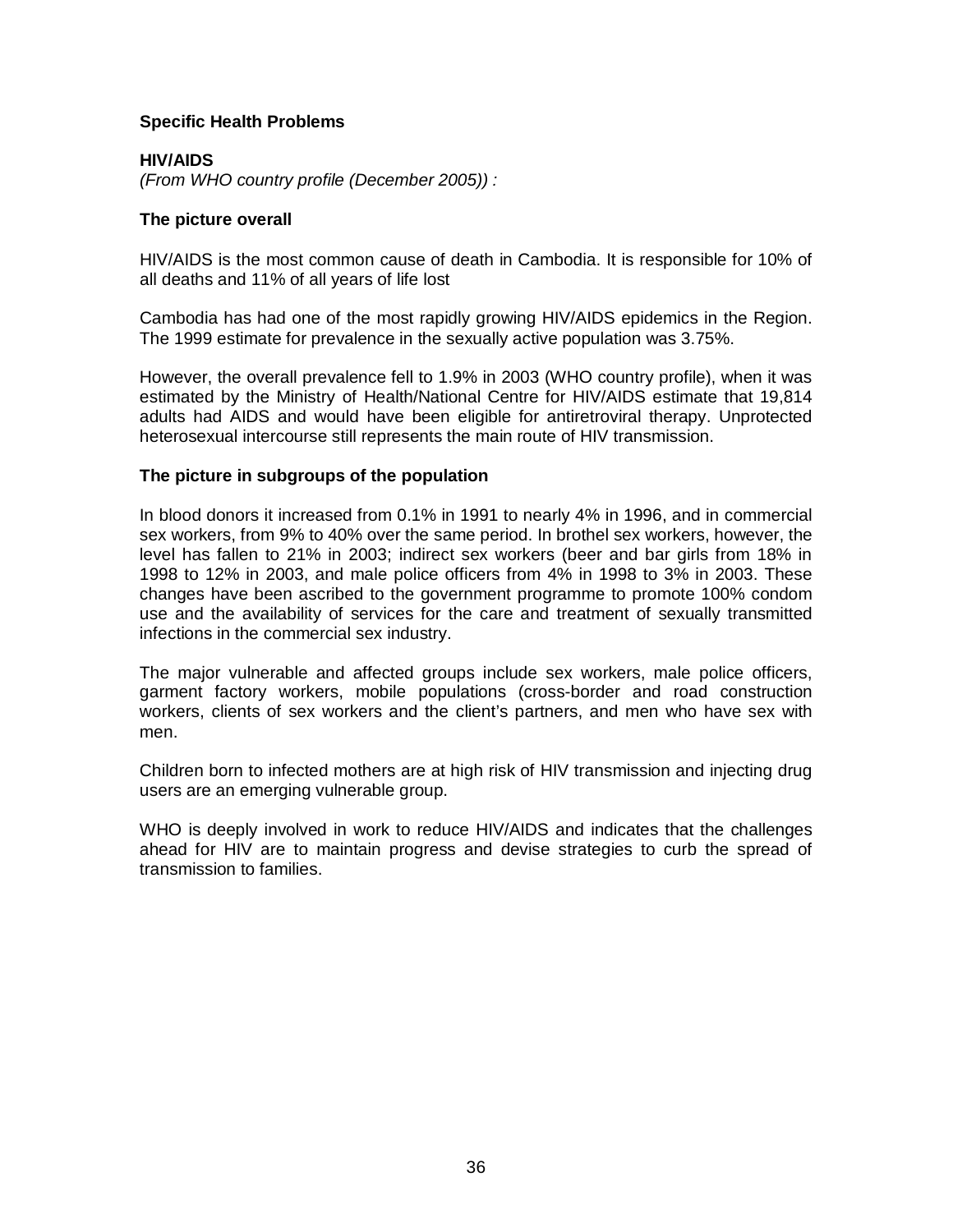# **Trends and the Millenium Development Goals**

Trends in HIV and the Cambodian Millenium Development Goals for HIV/AIDS can be summarised as follows :

|                                             | 2000    | 2005 | 2010 | 2015   |
|---------------------------------------------|---------|------|------|--------|
| HIV prevalence rate among adults, $15 -$    | 3.0     | 1.9  | 2    | 1.8    |
| 49 %                                        | (1997)  |      |      |        |
| HIV prevalence rate among pregnant          | 2.5     | 2.1  | 2.0  | 1.5    |
| women, $15 - 24$ visiting ANC clinic %      | (1998)  |      |      |        |
| Condom use rate among commercial sex        | 91      | 96.7 | 98   | 98 **  |
| workers during last commercial sexual       | (2002)  |      |      |        |
| intercourse %                               |         |      |      |        |
| Young people $15 - 24$ reporting use of     | 82      | n/a  | 90   | 95     |
| condom during sexual intercourse with a     | (2002)  |      |      |        |
| non-regular sexual partner %                |         |      |      |        |
| Condom use reported by married women        | 1(2000) | n/a  | 5    | 10     |
| identified themselves at risk %             |         |      |      |        |
| HIV infected pregnant women attending       | 2.7     | 3.8  | 35   | $50**$ |
| ANC receiving complete course<br>0f         | (2002)  |      |      |        |
| antiretroviral prohylaxis to reduce risk of |         |      |      |        |
| MTCT %                                      |         |      |      |        |
| People with advanced HIV<br>infection       | 3(2002) | 45   | 60   | 75     |
| receiving<br>combination<br>antiretroviral  |         |      |      |        |
| therapy %                                   |         |      |      |        |

\*\* Unlikely to be achieved on current trends

To achieve the Millenium Development Goals for HIV/AIDS the National Strategic Development Plan aims to :

- Promote the male and female condom programme in order to widely encourage and actively pursue use of condom by general population who are sexually active, including women, adolescents and youth.
- Through information, education, communication programs and personal counseling arrest transmission of HIV/AIDS to families.
- Increase and improve care and support services to those infected by HIV/AIDS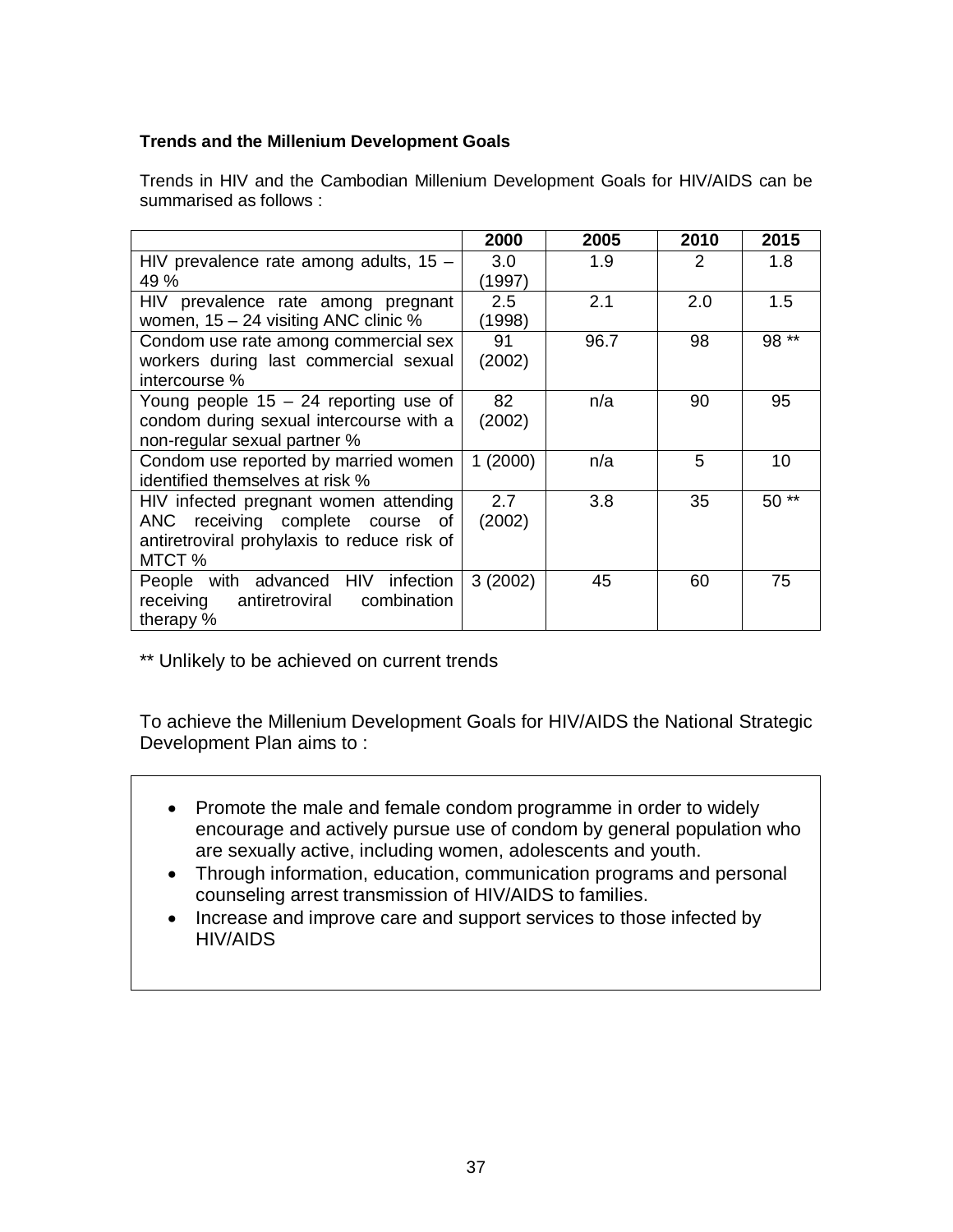# **Tuberculosis (TB)**

**(***From WHO core healt37h indicators, published 2008, strategy and country profile.)*

TB is the second most important cause of death in Cambodia.

The death rate for TB is around 92/100,000 per year and is responsible for around 12,000 deaths each year – around 8% of all deaths and 6% of all years of life lost.

#### **Incidence and prevalence of TB in Cambodia, 2006**

| Incidence of TB/100,000 population  | 1500.0 |
|-------------------------------------|--------|
| Prevalence of TB/100,000 population | 665.0  |

10% of TB cases (new and re-treatment) have been tested for HIV. 9.6% of new cases were fond to be positive, but virtually none of these are multiple drug resistant.

In contrast, 3.1% previously of treated TB cases are multiple drug resistant.

TB trends and the Cambodia Millenium Development Goals for TB are as follows : -

|                                       | 2000   | 2005 | 2010 | 2015    |
|---------------------------------------|--------|------|------|---------|
| Prevalence of smear positive TB cases | 428    | n/a  | 214  | 135     |
| per 100,000 population                | (1997) |      |      |         |
| TB death rate per 100,000 population  | 90     | n/a  | 45   | 32      |
|                                       | (1997) |      |      |         |
| All estimated new smear-positive TB   | 57     | 61   | >70  | $>70**$ |
| cases detected under DOTS %           | (2002) |      |      |         |
| Registered smear-positive TB cases    | 89     | n/a  | 85   | 85      |
| successfully treated under DOTS %     | (2002) |      |      |         |

\*\* Unlikely to be achieved under current trends

*(For information about the WHO strategy for tackling TB, go to [http://www.who.int/tb/dots/whatisdots/en/index.html\)](http://www.who.int/tb/dots/whatisdots/en/index.html)*

In 2006, notifications of new cases fell for the first time since 1995. It is not yet possible to say whether this is a result of declining incidence or an indication of problems with case-finding. The use of community members to refer suspects for diagnosis and to supervise treatment, and collaboration with the private sector, are likely to improve casefinding.

All referral hospitals and health centres with hospital beds provide Directly Observed Treatments Short courses (DOTS) to treat TB patients. There are around 186 laboratories, with 3 able to culture and 1 performing Drug Sensitivity Testing (DST).

In 1998, the case detection ratio in Cambodia reached 50%, (8% higher than the average for the Western Pacific Region). The cure rate is high at 89% for sputum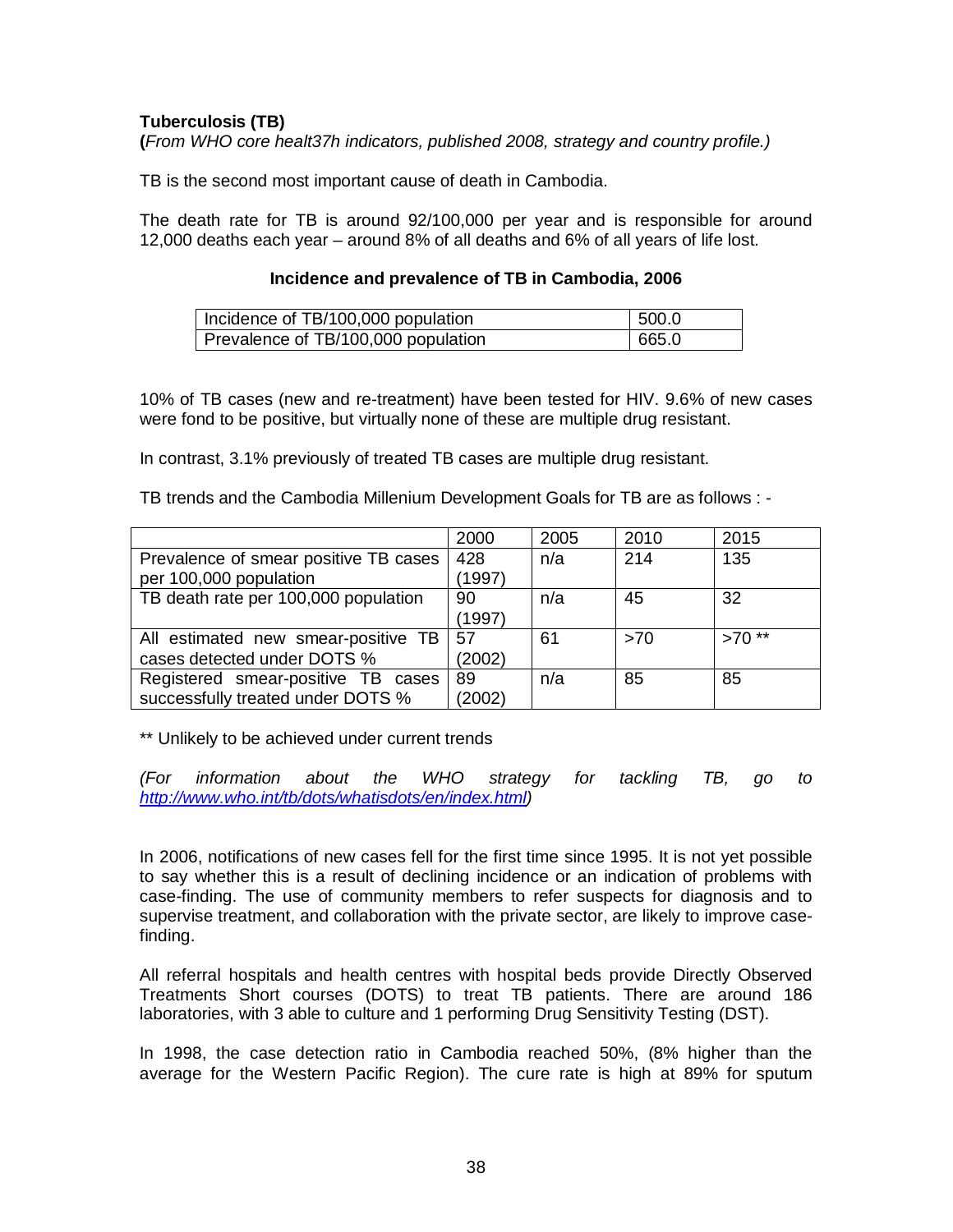positive patients, consistent since 1995, and the treatment success rate is more than 93%.

Collaborative TB/HIV activities are being introduced in more districts each year as collaboration between the National Treatment Programme and national AIDS control programme improves.

The treatment of Multi Drug Resistant -TB has begun on a small scale; in order to treat more patients the National Treatment Programme (NTP) will need to ensure that culture and Drug Sensitivity Testing (DST)are available and of high quality.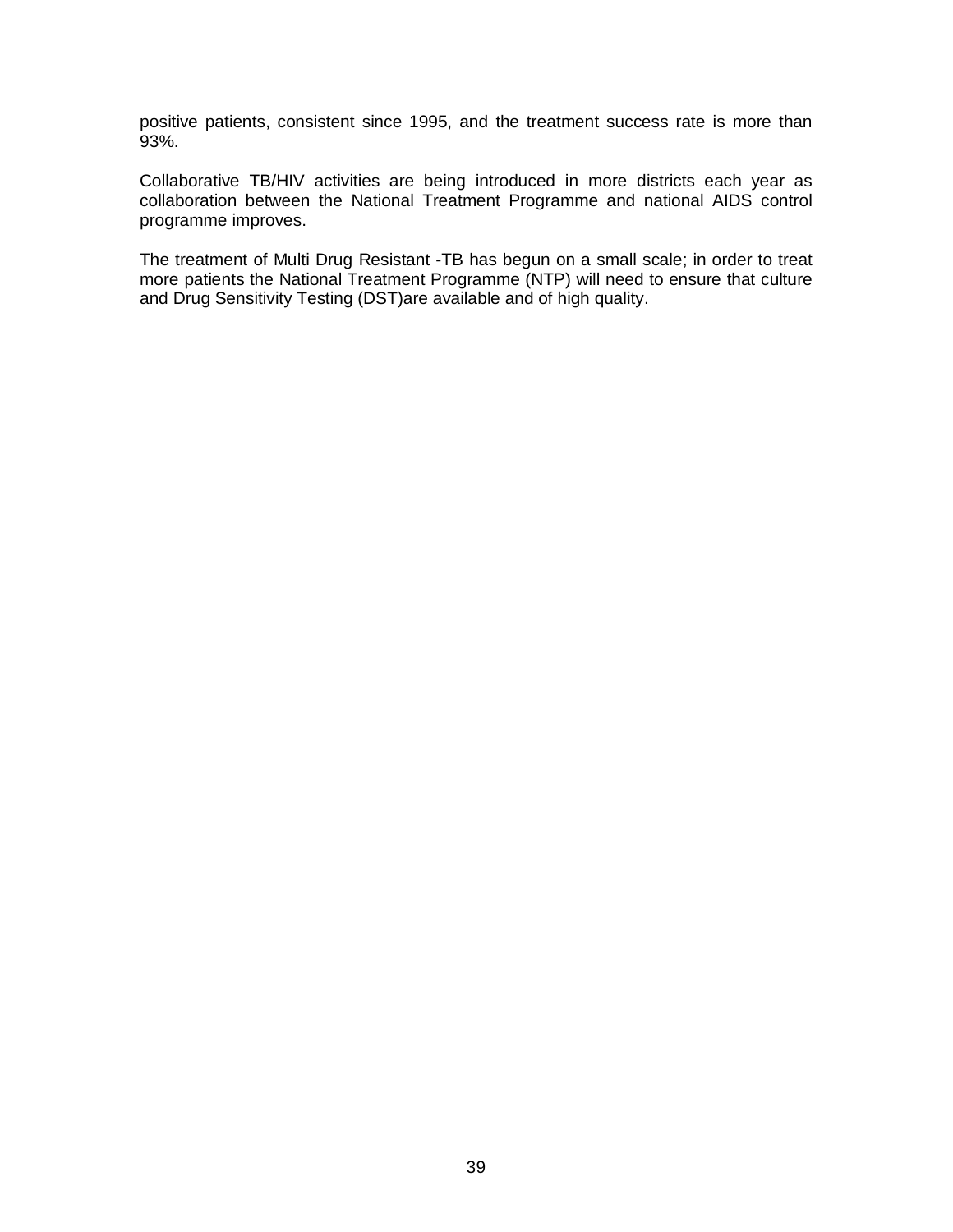# **Malaria (From WHO country profile for Cambodia)**

Malaria is responsible for 2% of all deaths and 3% of years of life lost.

The number of reported cases fell from 123,796 in 1990 to 46,902 in 2002. In 2003 the number rose to 71,258. This rise has been ascribed to increased reporting arising from the increased services that have been put in place. In 2003, there wee 492 deaths from malaria.

The malaria case fatality rate fell from 0.7% in 1996 to 0.4% in 1998, and the target to lower leprosy prevalence to fewer than 1 case among 10,000 people by the year 2000 was reached in 1998.

Malaria is a major concern for people living in Cambodia's hilly forested environments and forest fringes. Of particular concern is the high level of multi-drug resistance present in affected areas. A survey in 2002 showed problems of delayed treatment-seeking behaviour, widespread use of many antimalarial drugs for the same malaria episode and non-adherence to malaria treatment. There has also been evidence of the use of counterfeit and substandard drugs.

|                                                                                                                       | 2000         | 2005 | 2010           | 2015     |
|-----------------------------------------------------------------------------------------------------------------------|--------------|------|----------------|----------|
| Malaria case fatality rate reported by the<br>public sector %                                                         | 0.4          | 0.36 | 0.25           | $0.1***$ |
| Population at high risk who slept under<br>insecticide-treated bed nets during<br>previous night %                    | 24           | 49   | 95             | 98 **    |
| Number of malaria cases treated in public<br>health sector per 1,000 population                                       | 11.4         | 7.3  | $\overline{7}$ | 4        |
| Public health facilities able to confirm<br>malaria diagnosis according to national<br>guidelines with 95% accuracy % | 60<br>(2002) | n/a  | 80             | 95       |
| Number of dengue cases treated in the<br>public sector per 1,000 population                                           | 1(2001)      | 0.84 | 0.6            | $0.4***$ |
| Dengue case fatality rate reported by<br>public health facilities                                                     | 1.5<br>2003  | 0.74 | 0.5            | 0.3      |

\*\* Unlikely to be achieved on present trends

The National Malaria Strategy targets people living within 200m of forest areas where malaria generally occurs. It aims to strengthen clinical management of malaria cases, provide surveillance and health education and promote the use of Insecticide-treated mosquito nets (ITNs), which form the mainstay of malaria prevention. In 2003, ITN coverage was estimated to be 49% in areas at risk of malaria.

For treatment, there is an attempt to increase access to early diagnosis and treatment through the adoption of a three-pronged approach i) standardized malaria diagnosis and treatment based on rapid diagnostic tests or microscopy and prepackaged ASU + MQ combination treatment through both a) the public health system and b) the private sector and ii) social marketing of rapid diagnostic tests and ACT through the private sector.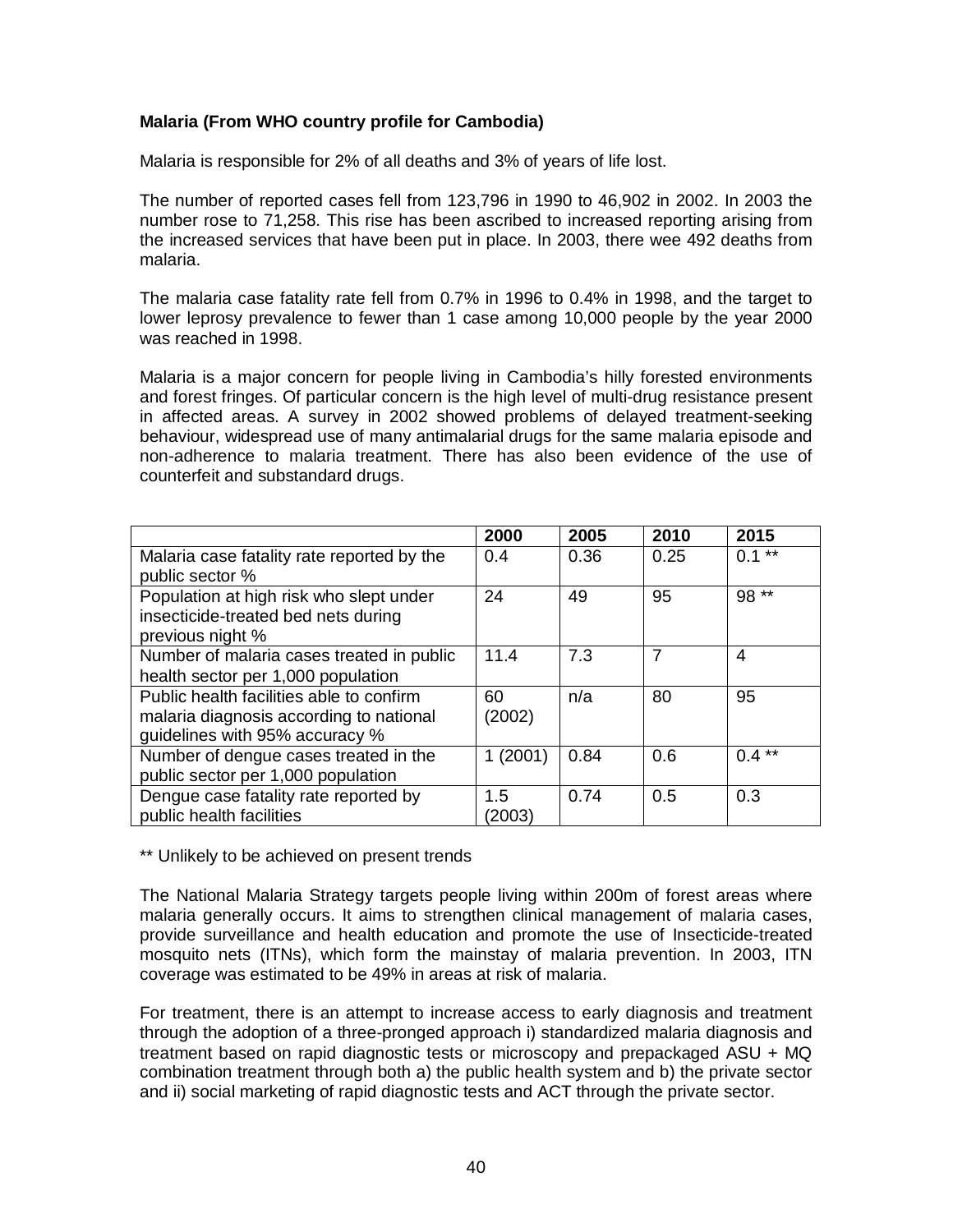### **Landmines and casualties**

In the early 1990s it was estimated that there were between 30,000 and 40,000 amputee victims of land mines, the biggest group being aged  $20 - 30$ ,  $90\%$  of whom were males, who were among the most economically active in the population. The aim is to reduce the number of deaths and casualties to zero by 2015 by the programme of landmine and unexploded ordnance clearance.

# **Targets for landmine reduction**

| 2005 | 2015 MDG |
|------|----------|
| 200  |          |
|      | 100      |
|      |          |

*Source : National Strategic Development Plan, 2006 - 2010*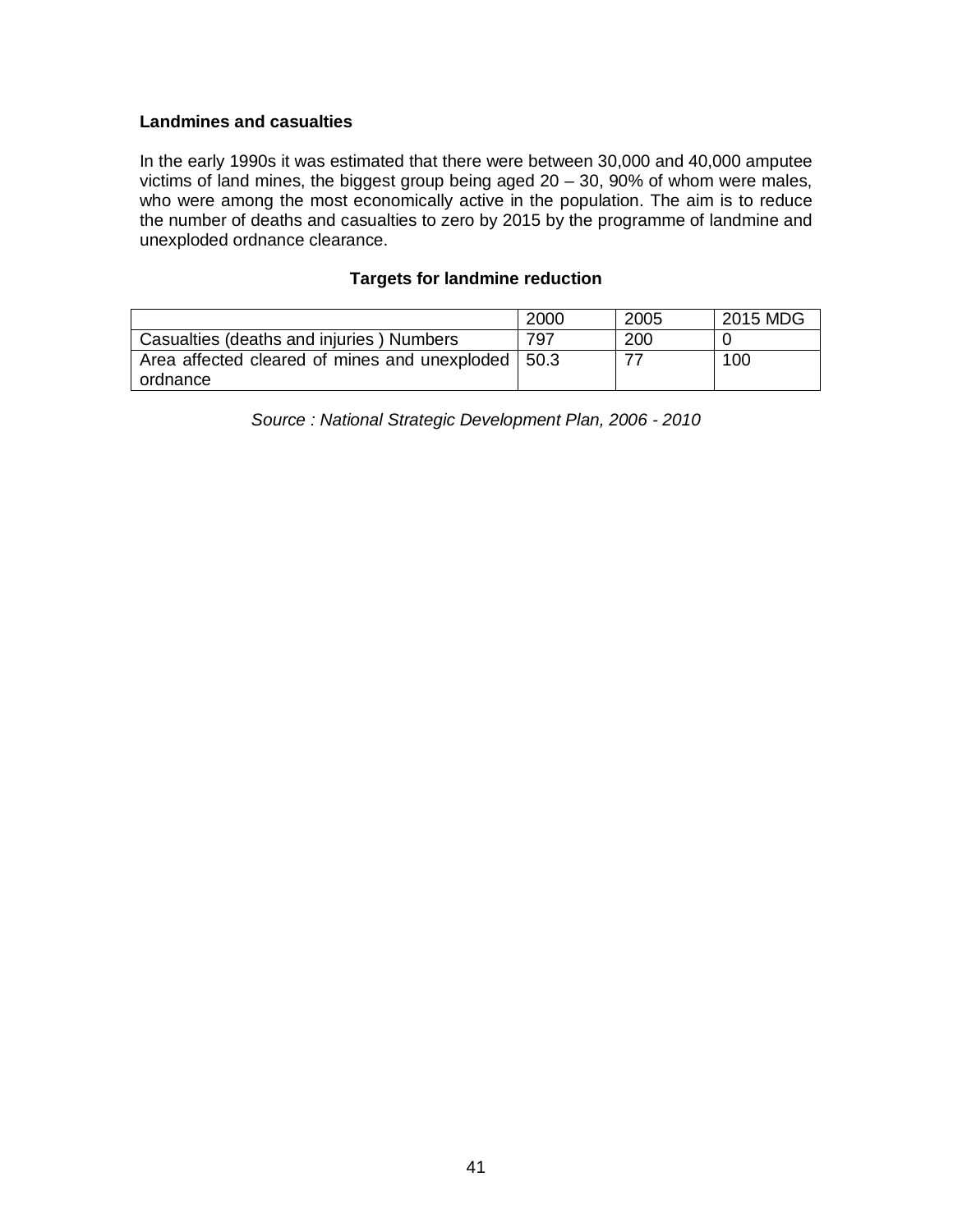# **Health services and health seeking behaviour in Cambodia**

# **State health care**

- Reforms to the health sector since 1993 have seen an increase in the number of health facilities with the aim of improving efficiency, effectiveness and quality of care, especially for the poor.
- In 2004 there were 71 operational districts, each with one referral hospital optimally serving 100,000 people. Each hospital has a number of affiliated health centres serving around 10,000 people.
- A small fee, based on recommended national standards, is charged for using public health sector services.
- The number of students completing medical training is increasing.
- There has been a brain drain of trained personnel from public to private care, including Non-Governmental Organisations (NGOs), in recent years due to better pay in the latter sector. A strategic priority for the government is to increase pay for health workers.

### **Private health care**

- Since reforms in 1993 that limited state provided health services, private provision has increased.
- A government aim is to promote private sector health care provision in urban and rural areas.
- Many government providers also have private practices.

# **NGOs**

- The number of NGOs providing health care increased rapidly from 1993, following the end of a period of isolation from other nations.
- In 1988 there were 23 such NGOs, rising to 324 in 1995.

# **Traditional care**

- Indigenous health practitioners include *Kru Teay* (fortune tellers) and *Arak*  (spiritual healers), and are usually based in the community in which they work, Research with villagers suggests that this engenders trust and understanding (Bristow et. al.).
- *Kru Teay* and *Arak* are chosen by spirits for the role, and this moment is often preceeded by an illness.
- *Kru Teay* and *Arak* diagnose problems by liaising with spirits via a series of rituals. Rites are then performed to cure the patient following advice from the spirit.
- Rites can include the sacrifice of an animal such as a chicken, pig or buffalo.
- A popular home remedy for many illnesses is *koh khcol* (coining). It involves scoring the skin with a coin edge using *preng khcol*, a balm with menthol, camphor and other ingredients, until red sores appear.
- An *Arak* charges around 20,000 riels (US\$5) for services, compared to 500 riels (\$0.13) for one visit to the public health centre and 3 days medication.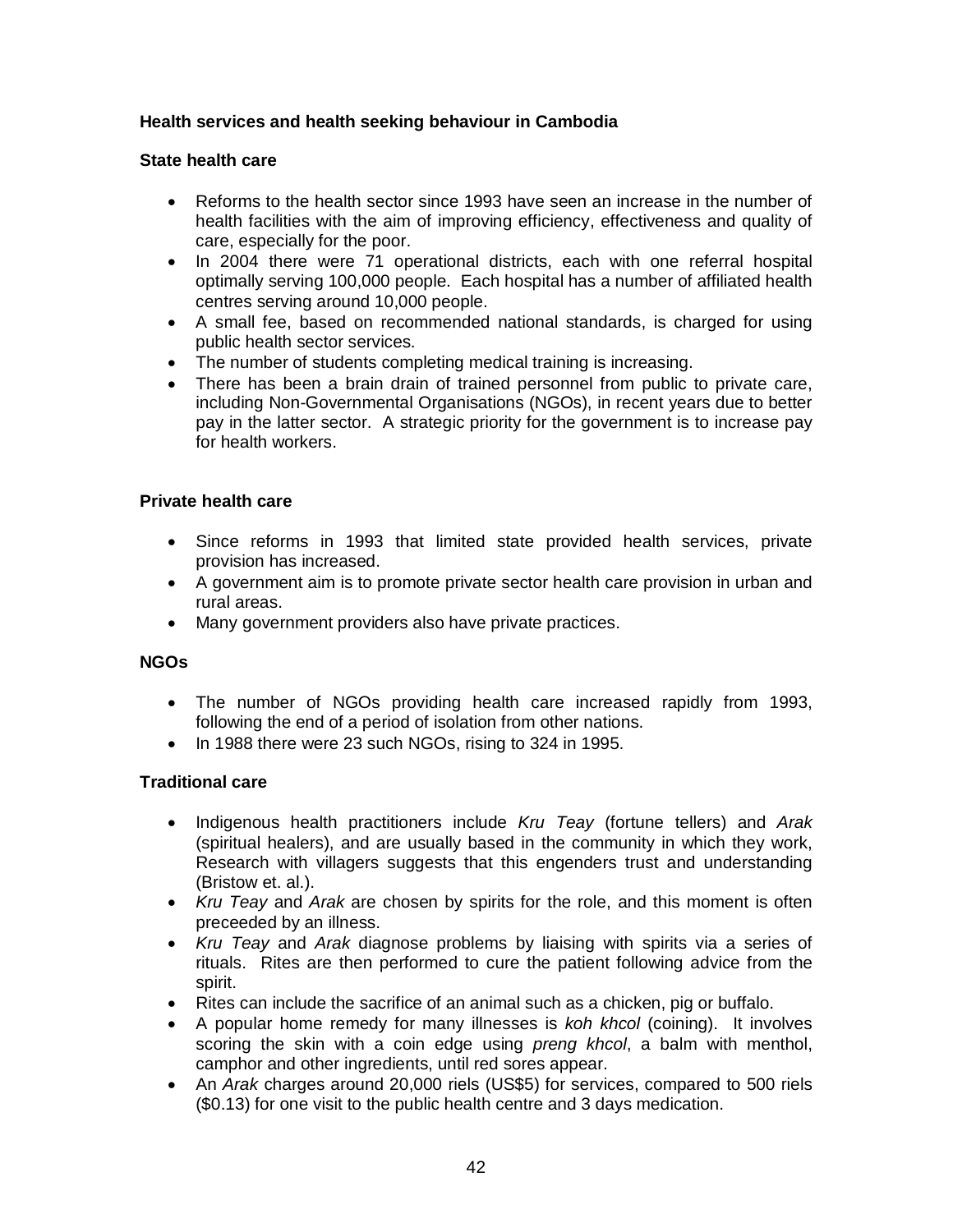# **Drug-sellers**

- Small shops called *phteah team* are prevalent in rural areas. Such shops sell various goods including sugar, salt and oil, often used in traditional remedies.
- Other drug sellers are known as *phteah chin* (Chinese houses), often owned by Chinese vendors, which sell wind medicine (*thnum khchol)*, menthol, camphor and other products.
- Drug-sellers also sell Western medicines including vitamins, anipyretics and sometimes steroids.

### **Utilisation of healthcare**

- Ill people tend to use a combination of traditional and allopathic treatments, using each pragmatically according to personal circumstance, the nature of the complaint and how effective each successive treatment is.
- One study in a rural area of Cambodia (Yanagisawa et. al., 2004) found that villagers were most likely use home remedies when a family member became ill, followed by self-medication. If the first action was not successful, people used self-medication or nearby private health centres.
- The study found that very poor people used the public health more often than the better-off as a first step.
- Another study of reproductive health care use with women of high socioeconomic status (Huff-Rouselle & Pickering, 2001), found that less than a quarter of the sample had heard of any service other than the one they used. This would imply that they had not chosen the health setting (public or private), but were concerned with the service available; in this case contraceptive methods.

# **Factors influencing health-seeking behaviour**

#### **Beliefs**

Individuals' religious and spirtual beliefs about the cause of the illness may affect the treatment they choose. For example if an angered spirit is causing the illness, it may be necessary to perform a sacrifice to appease it.

#### **Cost**

In the study by Yanagisawa and colleagues, the fee charged by public health centres did not prevent poor people from accessing services. In fact, very poor people used health centres more than those better off.

# **Accessibility**

Accessibility of health centres in the same study did affect utilisation. While poor people living close to the centres used it more than the better-off, there was no difference between these two groups when they lived more than 2km away.

Distance increased the opportunity costs, such as travelling fees and the loss of wages, which could offset the low cost of the service.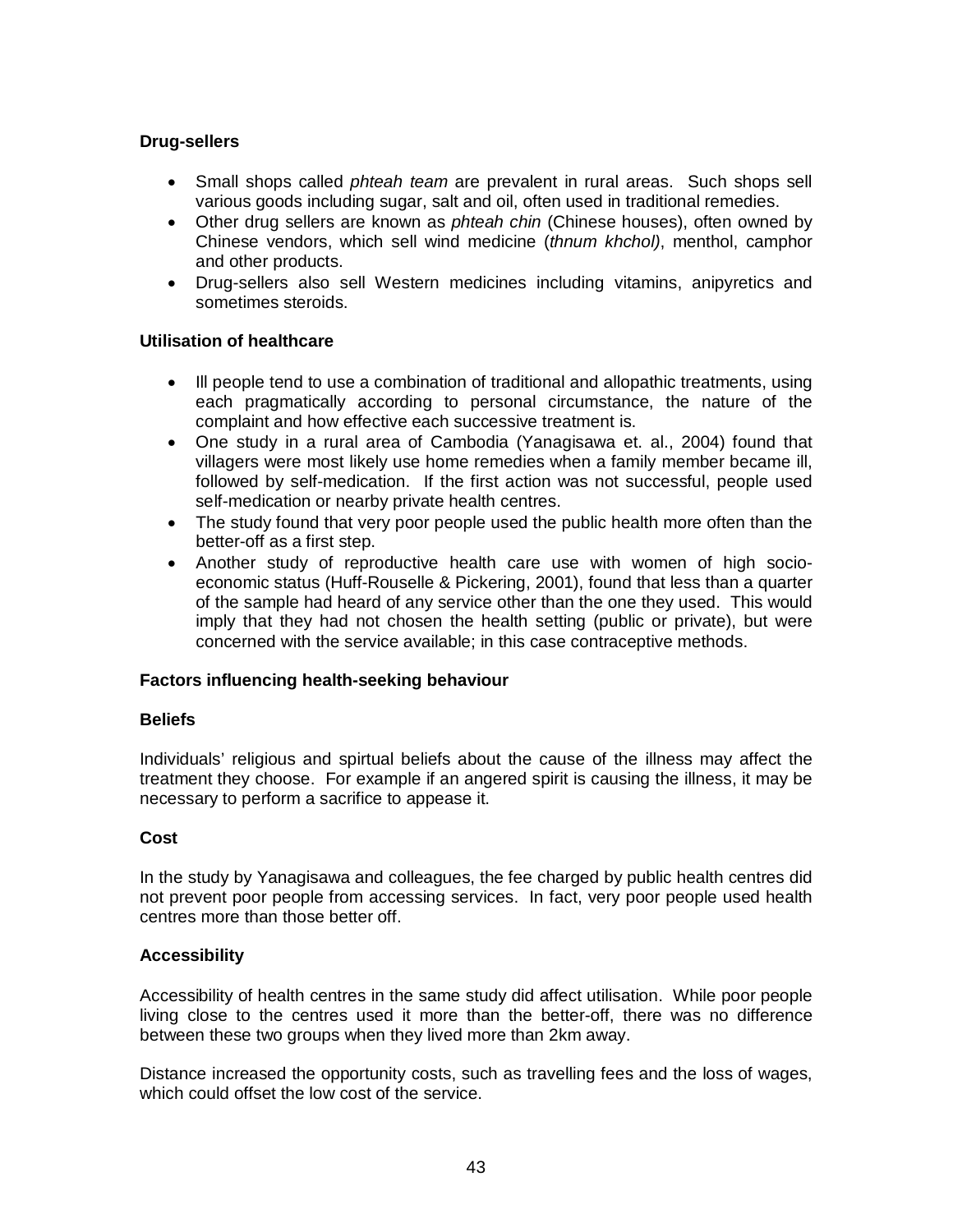### **Knowledge**

Knowledge of the existence of a service can affect uptake. For example, reproductive health services were not well known in the study by Huff – Rouselle & Pickering, with most information on clinics being passed between friends, family and neighbours.

#### **References**

Bristow F (ed) (2003) *Utz wach'il: health and well being among indigenous peoples* London school of Hygiene and Tropical Medicine and Health Unlimited

Cambodia National Strategic Development Plan 2006 – 2010. Accessed June 2008. Available at:

http://www.mop.gov.kh/Default.aspx?tabid=36&error=Object+reference+not+set+to+an+i nstance+of+an+object.&content=0

Huff – Rouselle M & H Pickering (2001) 'Crossing the public – private sector divide with reproductive health in Cambodia: out-patient services in a local NGO and the national MCH clinic' *International Journal of Health Planning and Management* 2001; 16: 33-46

Tarr C M & P Aggleton (1999) 'Young people and HIV in Cambodia: meanings, contexts and sexual cultures' *AIDS Care* 11; 3: 375 – 384

Yanagisawa S, Mey V & S Wakai (2004) 'Comparison of health-seeking behaviour between the poor and better-off people after health sector reform in Cambodia' *Public Health* 2004; 118: 21 – 30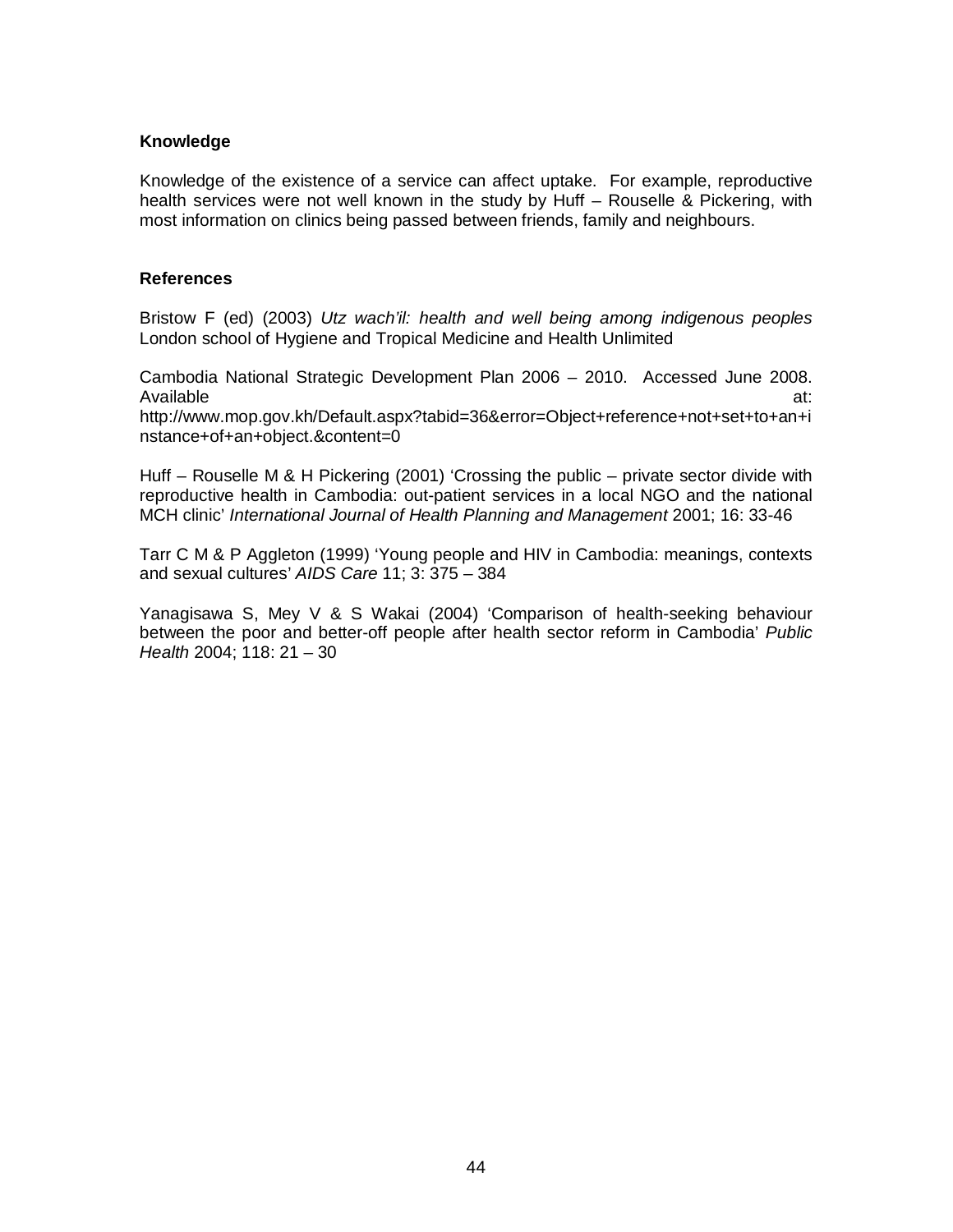# **Government policies and plans for health**

**Rectangular Strategy** : Cambodia's Rectangular Strategy (RS) "for growth, employment, equity and efficiency" provides the framework to move the country forward on the path to fast socio-economic development. The elements of the strategy are

**Good governance** - fighting corruption, legal and judicial reform, public administration reform, armed services reform and demobilisation.

**Enhancement of the agricultural sector** – improving production and diversification, land reform and mine clearance, fishery and forestry reform.

**Further rehabilitation and construction of the physical infrastructure** – transport, water and irrigation, development of the energy sector and electricity network

**Private sector development and employment generation** – strengthening the private sector and attracting investment, creating jobs and ensuring good working conditions, promoting small and medium enterprises, ensuring social safety nets **Capacity building and human resource development** – enhancing quality education, improving health services, fostering gender equality, implementing population policy.

The National Strategic Development Plan sets out how these will be achieved and the Health Sector Strategic Plan provides the detail in relation to specific health issues.

# **The Cambodian National Strategic Development Plan([1](#page-44-0) )**

The National Strategic Development Plan (NSDP) was developed by the Cambodian Ministry of Planning with participation and consultation from all stakeholders including government ministries and institutions, external development partners (EDPs), and civil society. The NSDP was officially launched on 15th of August 2006 by the Prime Minister after approval by the National Assembly, the Senate, the Royal Government of Cambodia, and the King.

The NSDP is the single, overarching document containing the Royal Government of Cambodia's priority goals and strategies. It directs all public policy to the reduction of poverty and the achievement of other MDGs along with other socioeconomic development goals for the benefit of all Cambodians. It synthesises and prioritises the goals of the National Poverty Reduction Strategy (NPRS) and the MDGs and is intended to align sector strategies and planning cycles to overall long term vision, as well as guide external development partners (EDP) to align and harmonise their efforts towards better aid-effectiveness and higher net-resources transfer than hitherto. There are 43 targets within the following major goals mentioned in NSDP:

- eradicate poverty and hunger
- develop the agriculture sector and enhance agricultural production and productivity
- implement the Education Sector Strategic Plan
- implement the Health Sector Strategic Plan
- implement population policies

<span id="page-44-0"></span> $\ddot{\phantom{a}}$ 1 <http://www.mop.gov.kh/Home/NSDP/tabid/83/Default.aspx>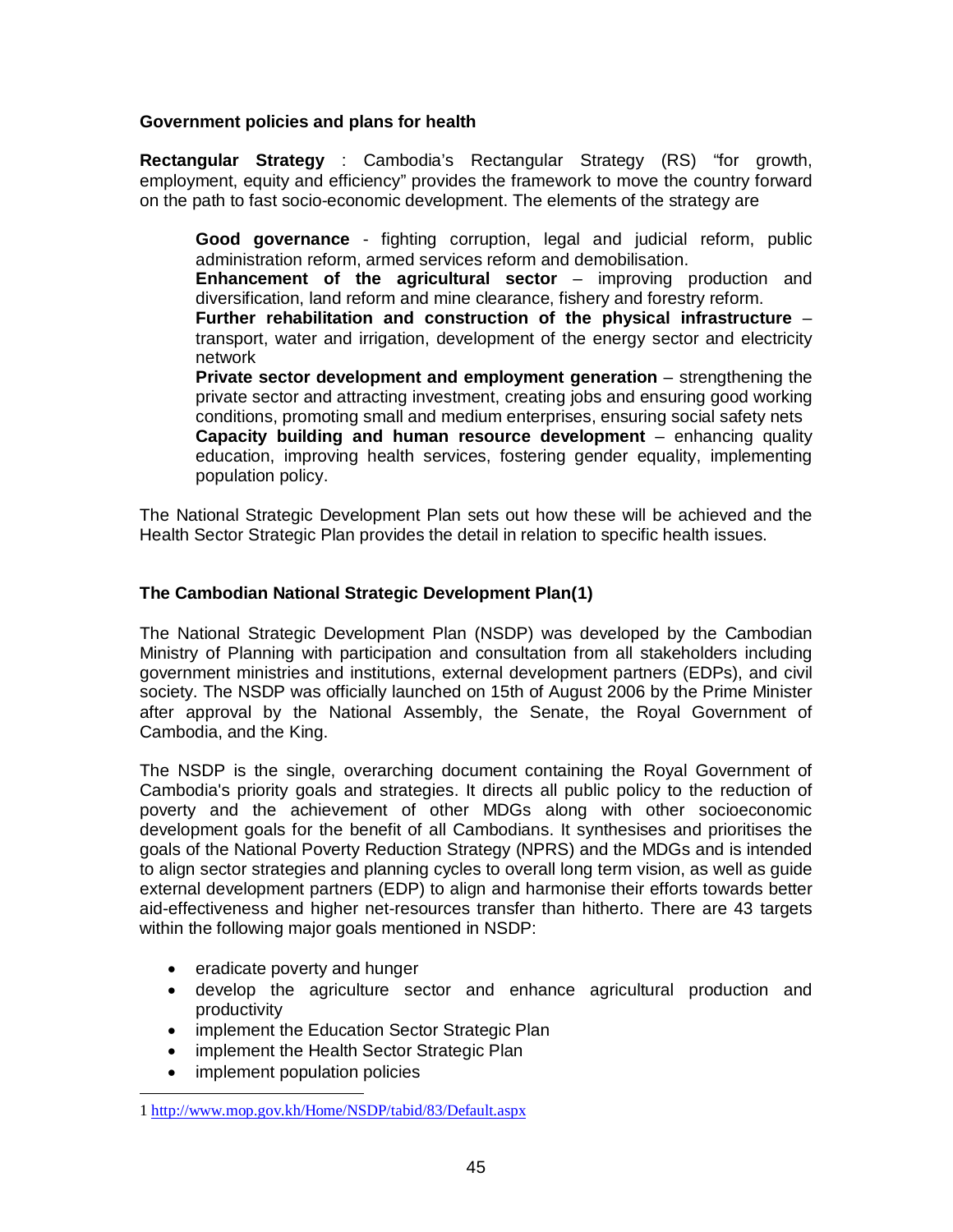- further advance rural development
- ensure environmental sustainability
- promote gender equity
- implement good governance reforms
- sustain high macroeconomic growth
- improve budget performance
- accelerate industrial growth
- further develop the private sector
- increase trade (i.e. export)
- develop tourism
- make progress in de-mining & provide victim assistance
- rehabilitate the physical infrastructure
- further develop the energy sector

### **The Health Sector Strategic Plan**

(From the National Strategic Development Plan (2006 – 2010)

Government approach is to extend to 2010 the Health Sector Strategic Plan (2003 – 2007). This provides the framework to achieve the priorities in regards to

- Health service delivery
- Behavioural change
- Quality improvement
- Human resource development
- Health financing
- Institutional development

The policies and actions are to

- Accelerate reforms wherever needed.
- Try and achieve better and cost-effective coordination among vertical disease control programmes and mainstream health service delivery.
- Expand and strengthening health equity funds to help poor avail of public health services, and explore to find out more sustainable ways of helping the poor to easily access the health care system without paying fees or through targeted monetary assistance.
- Rationalise the cost-recovery system to ensure best practices.
- Find ways and means to improve better ways of hospital financing.
- Increase recruitment and training of midwives and ensure their appointment to areas of need.
- Increase the proportion of deliveries attended by skilled health personnel; and improve emergency obstetric care (EOC).
- Improve child health through universal coverage of the Child Survival Scorecard interventions, including nutrition interventions and Integrated Management of Childhood Illnesses (IMCI).
- Improve reproductive health services and information, including maternal child health and birth spacing; address youth sexual and reproductive health issues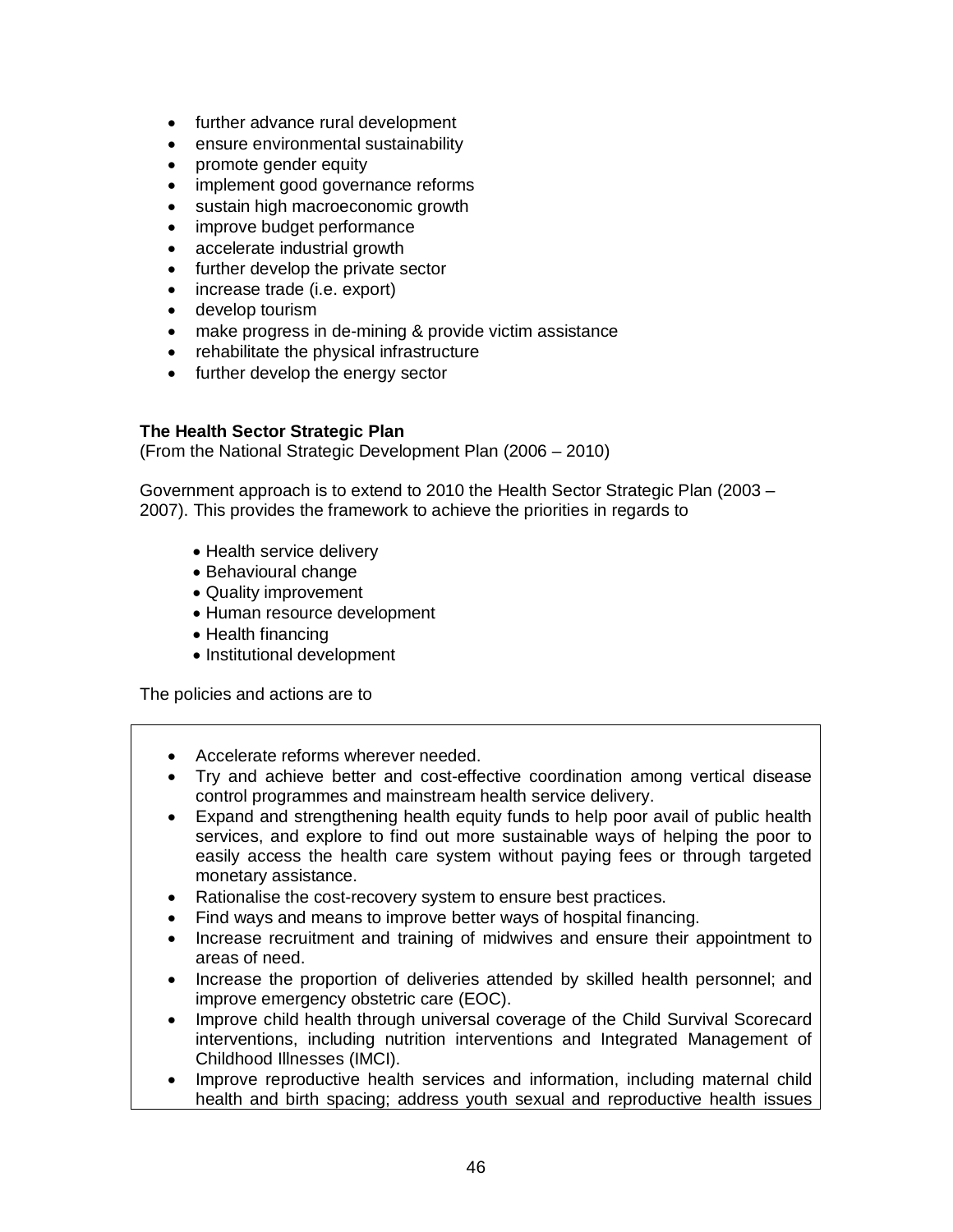and services.

- Explore the possibility of expanding the existing scheme of village health volunteers for malaria control to one of low-cost village level health workers (VHWs), chosen by the community and imparted essential minimum knowledge to provide preventative and prophylactic health care.
- Construct and/or rehabilitate and upgrade more health centres (sub-district or commune level) and referral hospitals, especially in areas of high poverty.
- Improve educational and emergency services.
- Strengthen health laws and regulations and their enforcement, including those relating to medicines and drugs as well as food safety.
- Ensure adequate allocation and timely release of budget funds to health sector.
- Elicit, encourage and involve private sector in provision of health care, both in urban and rural areas

# **Assistance to the Government and the Millennium Development Goals**

The eight Millennium Development Goals (MDGs) have been a way of focusing international effort in support of developing countries. They were agreed at the United Nations Millennium Summit in September 2000. Nearly 190 countries have subsequently signed up to them.

- The eight Millennium Development Goals are:
- Eradicate extreme poverty and hunger
- Achieve universal primary education
- Promote gender equality and empower women
- Reduce child mortality
- Improve maternal health
- Combat HIV and AIDS, malaria and other diseases
- Ensure environmental sustainability
- Develop a global partnership for development

Since 2000, huge progress has been made in the global effort to tackle poverty. For example:

- Twenty-six million more children are now in school in Ethiopia and Bangladesh.
- Drinking water is available to 45 million more people in India and Pakistan.
- Free health care is being provided to 5 million more Zambians.

However seven years later and halfway to 2015 it's clear that not all the MDGs will be achieved:

- Seventy-two million children still don't go to school.
- Almost 10 million children die each year before their fifth birthday of disease.
- More than half a million women die each year due to complications during pregnancy or childbirth.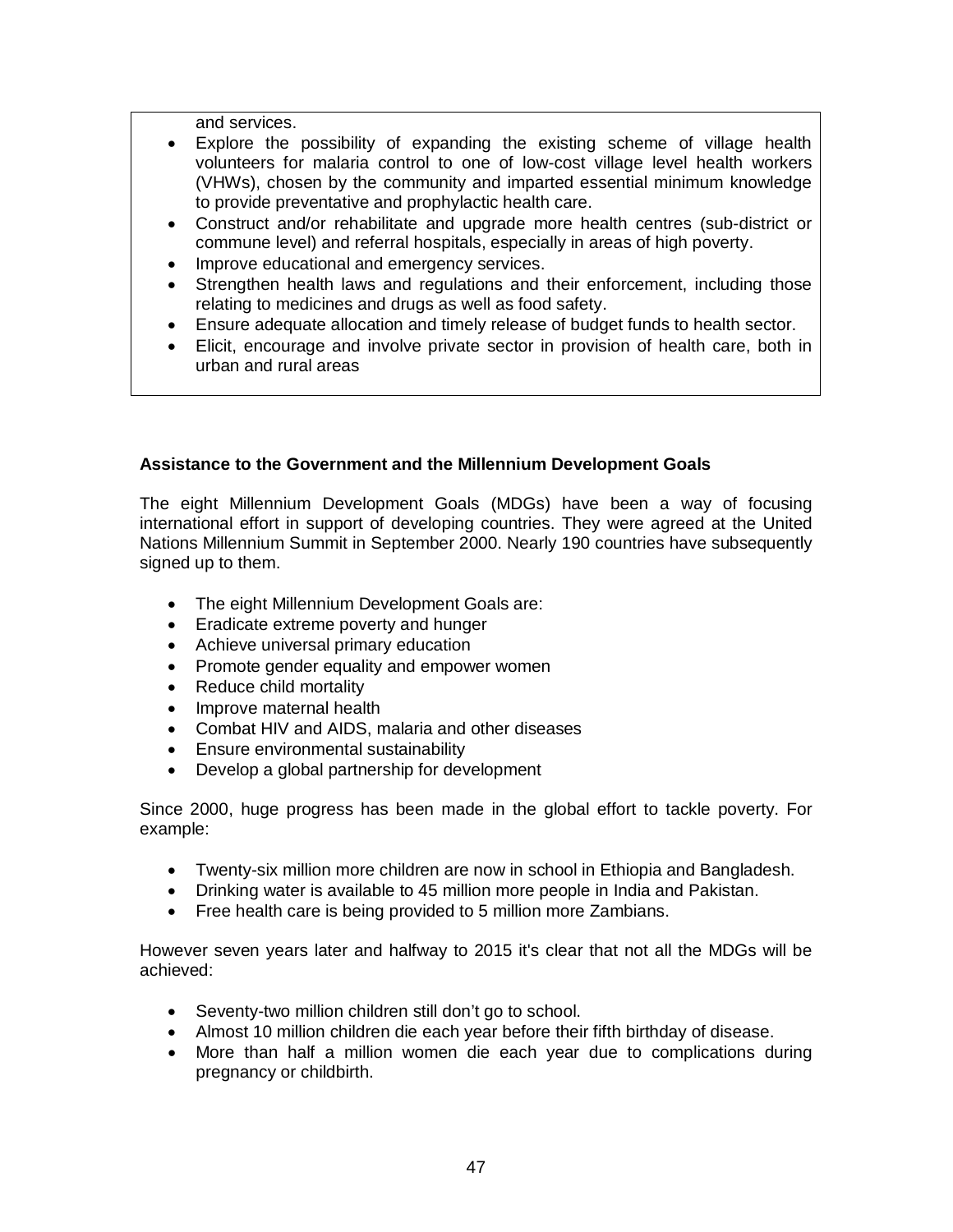• Every day over 6,800 people become infected with HIV and over 5,700 people die from AIDS.

In July 2007, Prime Minister Gordon Brown, speaking alongside the UN Secretary General, Ban Ki-moon, launched the MDG Call to Action, with the support of 14 heads of state or governments and 21 private sector leaders. With many of the MDGs still offtrack at the halfway point to the target year of 2015, this seeks to accelerate progress on achieving them. The Call to Action is an international effort to accelerate progress on the MDGs and help make 2008 a turning point in the fight against poverty. Its supporters will push for an action plan which helps to accelerate progress on the MDGs at key moments in 2008, particularly the EU and G8. A pivotal moment will be 25 September 2008, when the UN hosts an MDG summit in New York.

### **International assistance to Cambodia**

In 2002 \$470 million overseas development aid was disbursed and was equivalent to almost 8% of Cambodia's GDP. On a per capita basis, Cambodia has received significantly more overseas development aid (ODA) than other low income countries during the past decade or so, reflecting its post-conflict transition needs. Aid was used mainly to improve health and education, rebuild physical infrastructure and for institutional capacity building. Cambodia will have to rely heavily on ODA in the medium term. Despite some recent progress in reducing HIV infection rates and infant and child deaths, the country is still a long way from reaching the Millennium Development Goals on health.

As a report by the World Bank (Cambodia Second Health Sector Support Programme, Report No AB3790) indicates, the country has moved from a period of emergency support and rehabilitation to one of sustainable development based on consistent medium and long term policy directions.

**A co-ordinated approach** : In 2006 there were 22 donors providing \$109 million of support to Cambodia's health sector, through 109 separate projects. However it was recognised that if the country's health system was to meet the needs of its citizens, the Ministry of Health needed to spend more of its time carrying out real improvements, and less of its time managing all of these projects. The International Health Partnership[2](#page-47-0) (IHP), launched in September 2007, aims to coordinate the efforts of donors by getting them behind national priorities and freeing the Ministry of Health to go about its key business of providing better healthcare to Cambodians. Evidence suggests that donor coordination can be a great boost to development.[3](#page-47-1)

<span id="page-47-1"></span><span id="page-47-0"></span> $\ddot{\phantom{a}}$ 2 On September 05 2007 Cambodia became one of seven "first wave" countries to join the IHP. The IHP aims to improve the way that international agencies, donors and poor countries work together to develop and implement health plans, creating and improving health services for poor people and ultimately saving more lives. The IHP consists of the UK, Norway, Germany, Canada, Italy, The Netherlands, France, Portugal, World Health Organisation, European Commission, World Bank, UNAIDS, UNFPA, GAVI Alliance, UNICEF, Bill and Melinda Gates Foundation, African Development Bank, Global Fund to Fight HIV and AIDS, Tuberculosis and Malaria, and the UN Development Group 3 <http://www.dfid.gov.uk/casestudies/files/asia/cambodia-ihp.asp>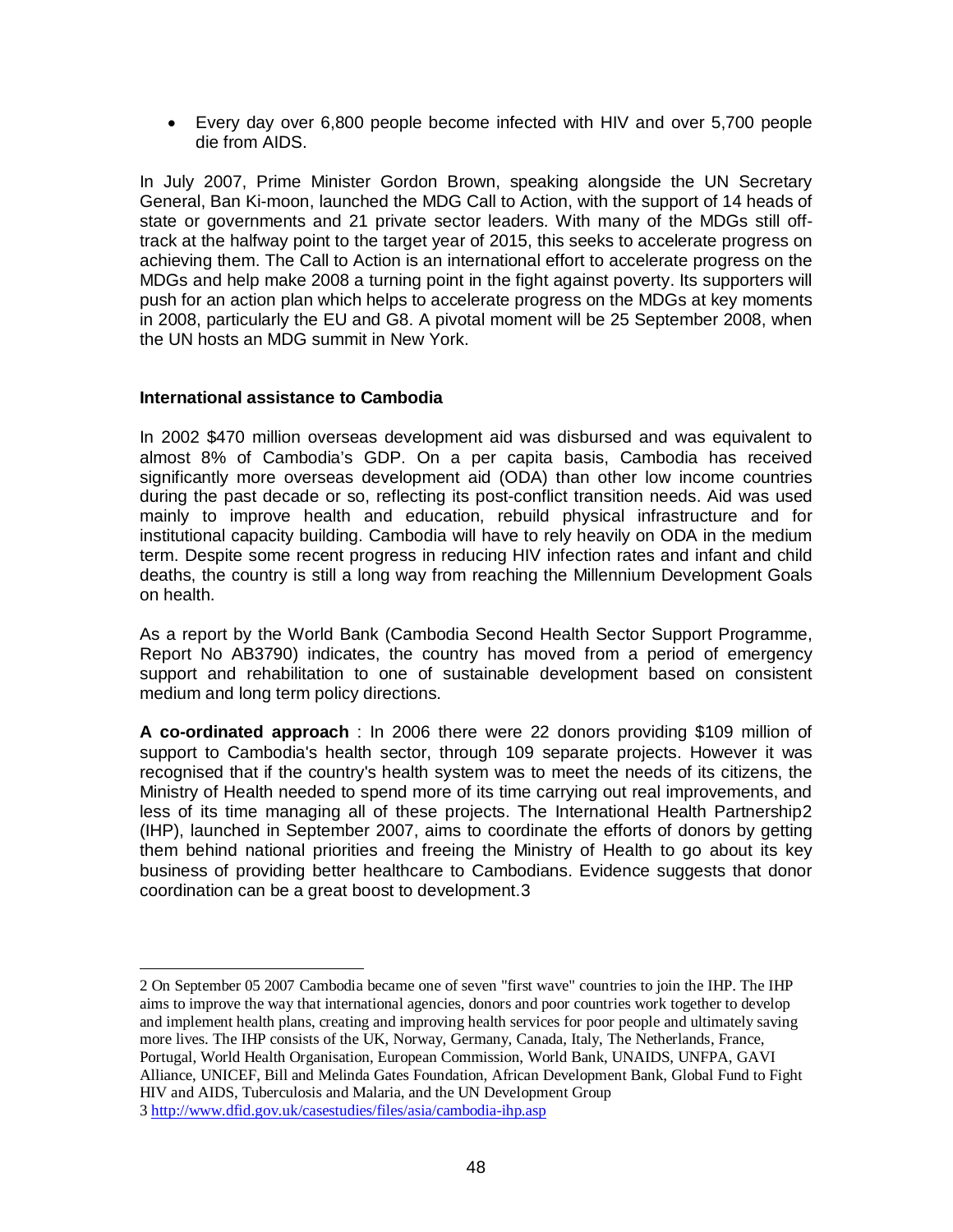In recent years the Government of Cambodia has worked with four major development partners - the United Nations Population Fund, the World Bank, the Asian Development Bank and Department For IInternational Development (UK) - on a programme designed to address some of the country's most pressing health problems. The programme hires international medical groups to help manage health facilities, and sets specific goals to work towards. Effective donor coordination has meant that its efforts have been spread widely over the country, covering 12 districts and serving 1.4 million people - a tenth of the population. One major achievement of the programme has been to increase the number of children born either in a clinic, or at home with a professionally trained midwife. Between 2000 and 2005, the proportion of deliveries attended by skilled health personnel rose from 31.8 to 43.8%, contributing to a rapid reduction in infant and child deaths.

**The need for further co-ordination** : Donors not working in a co-ordinated way create massive complications for the Ministry of Health. With so many separate projects, review missions, implementation units and technical support initiatives there is a huge burden on the Ministry and its staff. An entire floor of the Ministry is set aside for separate donor project offices, and much time is taken up here, rather than on core jobs elsewhere.

Better coordinated assistance and more support for the health system will help to improve healthcare for all Cambodians. The IHP will provide technical support for the development of a new eight-year health plan for the country, and will ensure that donors follow the priorities set out in this plan. It will also ensure that more money goes through Government health systems, which should help to strengthen them over time. If donors put into practice in Cambodia the commitments they have made globally on working together, their assistance will be more effective on the ground, and the Ministry of Health will be able to focus on its major duty: making Cambodia a healthier, and therefore more productive and better-off nation.

### **The Contributions of Department for International Development (UK) and WHO to Cambodia**

# **DfID Country Assistance Plan**

DfID's Country Assistance Plans set out how DfID aims to contribute to the achievement of the Millennium Development Goals in various countries. Country Assistance Plans start from the basis of the partner country's poverty reduction strategy and sets out in detail how DfID will work as part of the international development effort to support a country's strategy for reducing poverty.

DFID's Country Assistance Plan for Cambodia sets out the support DFID will provide from 2005-2008 to support the Royal Government of Cambodia's National Strategic Development Plan. It was produced as part of a four-donor partnership with the World Bank, the UN system, and Asian Development Bank, based on shared analysis and consultations.

Cambodia receives significant external development resources, so the DfID focus is on working with government and donors to achieve greater impact from those resources. In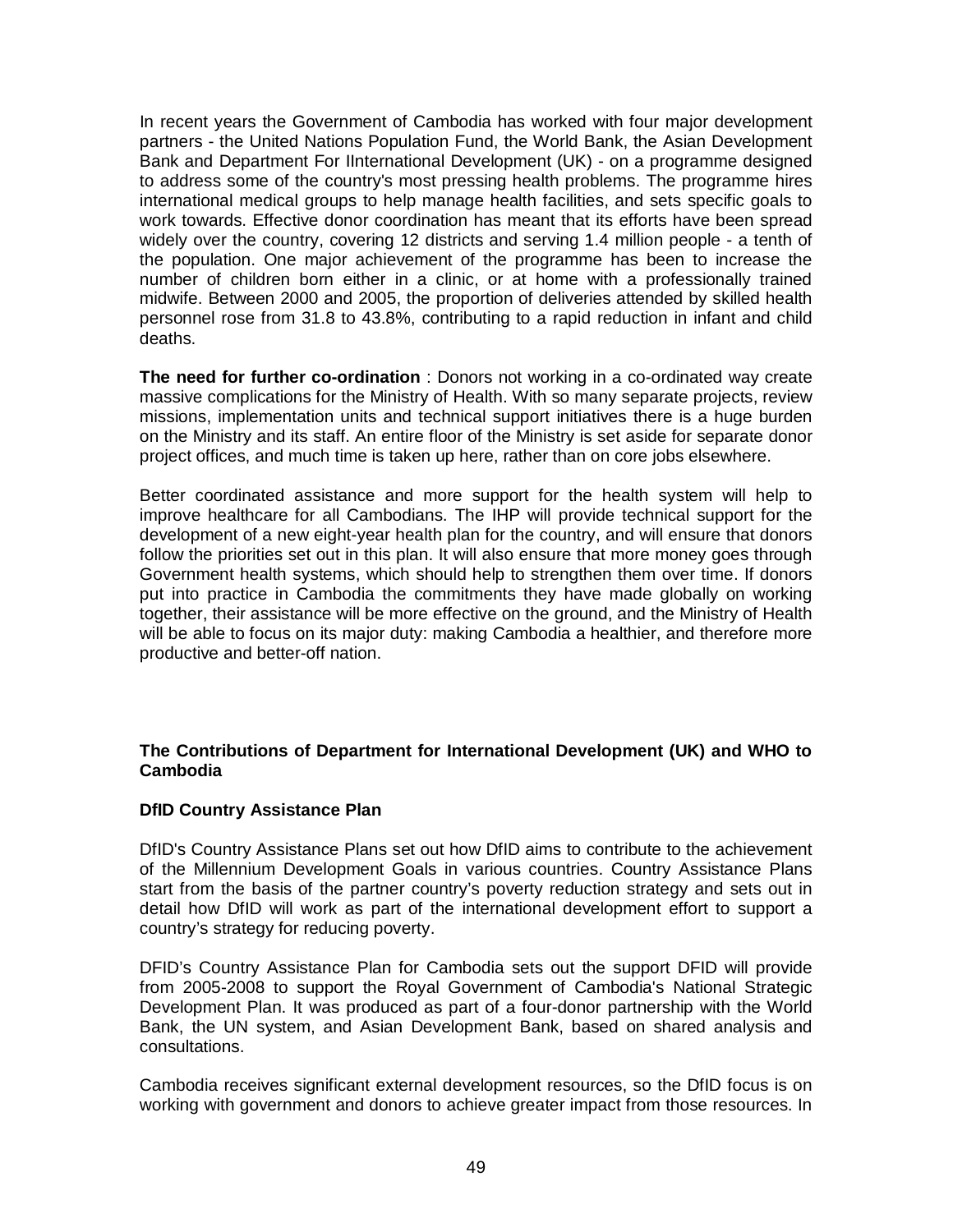2007/8 DfID assistance will total £13m. DfID plans to begin providing poverty reduction budget support in 2007 and to increase the share of assistance through budget support over time.

DfID is focusing its assistance by reducing the number of projects and sectors it supports, and harmonising with others by channelling all its assistance through other development partners by 2011. The Country Assistance Plan focuses on four priority objectives:

- Contribute to a rapid increase in the impact of development resources
- Responsive, accountable and effective local government
- Support government and civil society to strengthen the livelihoods of poor people
- Increase access to heath services and information

### **DfID Country Strategy Plans**

Country Strategy Papers (CSPs) are prepared for all countries where DfID provides development assistance programmes, and are normally produced every three years. CSPs set out how DfID aims to contribute to achieving the international development targets in the country in question. Progress is assessed against strategic objectives set out the CSP. In preparing CSPs, DfID consults closely with governments, business, civil society, and others within both the partner country and the UK.

# **Types of projects receiving DfID funding in Cambodia([4](#page-49-0) )**

#### **Poverty and hunger**

DFID has been a significant funder of the Government's 'Seila' Rural [development programme.](http://www.seila.gov.kh/indexs.asp?language=kh&pgid=1) Four million of the poorest Cambodians in all 24 provinces have benefited from the construction of roads, bridges, schools, wells and other essential infrastructure as well as having a greater say in local decision making processes.

#### **Child mortality**

DFID is co-financing the [Health Sector Support Project](http://web.worldbank.org/external/projects/main?menuPK=228424&theSitePK=40941&pagePK=64283627&piPK=73230&Projectid=P070542) (HSSP) with the Asian Development Bank (ADB) and the World Bank alongside the United Nations Population Fund (UNFPA) and WHO.

The Project supports the implementation of the Government's [Health Sector](http://rc.racha.org.kh/docDetails.asp?resourceID=277&categoryID=23)  [Strategic Plan,](http://rc.racha.org.kh/docDetails.asp?resourceID=277&categoryID=23) which aims to strengthen health sector development to increase access to quality health services especially for mothers and children. Project components include: increasing the availability of essential health care services, support for equity funds to help the poor access health care and support to the Ministry of Health to plan, manage, finance and monitor progress in the sector.

<span id="page-49-0"></span> $\ddot{\phantom{a}}$ 4 <http://www.dfid.gov.uk/countries/asia/cambodia.asp>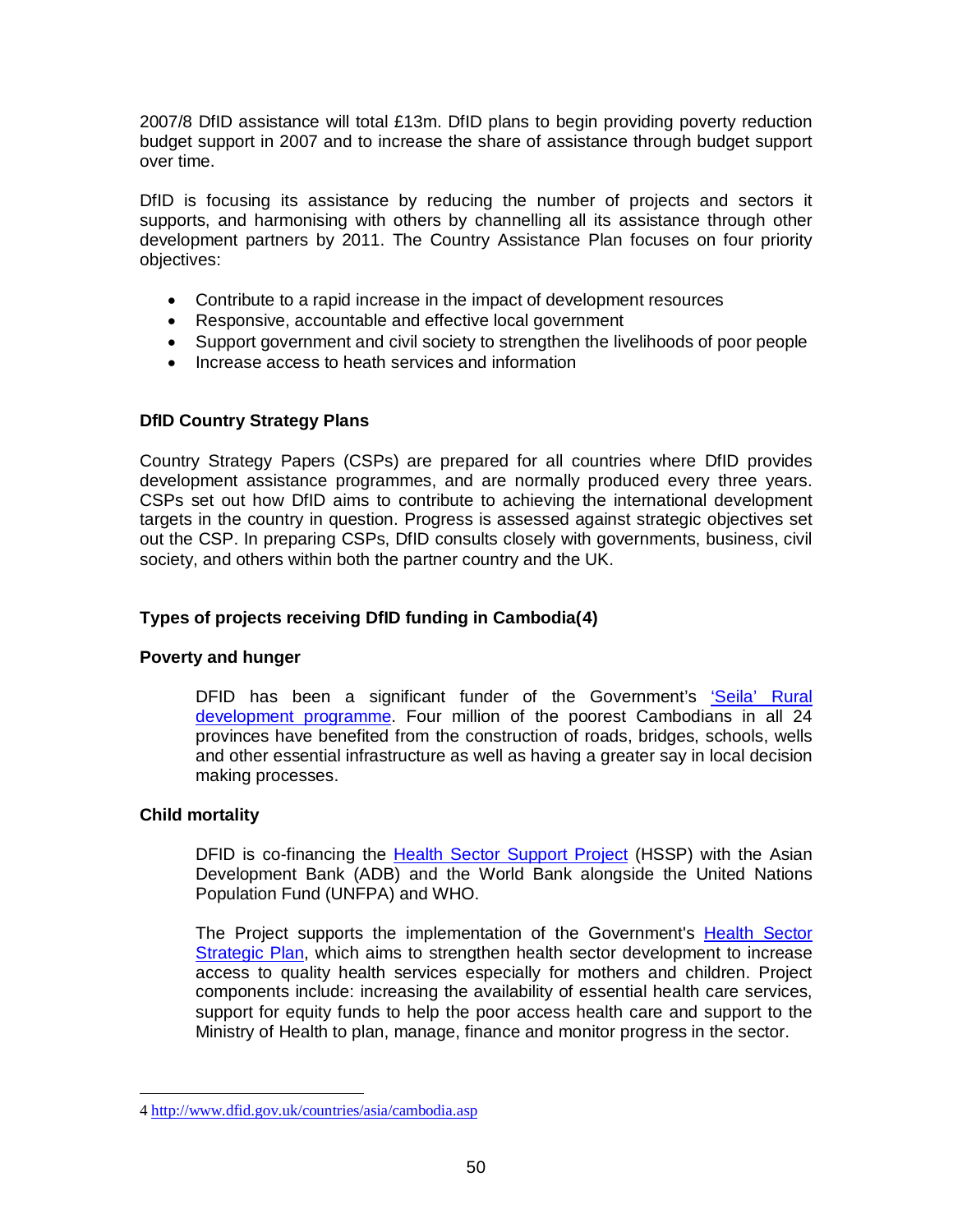#### **Maternal health**

Reducing maternal mortality is a priority for DFID, and in 2006 it launched a new £2.3 million programme to reduce the number of women dying from unsafe abortion.

DFID also supports a £7.5m contribution to a social marketing programme through USAID. This aims to increase knowledge and use of condoms and other family planning methods as well as increase knowledge, awareness and supportive attitudes to help reduce high risk behaviour associated with HIV transmission;

#### **Diseases**

DFID is currently supporting a 5-year programme, worth £15.6m, to support the Government's multi-sectoral response to HIV. This supports the Ministries of Health and Education Youth and Sport, the National AIDS Authority and previously the BBC World Service Trust for a mass media campaign. It supports initiatives such as HIV and AIDS education, prevention, testing, treatment, care and stigma reduction.

**HIV/AIDS**: The current programme of Social Marketing of Condoms aims to increase knowledge by Cambodian women and men on HIV/AIDS and improve access to quality condoms for high risk groups. The programme has been judged to have contributed to the reversal of the progress of the epidemic.

**Malaria**: DFID provides \$1.24m through HSSP to support the implementation of the national program to control and prevent malaria.

#### **Environmental sustainability**

DfID has contributed £13 million to an innovative five year rural livelihoods programme managed by the Danish development agency Danida. This will strengthen the planning and sustainable use of natural resources (particularly land, fisheries and forests) as well as improving the livelihoods of some of the poorest people in Cambodia.

DfID is also working with the Ministry of Rural Development to design a 3 year £1 million project to support improved leadership, management and financing of the sanitation sector. The project aims to help the Ministry increase awareness of the benefits of improved sanitation increase demand for sanitation services, and develop a sanitation strategy and institutional framework.

# **WHO and Cambodia**

(Source : WHO)

Cooperation between the World Health Organization and Cambodia is extensive. It began in 1953, focusing on such projects as malaria control and maternal and child health. The programme expanded but was then suspended from 1975 until 1980 during the Pol Pot regime.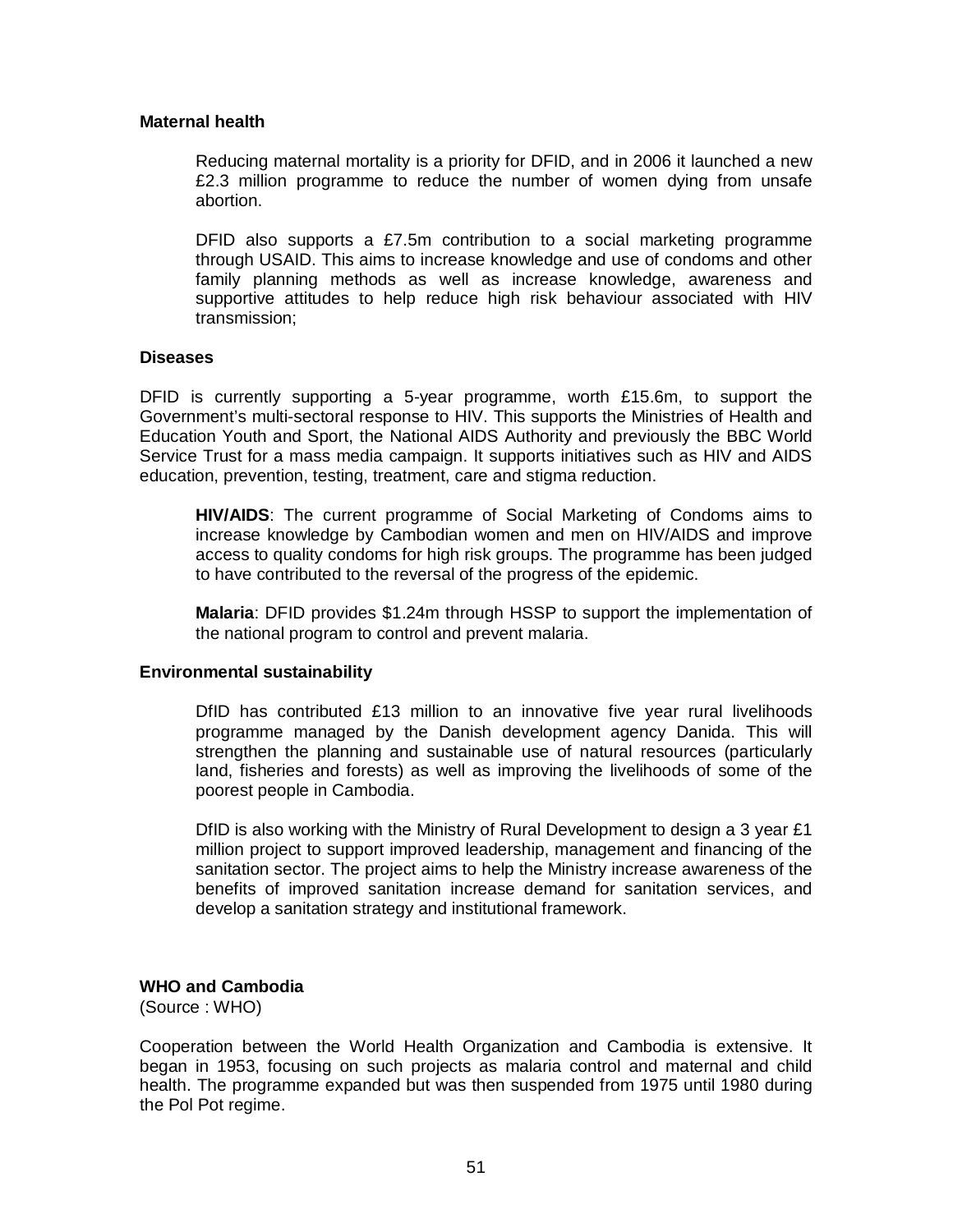Then, periodic technical consultation and other forms of support were provided for some programmes – for example

- rehabilitation of the water and sanitation works in Phnom Penh
- prevention and control of diseases such as malaria, diarrhoea, tuberculosis
- development of human resources with specific focus on medical education and nursing

These were then extended by WHO to the country under the auspices of UNICEF or the International Committee for the Red Cross (ICRC) and iIn March 1991 a WHO office was re-established in Phnom Penh and a new programme of support was initiated.

In May 2000 the WHO team consisted of 70 people, including 20 internationally recruited professional staff members and 10 volunteers. In 2000/01 the country budget is US\$ 6.7 million, including an estimated US\$ 3.7 million in extrabudgetary funds. About 60% of the budget is for technical assistance and other personnel.

In 2007, WHO and the Royal Government of Cambodia carried out a joint study to assess progress towards the Millenium Development Goals and has recommended ways in which efforts to achieve them could be scaled up (WHO/HDS/2007.1).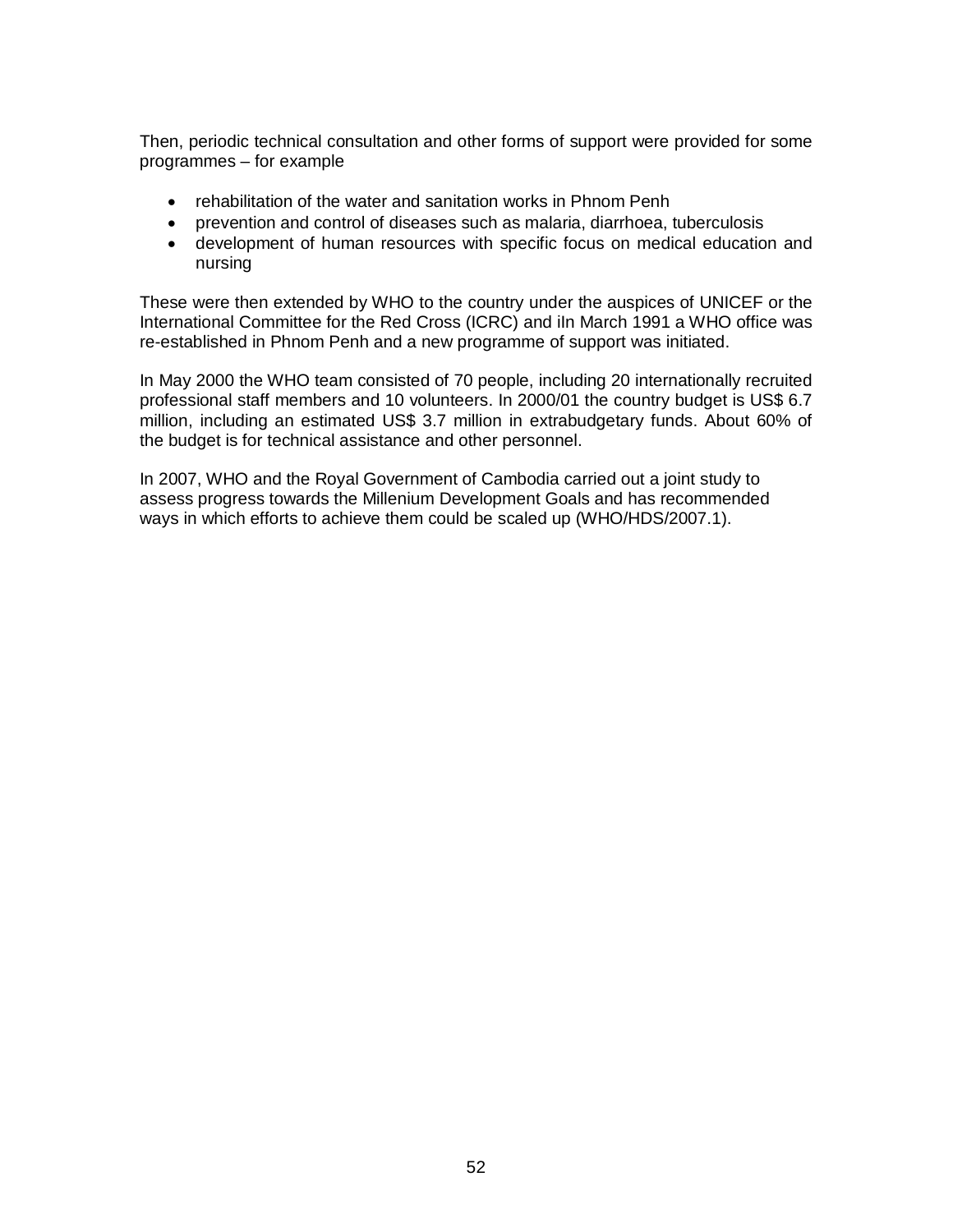# **Samlaut District and the Madox Jolie Pitt Project Area**

Samlaut District is in the West of Cambodia in the Province of Battambang and just a few kilometres from the border with Thailand.



**Map of Cambodia to show Provinces**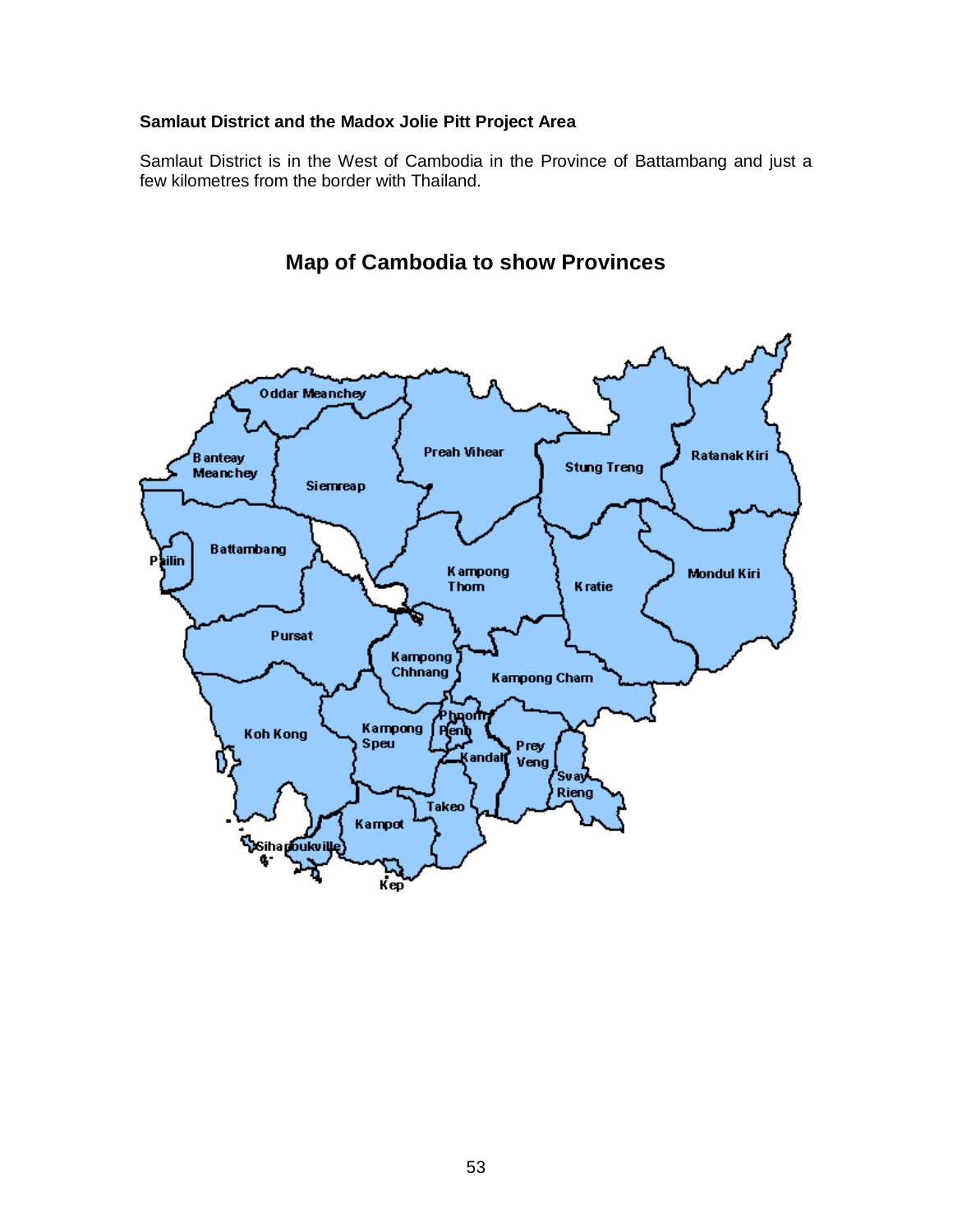# **Map of Samlaut District**



# **Battambang Province**

The 2005 population of Battambang Province was just under a million with an expectation that it will rise to around 1.2 million by 2015. The age distribution is similar to that of the population of Cambodia as a whole. Life expectancy is also similar, though the fertility rate appears higher.

The table below provides some information about Battambang with the position for Cambodia as a comparison.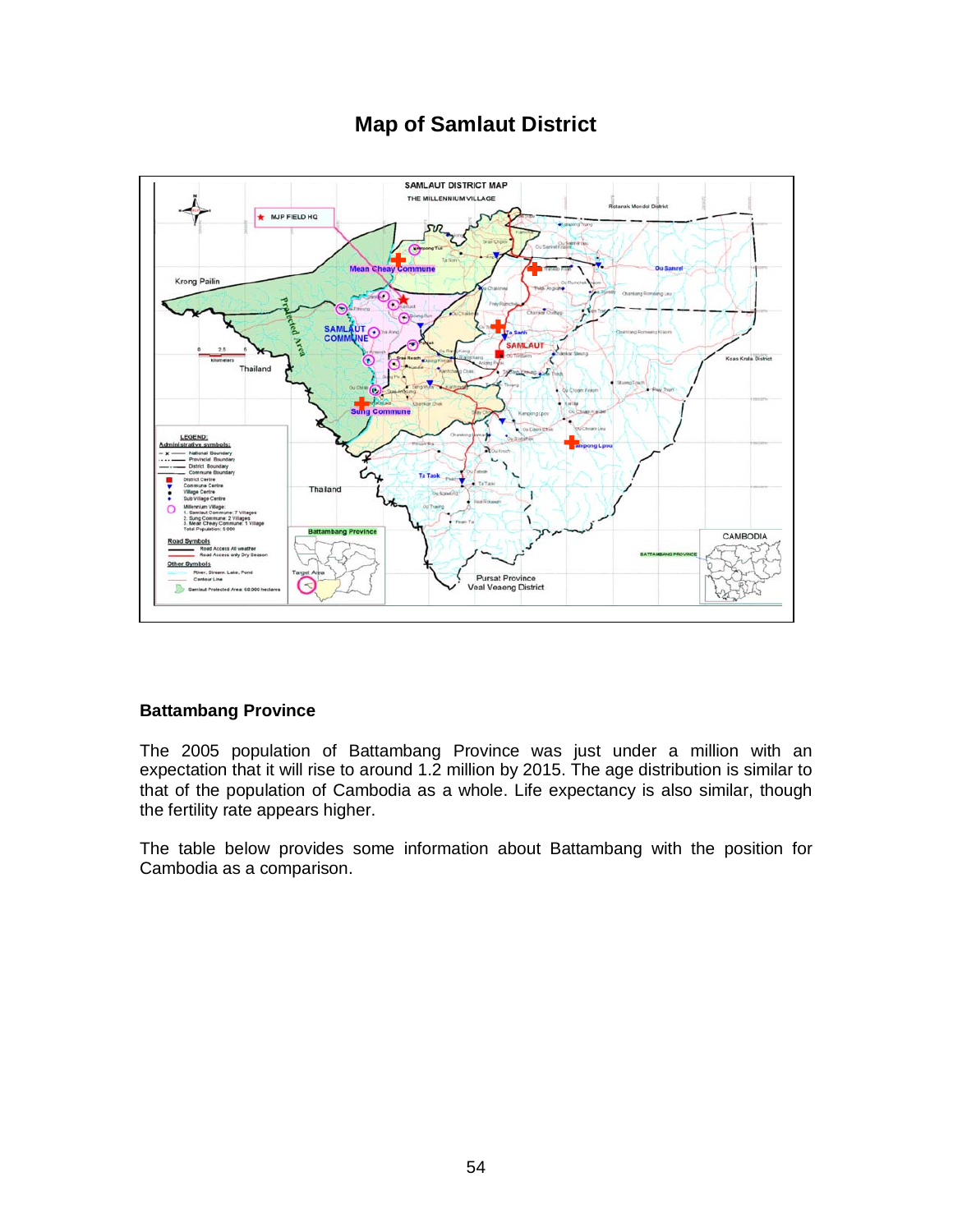|                                             | Battambang | Cambodia      |
|---------------------------------------------|------------|---------------|
|                                             | (2005)     | (2004)        |
| <b>Total Population</b>                     | 997,840    | 13.66 million |
| Female (100): Male ratio                    | 97.1       | 93.5          |
| Population $0 - 14$                         | 388,667    | 39.0          |
|                                             | 39.0%      |               |
| Population 15 - 59                          | 557,801    | 55.1          |
|                                             | 55.8%      |               |
| Population 60+                              | 51,572     | 5.9           |
|                                             | 5.2%       |               |
| Total fertility rate                        | 4.12       | 4.0(2000)     |
|                                             |            | 3.34 (2004)   |
| % of women of child bearing age who had had | 10%        | 5% (2000)     |
| at least one induce abortion (2000)         |            |               |
| % women aged 15 - 49 who could not read     | 25.8%      | 32.4% (2000)  |
| (2000)                                      |            |               |
| М<br>Life Expectancy                        | 57.3       | 57.9          |
| (years)<br>F                                | 63.3       | 64.1          |

Source : National Institute of Statistics, Cambodia

# **Samlaut District**

The district is divided into 7 communes and has a population just over 31,000 people. There are thought to be 5,706 families who live in 49 villages. This suggests a family size of around 5.4 people per family This is a little higher than the average household size for the rural population in Cambodia, which is 5.0.

An average household size of 5.4 people suggests an average of around 3.4 children per couple.

Information about the classification of districts and communes in Battambang and villages in Samlaut is provided in appendix 6.

#### **Area covered by the Maddox Jolie Pitt Foundation Project**

The area being covered by the Maddox Jolie Pitt Foundation and visited by representatives in NHS South Central in January, 2008, is something in the order of 5,500 population. This is equivalent to a group practice of 3 General Practitioners in the UK.

Routine data is not available for the area covered by the project and the following has been taken from the report made by the NESC visitors and a presentation make by Stephan Bognar, the MJP Project Leader, whilst visiting Southampton.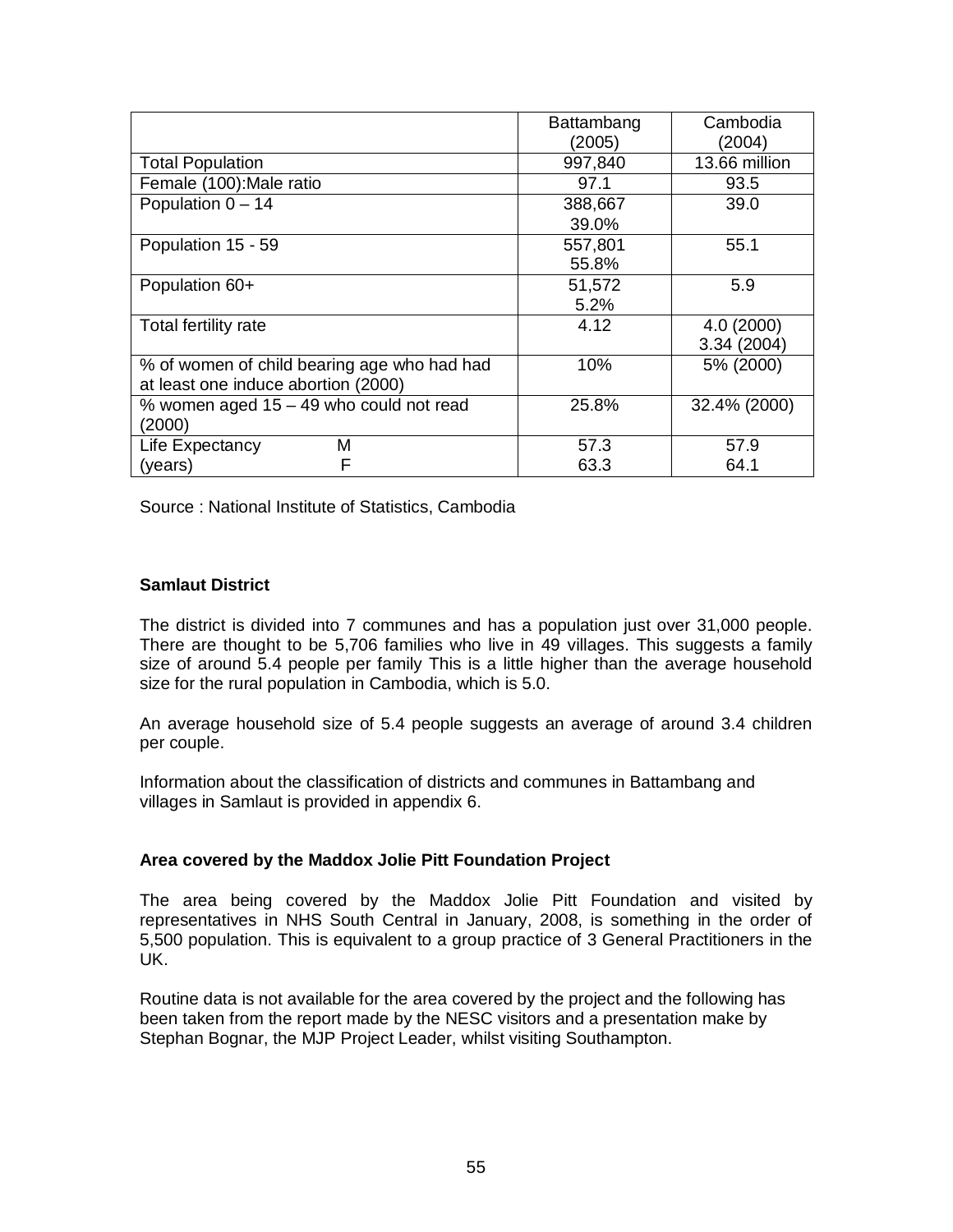# **Health facilities**

The health facilities in the West of the Samlaut District are (NHS site visit to Samlaut District, January, 2008),

- o Kampong Tuk Health Post (run by the Maddox Jolie Pitt foundation)
- o Champong Kuoy Health Centre (run by the Government)
- o Samlaut Health Centre at Ou Chrab (currently Government run but MJP will be taking this over)
- o A mobile Outreach Service
- o Boeng Run Health Centre not yet running, but expected to start in the summer of 2008)
- o The emergency Hospital is in Battambang.
- An MJP survey indicated that about half the population use government facilities and almost half private medical facilities. The remainder, a small minority of around 4%, would treat themselves.
- Government staff are poorly paid and have had limited training. However, they follow government guidelines and there is a monitoring process for this. Diagnostic facilities are very limited and drugs are in limited supply.
- It is reported that all mothers are advised to attend a health post or health centre for an antenatal check at 20 weeks and then monthly thereafter, though it is not entirely clear what the uptake of this service is. It is reported that in one area 70% of routine deliveries are carried out at a health post or health centre, 20% at home and 10% in private clinics. However, it is also reported that in another area only a small proportion of antenatal patients deliver at a health post.
- Recording of patient information appears to vary between clinics.
- Health education in schools is very limited.
- Family Planning Services are provided by the NGO "The Reproductive Association of Cambodia".
- There is an extended programme of child immunisation together with vitamin clinics.

# **Health problems**

Routine data is not available, but the problems perceived by local people when asked by the visitors in January 2008 were respiratory infections, malaria and gastrointestinal disorders.

The health problems the MJP see affecting the areas are : -

- o Primary Care, Essential Medicines, Basic medical equipment/materials
- o Maternal and Child Health (including family planning)
- o Malaria
- o Typhoid
- o Dengue Fever
- o Trauma/Metal Health
- o Nutrition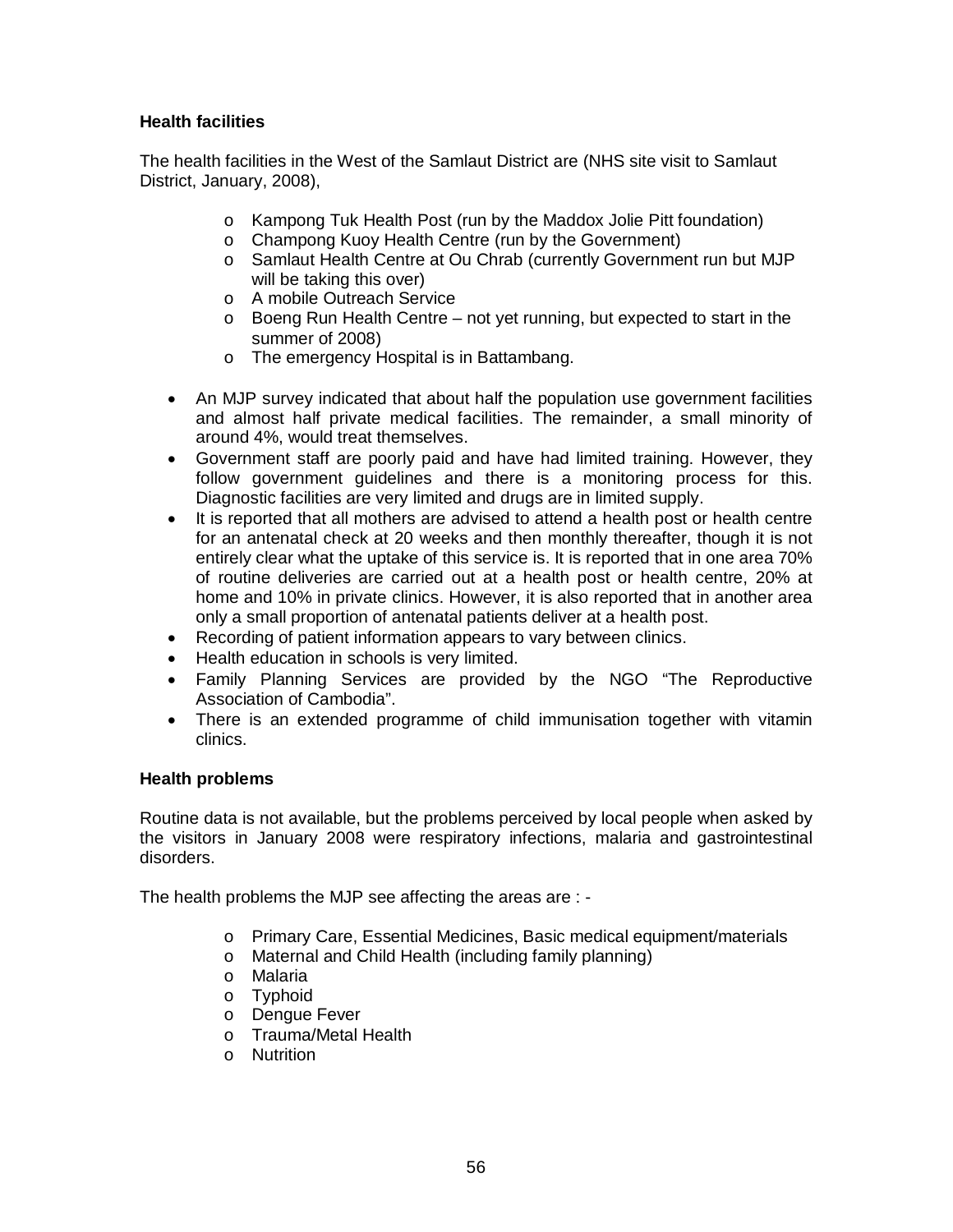# **Appendix 1**

|                                                                                     | 2000                     | 2005                    | 2010<br>Projected | <b>Target</b><br>2015 |
|-------------------------------------------------------------------------------------|--------------------------|-------------------------|-------------------|-----------------------|
| Infant mortality rate/1,000 live births                                             | 95 (1998)                | 66                      | 60                | 50                    |
| Under 5s Mortality rate/1,000 live<br>births                                        | 124 (1998)               | 82                      | 85                | 65                    |
| Maternal Mortality Ratio per 100,000<br>live births                                 | 437 (1997)               | 472**                   | 243               | 140                   |
| Births attended by a skilled health<br>personnel %                                  | 32 (2000)                | <b>Not</b><br>available | 70                | 80                    |
| Under 1 year-olds immunised against<br>DPT3%                                        | 43                       | 83                      | 85                | 90                    |
| Under 1 year olds immunised against<br>measles                                      | 41.4                     | 80                      | 85                | 90                    |
| Malaria cases treated at public health<br>sector per 1000 population                | 11.4                     | 7.3                     | 6.0               |                       |
| Malaria cases: fatality rate %                                                      | 0.4                      | 0.36                    | 0.25              | 0.1                   |
| TB smear positive cases/100,000                                                     | 428                      | <b>Not</b><br>available | 214               | 135                   |
| TB death rate/100,000 population                                                    | 90 (1997)                |                         | 60                |                       |
| Adult HIV prevalence rate (of 15-49<br>age)                                         | 2.8                      | 1.9                     | 1.9               | 1.8                   |
| Married women using modern birth<br>spacing methods %                               | 18.5%<br>(2000)          | n/a                     | 44                | 60                    |
| Births attended by skilled personnel %                                              | 32 (2000)                | n/a                     | 70                | 80                    |
| Pregnant women with 2 or more ANC<br>consultations with skilled health<br>personnel | 30.5<br>(2000)           | n/a                     | 75                | 90                    |
| Pregnant women delivered by<br>Caesarean section %                                  | 0.8(2000)                | 0.8                     | 3                 | $4**$                 |
| Pregnant women with iron deficiency<br>anaemia %                                    | 66 (2000)                | n/a                     | 39                | 33                    |
| Total fertility rate                                                                | 4(1998)                  | 3.3                     | 3.4               | 3.0                   |
| Women $15 - 49$ with BMI <18.5 Kg/sq<br>m %                                         | 21 (2000)                | n/a                     | 12                | 8                     |
| Women 15 - 49 with iron deficiency<br>anaemia %                                     | 58 (2000)                | n/a                     | 32                | 19                    |
| Number of Health Centres                                                            | 942 (2002)               | 965                     |                   |                       |
| Number of operational District<br>Hospitals                                         | 68 (2002)                | 69                      |                   |                       |
| % of health facilities providing Referral<br><b>Hospital services</b>               | $\overline{\phantom{a}}$ | 33                      | 45                | 70                    |

\*\* Unlikely to be achieved on present trends

\*\* Source : National Strategic Development Plan, 2006 - 2010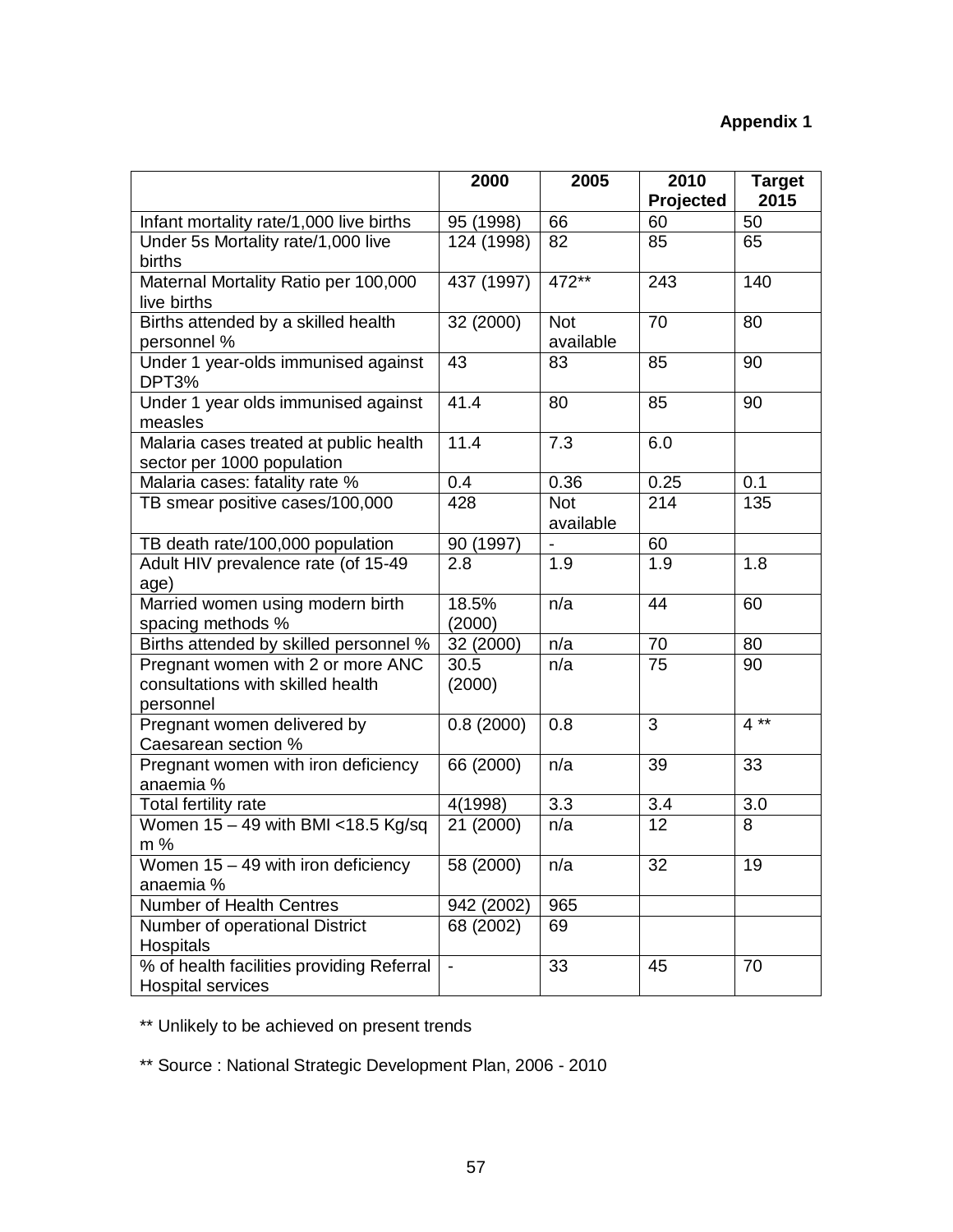|                                                                         | Cambodia   | UK         |
|-------------------------------------------------------------------------|------------|------------|
| Population 2005                                                         | 14,197,000 | 60,512,000 |
| Gross national income per capita (ppp international<br>\$)              | 2,920      | 35,580     |
| Life expectancy at birth male/female                                    | 59/65      | 77/81      |
| Probability of dying under 5 years (per 1000 live<br>births)            | 82         | 6          |
| Probability of dying between 15 - 60 years m/f (per<br>1000 population) | 314/207    | 98/61      |
| Total expenditure of health care per capita (Intl \$,<br>2005)          | 167        | 2,597      |
| Total expenditure on health as % of GDP (2005)                          | 6.4%       | 8.2%       |

Source : Mortality Country Fact Sheet, 2006. WHO Statistics, Published in World Statistics, 2008.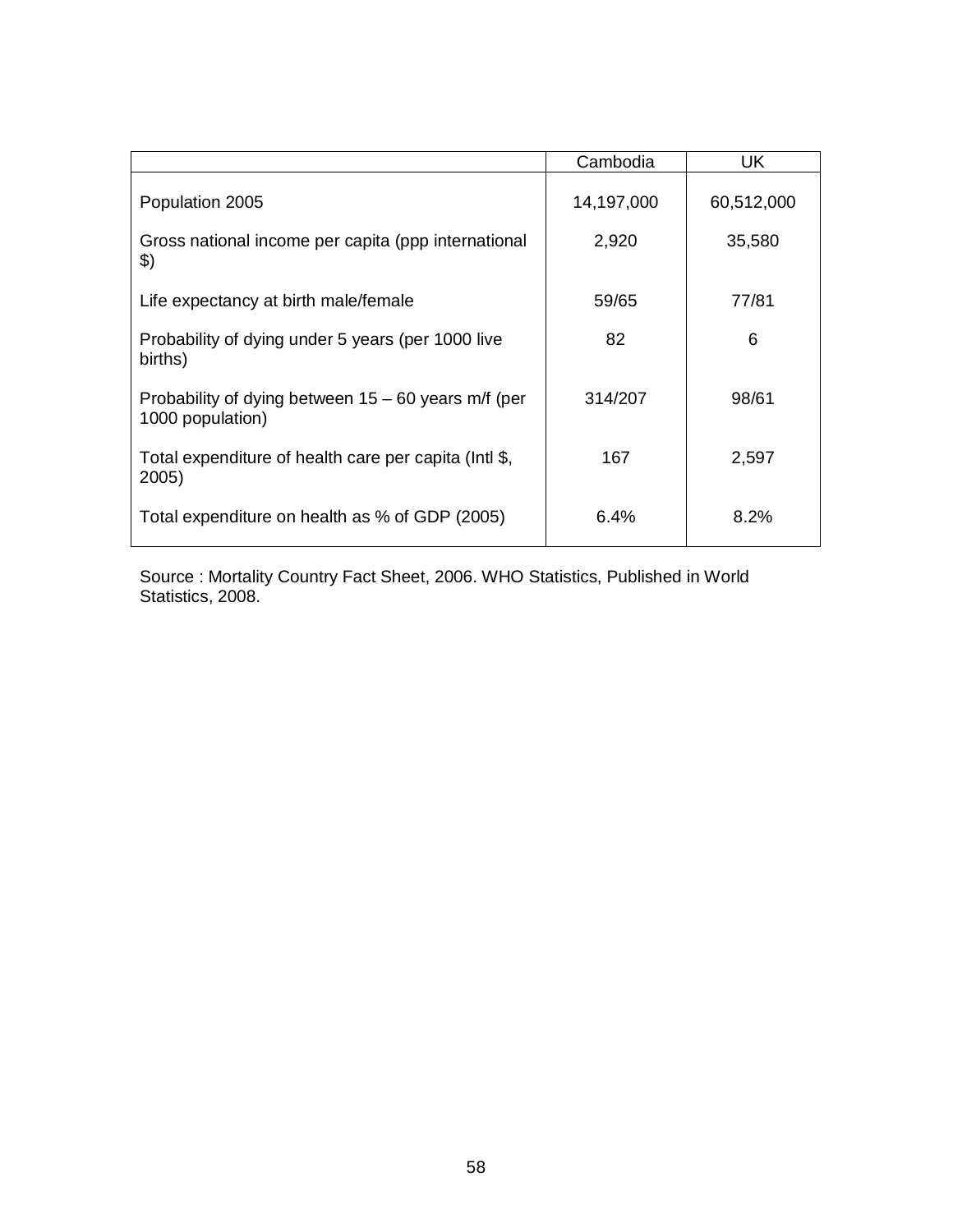### **Appendix 2**

# **Reported cases (from WHO vaccine-preventable diseases monitoring system) in 2000 and 2006**

| Type of case       | 2000                     | 2006 |
|--------------------|--------------------------|------|
| Diphtheria         |                          |      |
| Measles            | 12,237                   | 188  |
| <b>Mumps</b>       | $\blacksquare$           |      |
| Pertussis          | 2,068                    | 474  |
| Polio*             | O                        |      |
| Rubella            | $\overline{\phantom{0}}$ | 508  |
| Tetanus (neonatal) | 295                      | 69   |
| Yellow fever       | -                        |      |

- Polio refers to all polio cass (indigenous and imported), including polio cases caused by vaccine derived polio viruses. It does not include vaccine associated paralytic polio and cases of non polio acute flaccid paralysis.
- Cambodia was certified as polio free in October 2000, with no cases of poliomyelitis since March 1997, and a surveillance system for acute flaccid paralysis (AFP) which meets the required international standard.

The immunisation schedule is

| <b>BCG</b><br><b>Birth</b><br>DTwP (Diptheria and tetanus toxoid with<br>6, 10 and 14 weeks<br>whole cell pertussis vaccine)<br>Hep B (sequelae of hepatoma and<br>$1 - 7$ days<br>cirrhosis)<br><b>Measles</b><br>$9 - 11$ months<br>OPV (Oral Polio Vaccine)<br>6, 10 and 14 weeks<br>$1^{st}$ contact; + 1 + 6 months + 1, + 1 year<br>TT (tetanus toxoid) | <b>Vaccine</b>            | When given      |
|---------------------------------------------------------------------------------------------------------------------------------------------------------------------------------------------------------------------------------------------------------------------------------------------------------------------------------------------------------------|---------------------------|-----------------|
|                                                                                                                                                                                                                                                                                                                                                               | Vitamin A supplementation | $6 - 59$ months |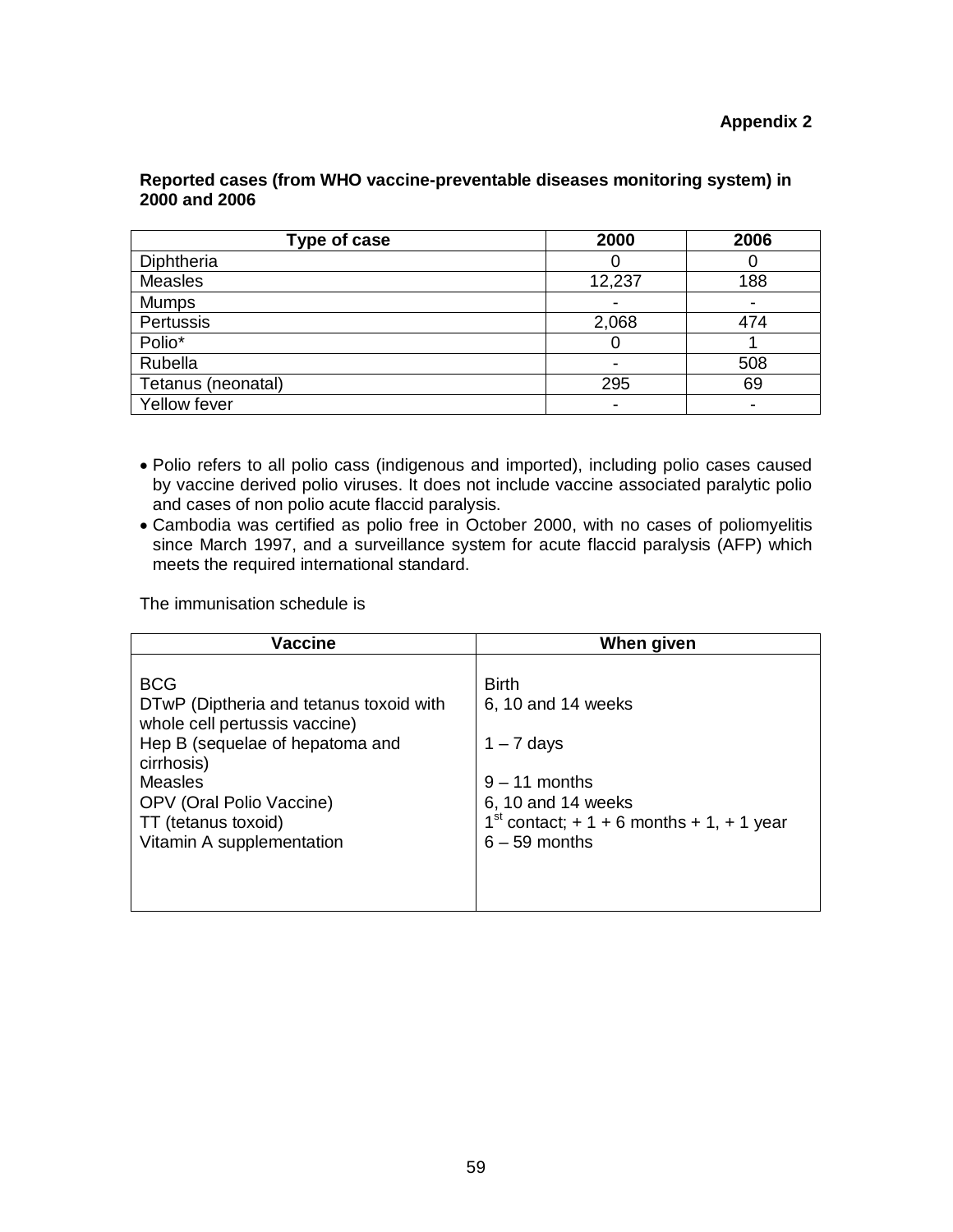# **Appendix 3**

# **Underlying causes of death in children under 1 year and 1 – 4 years in England and Wales, 2005**

|                                | <b>Number</b> | $\frac{0}{0}$ |
|--------------------------------|---------------|---------------|
| Deaths under 28 days           | 2227          | 68.3%         |
| Deaths 28 days to under 1 year | 1032          | 31.7%         |
| Total deaths                   | 3259          | 100%          |

*Source : ONS, Series DH2, No. 32,*

# **Live births, still births and infant deaths by ONS cause groups, 2005**

|                               |                | <b>Births</b><br>Number  | Rates (1)              |           |                              |                   |        |  |
|-------------------------------|----------------|--------------------------|------------------------|-----------|------------------------------|-------------------|--------|--|
| Cause group                   | Live<br>births | Still-<br>births         | Still-<br><b>birth</b> | Perinatal | Neonatal                     | Post-<br>neonatal | Infant |  |
| All causes                    | 645,881        | 3,484                    | 5.4                    | 7.9       | 3.4                          | 1.5               | 4.9    |  |
| Congenital anomalies          |                | 493                      | 0.8                    | 1.4       | 0.9                          | 0.4               | 1.3    |  |
| Antepartum infections         |                | 32                       | 0.0                    | 0.1       | 0.1                          | 0.0               | 0.1    |  |
| Immaturity related conditions |                |                          |                        | 1.6       | 2.0                          | 0.2               | 2.2    |  |
| Asphyxia, anoxia or trauma    |                |                          |                        |           |                              |                   |        |  |
| (intrapartum)                 |                | 101                      | 0.2                    | 0.4       | 0.3                          | 0.0               | 0.3    |  |
| <b>External conditions</b>    |                | 7                        | 0.0                    | 0.0       | 0.0                          | 0.1               | 0.1    |  |
| <b>Infections</b>             |                |                          |                        | 0.0       | 0.0                          | 0.2               | 0.3    |  |
| Other specific conditions     |                | 208                      | 0.3                    | 0.3       | 0.0                          | 0.0               | 0.1    |  |
| Asphyxia, anoxia or trauma    |                |                          |                        |           |                              |                   |        |  |
| (antepartum)                  |                | 930                      | 1.4                    | 1.4       | $\overline{\phantom{a}}$     |                   |        |  |
| Remaining antepartum deaths   |                | 1,630                    | 2.5                    | 2.5       | $\qquad \qquad \blacksquare$ | ٠                 | ٠      |  |
| Sudden infant deaths          |                | $\overline{\phantom{a}}$ |                        | 0.0       | 0.0                          | 0.2               | 0.3    |  |
| Other conditions              |                | 83                       | 0.1                    | 0.1       | 0.0                          | 0.3               | 0.3    |  |

Stillbirths and perinatal deaths per 1000 live births and stillbirths.

Neonatal, postneonatal and infant deaths per 1,000 live births

*Source : Table 7, Dataset HSQ32PTZ*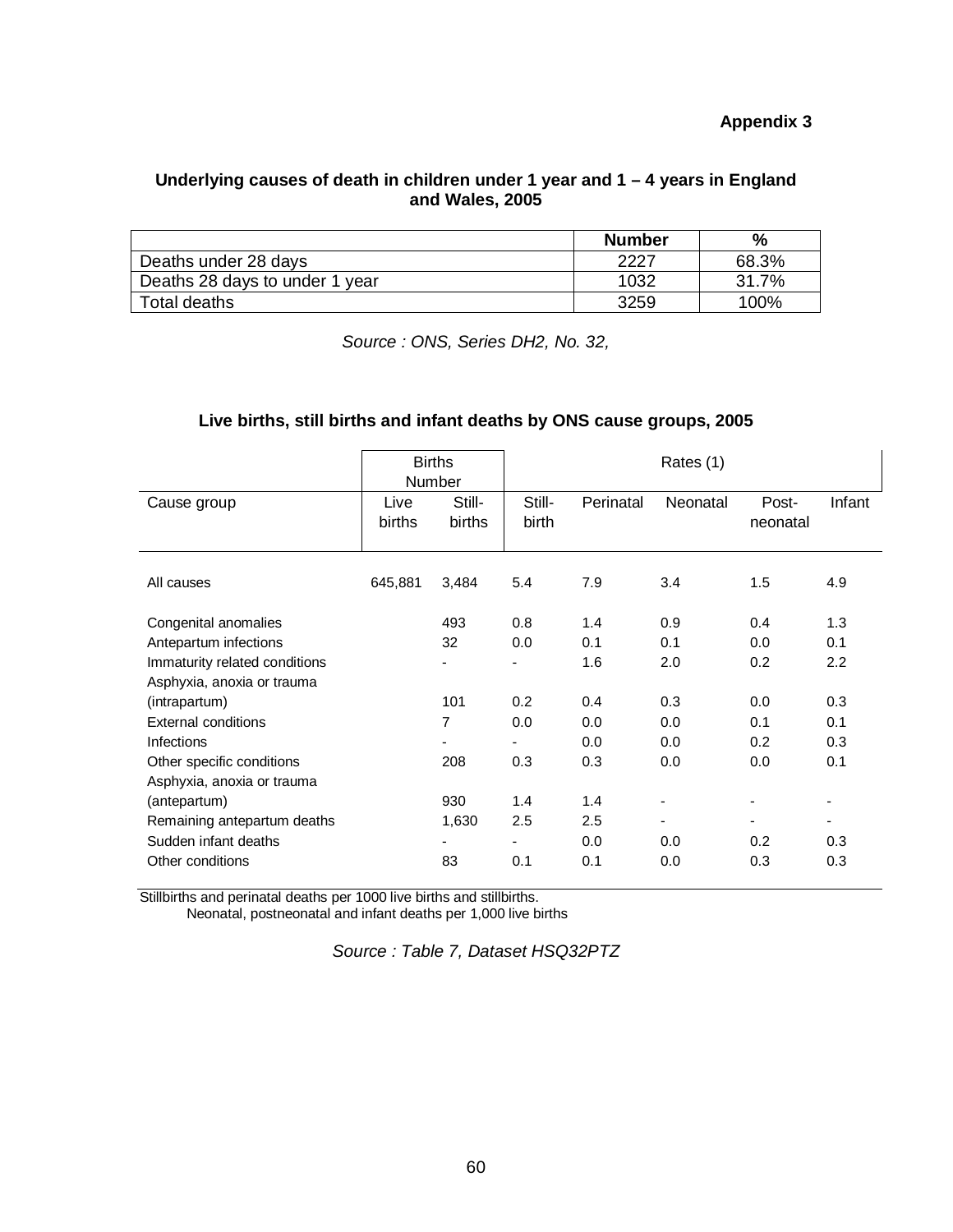### **Causes of death in children under 5 in England and Wales, 2005**

| Causes of death in children aged 28 days to $\lt 1$ year and $1 - 4$ years. |             |               |  |  |
|-----------------------------------------------------------------------------|-------------|---------------|--|--|
|                                                                             | Age 28 days | $1 - 4$ years |  |  |
|                                                                             | - 1 year    |               |  |  |
| <b>Total Deaths</b>                                                         | 1032        | 501           |  |  |
| Infection                                                                   | 60 5.8%     | 52 10.4%      |  |  |
| Diseases of nervous system                                                  | 75 7.3%     | 58 11.6%      |  |  |
| <b>Neoplasms</b>                                                            | 13 1.3%     | 65 13.0%      |  |  |
| Circulatory                                                                 | 41 4.0%     | 35 7.0%       |  |  |
| Respiratory                                                                 | 62 6.0%     | 21 4.2%       |  |  |
| Perinatal                                                                   | 192 19.6%   | 6 1.2%        |  |  |
| <b>Congenital Malformations</b>                                             | 231 22.4%   | 41 8.2%       |  |  |
| Symptoms, signs, abnormal biochemistry                                      | 234 22.7%   | 12 2.4%       |  |  |
| External                                                                    | 44 4.3%     | 65 13.0%      |  |  |
| Other                                                                       | 98 7.7%     | 146 29.1%     |  |  |

*Source : Mortality Statistics, Series DH2, No. 32 for 2005, Office of National Statistics*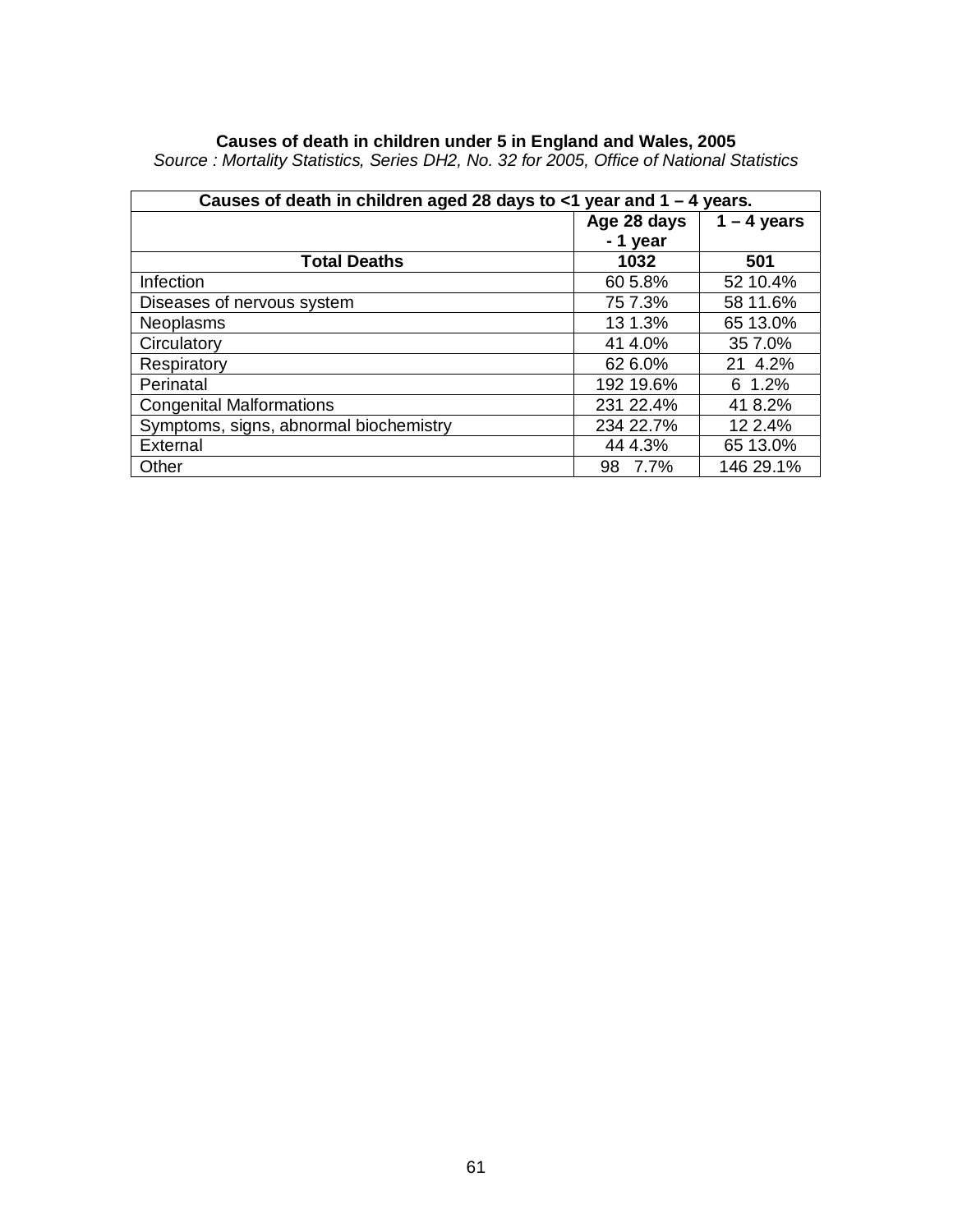# **Appendix 4**

# **Reducing Maternal Mortality**

The 1999 Joint Statement of the World Health Organization (WHO), the United Nations Population Fund (UNFPA), the United Nations Children's Fund (UNICEF), and The World Bank based on 12 years of implementing Safe Motherhood that identified the following as the main causes of death in developing countries.

Key elements of this were : -

80% of all maternal deaths world-wide are the direct result of complications arising during pregnancy, delivery, or the first six weeks after birth.

• The five main causes of maternal mortality are haemorrhage – responsible for about a quarter of all maternal deaths –infections, high blood pressure, obstructed labour and unsafe abortion. The last condition, unsafe abortion, accounts for more than a third of maternal deaths in some parts of the world.

20% of maternal deaths are the result of pre-existing health conditions that are exacerbated by pregnancy or its management.

• One of the most significant of these indirect causes of death is anaemia. Other important indirect causes of death include malaria, hepatitis, heart disease and, increasingly in some settings, HIV/AIDS.

It went on to identify three key areas for action.

#### **Social status of women** :

Safe motherhood can be advanced through respecting existing human rights, through empowering women to make choices in their reproductive lives with the support of their families and communities.

*The report noted that the low social status of women in developing countries is an important factor underlying maternal mortality. Low social status limits women's access to economic resources and basic education, impeding their ability to make informed decisions on childbearing, health and nutrition. Poor nutrition before and during pregnancy contributes to poor health, obstetric problems, and poor pregnancy outcomes for both women and their newborns*.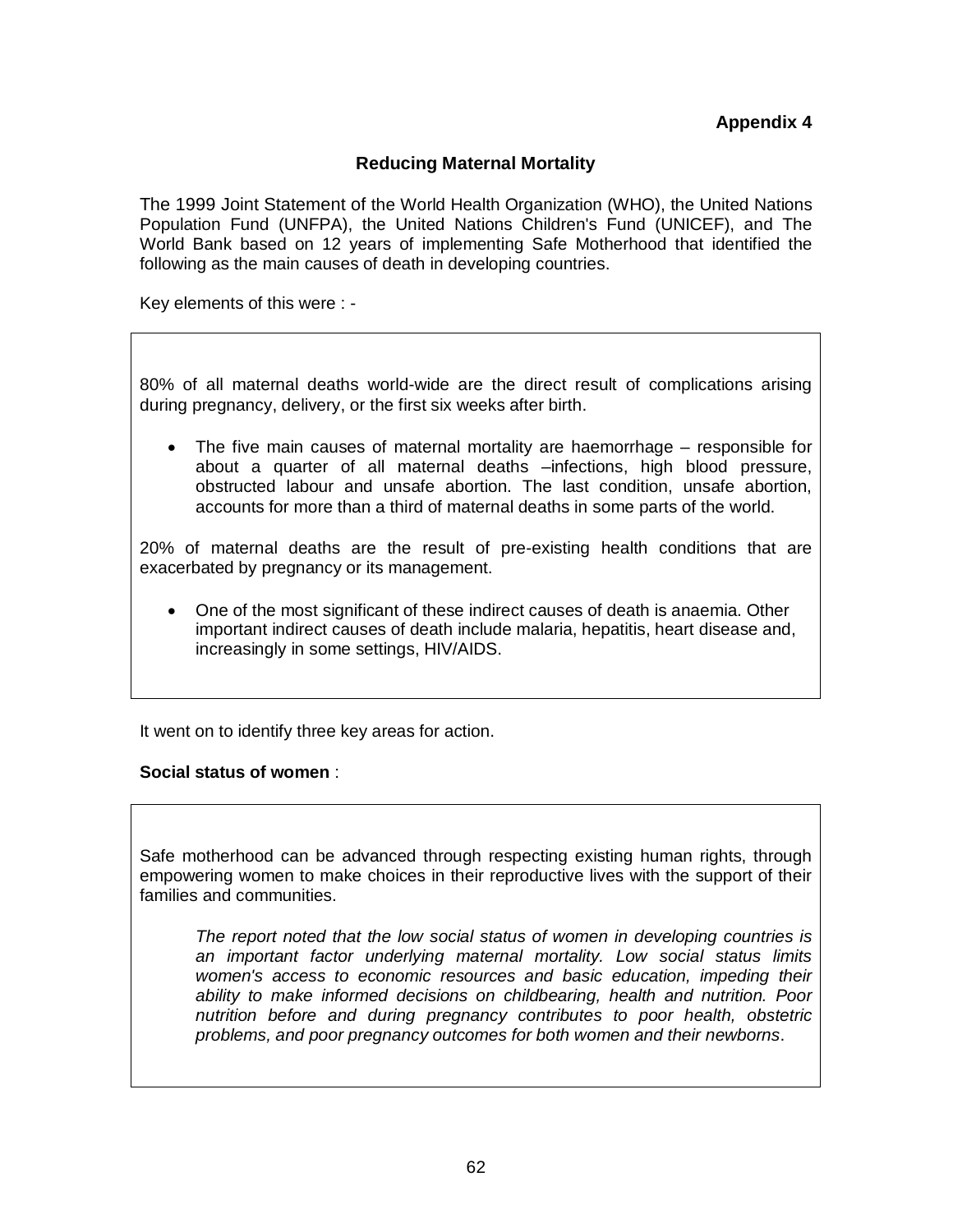### **Attended skilled delivery** :

The access to and quality of maternal health services need to be improved. All deliveries should be overseen by skilled attendants and essential care should be available when obstetric complications arise.

The joint Statement indicated that a ready supply of health providers with essential midwifery skills, backed up by referral services for complications, is critical in preventing maternal deaths.

*When the joint Statement was made only 53% of deliveries in developing countries were attended by a health professional, and only 40% took place in a hospital or health centre. Some 15% of women who become pregnant experience life-threatening complications that require emergency care. Some 40% of pregnant women need professional care for a pregnancy-related complication.*

# **Preventing unwanted pregnancies** :

Women need to be able to choose if and when to become pregnant, through ensured access to voluntary family planning information and services.

*As many as half of all pregnancies are unplanned and a quarter are unwanted. Prevention of unwanted pregnancies is one of the key strategies for reducing maternal mortality. Thus, in addition to midwifery and referral services, there is also a need to provide client-centred family planning services with safe and effective contraceptive methods and counselling.* 

*"Motherhood cannot be safe until women are allowed to be more than mothers and properly valued and respected by their families and by society," said Dr Nafis Sadik, Executive Director of UNFPA. "Discrimination against women and girls in terms of nutrition, health care, education, and employment opportunities must be eliminated, and access to reproductive health, including family planning information and services, must be guaranteed."*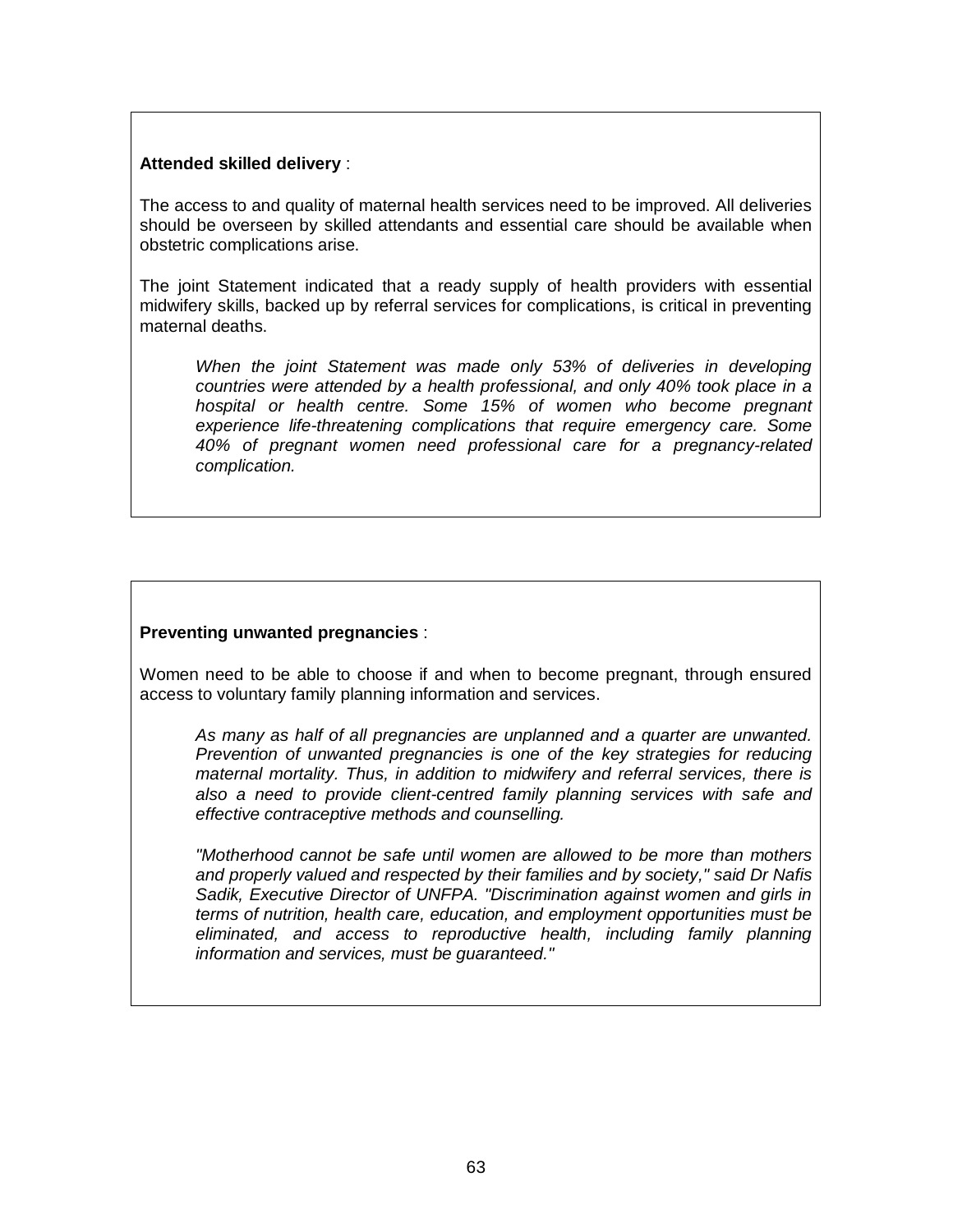# **Reducing Maternal Mortality**

Information about the position in the UK comes from the "Seventh Report of the Confidential Enquiries into Maternal and Child Health, December 2007. "Saving Mothers Lives : Reviewing maternal deaths to make motherhood safer 2003-2005"

#### **Definitions**

**Maternity** : Maternities are defined as the number of pregnancies that result in a live birth at any gestation or stillbirths occurring at or after 24 weeks' completed gestation

**Maternal Mortality** : The ninth and tenth revisions of the International Classification of Diseases, Injuries and Causes of Death, (ICD9/10) define a maternal death as "the death of a woman while pregnant or within 42 days of termination of pregnancy, from any cause related to or aggravated by the pregnancy or its management, but not from accidental or incidental causes".

**Maternal Mortality Ratio** : The international definition of the maternal mortality ratio (MMR) is the number of *Direct* and *Indirect (see below)* deaths per 100,000 live births.

### **Other related definitions**

**Direct<sup>\*</sup>** Deaths resulting from obstetric complications of the pregnant state (pregnancy, labour and puerperium), from interventions, omissions, incorrect treatment, or from a chain of events resulting from any of the above.

*Indirect\** Deaths resulting from previous existing disease, or disease that developed during pregnancy and which was not due to direct obstetric causes, but which was aggravated by the physiologic effects of pregnancy.

*Late\*\** Deaths occurring between 42 days and one year after abortion, miscarriage or delivery that are due to *Direct* or *Indirect* maternal causes.

*Coincidental* **(Fortuitous)\*\*\*** Deaths from unrelated causes which happen to occur in pregnancy or the puerperium.

**Pregnancy-related deaths\*\*** Deaths occurring in women while pregnant or within 42 days of termination of pregnancy, irrespective of the cause of the death.

† This term includes delivery, ectopic pregnancy, miscarriage or termination of pregnancy.

\*\*\* ICD 9/10 classifi es these deaths as *Fortuitous* but the Enquiry prefers to use the term *Coincidental* as it is a more accurate description. The Enquiry also considers deaths from *Late Coincidental* causes.

 $*$  ICD 9

<sup>\*\*</sup> ICD 10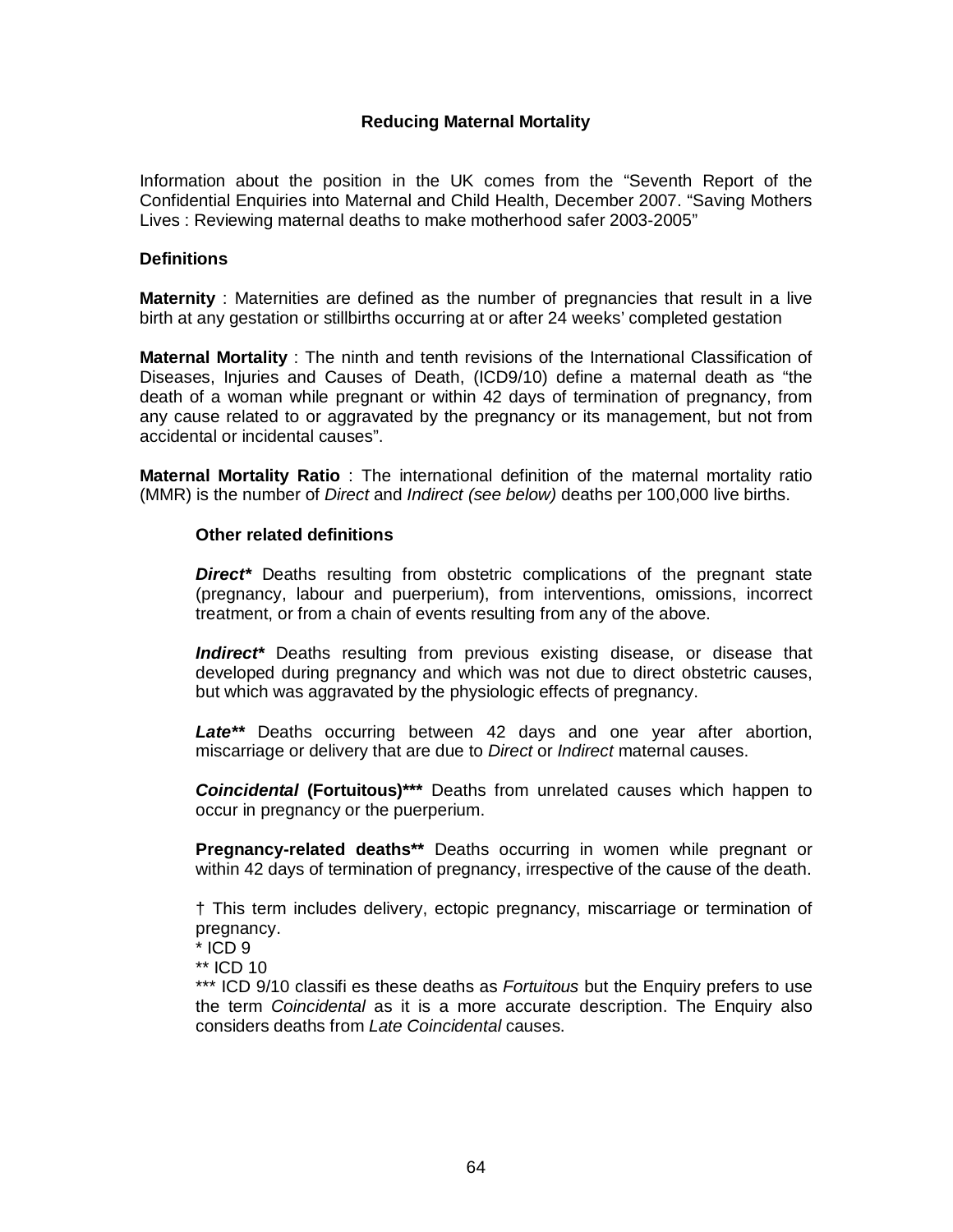# **Maternal Mortality in England**

A maternal death is rare in England and the maternal mortality rate 2003 – 2005 is low at around 7/100,000 maternities. (The rate used here is that recorded from death certification).

In the UK important causes of maternal death were : -

- More than half of all the women who died from *Direct* or *Indirect* causes, for whom information was available, were either overweight or obese. More than 15% of all women who died from *Direct* or *Indirect* causes were morbidly or super morbidly obese.
- The commonest cause of *Direct* death was again thromboembolism. Despite apparent slight rises in rates of death from thromboembolism, pre-eclampsia/ eclampsia and genital tract sepsis and apparent slight declines in rates of death from haemorrhage and direct uterine trauma, none of these differences were statistically significant. There has also been an apparently inexplicable rise in deaths from amniotic fl uid embolism, a rare and largely unavoidable condition.
- Cardiac disease was the most common cause of *Indirect* deaths as well as of maternal deaths overall. In the main this reflects the growing incidence of acquired heart disease in younger women related to less healthy diets, smoking, alcohol and the growing epidemic of obesity.

# **Maternal mortality and its causes in developing countries**

In many countries of the world the Maternal Mortality Ratio is difficult to measure due to the lack of death certificate data (should it exist at all) as well as a lack of basic denominator data, as baseline vital statistics are also not available or unreliable. The recent World Health Organisation publication "Beyond The Numbers [\(http://www.who.int/reproductive-health/publications/btn/\)](http://www.who.int/reproductive-health/publications/btn/) reviewing maternal deaths and disabilities to make pregnancy safer"4 contains a more detailed examination and evaluation of the problems in both determining a baseline MMR or interpreting what it actually means in helping to address the problems facing pregnant women in most developing countries.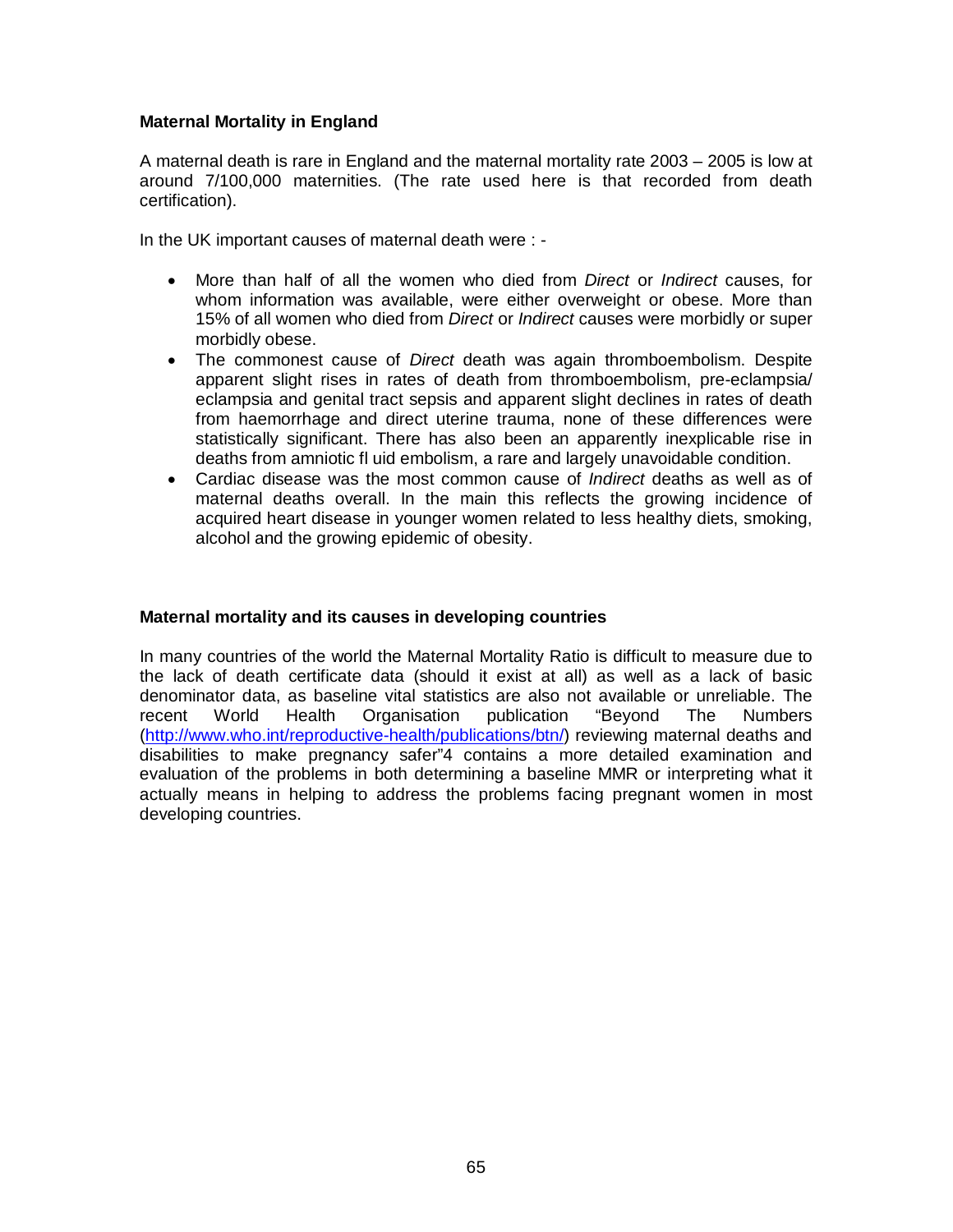# **Appendix 5**

# **Induced Abortions in Cambodia**

# Source : Cambodia Demographic and Health Survey 2000

| Table 6.1 Number of induced abortions.                                                          |                                                                         |         |         |         |      |                |              |               |
|-------------------------------------------------------------------------------------------------|-------------------------------------------------------------------------|---------|---------|---------|------|----------------|--------------|---------------|
| Percent distribution of women by number of induced abortion during their lifetime, according to |                                                                         |         |         |         |      |                |              |               |
|                                                                                                 | background characteristics, Cambodia 2000<br><b>Number of abortions</b> |         |         |         |      |                |              |               |
| <b>Background</b><br><b>Characteristic</b>                                                      | No abortion                                                             |         |         | 3       | $4+$ | <b>Missing</b> | <b>Total</b> | <b>Number</b> |
| Age                                                                                             |                                                                         |         |         |         |      |                |              |               |
| $15 - 19$                                                                                       | 100.0                                                                   | 0.0     | 0.0     | 0.0     | 0.0  | 0.0            | 100.0        | 3,618         |
| $20 - 24$                                                                                       | 98.4                                                                    | 1.5     | 0.1     | 0.0     | 0.0  | 0.0            | 100.0        | 1,982         |
| $25 - 29$                                                                                       | 95.8                                                                    | 3.0     | 0.6     | 0.1     | 0.0  | 0.4            | 100.0        | 2,118         |
| $30 - 34$                                                                                       | 92.8                                                                    | 5.3     | 0.9     | 0.1     | 0.2  | 0.6            | 100.0        | 2,195         |
| $35 - 39$                                                                                       | 90.9                                                                    | 5.6     | 1.7     | 0.2     | 0.5  | 1.1            | 100.0        | 2,168         |
| $40 - 44$                                                                                       | 91.0                                                                    | 5.2     | 1.8     | 0.9     | 0.3  | 0.8            | 100.0        | 1,847         |
| 45 - 49                                                                                         | 91.3                                                                    | 4.7     | 1.7     | 0.7     | 0.4  | 1.2            | 100.0        | 1,425         |
|                                                                                                 | Number of living children (including current pregnancy)                 |         |         |         |      |                |              |               |
| 0                                                                                               | 99.8                                                                    | 0.2     | 0.1     | 0.0     | 0.0  | 0.0            | 100.0        | 5,576         |
| 1                                                                                               | 96.0                                                                    | 3.3     | 0.6     | 0.0     | 0.0  | 0.1            | 100.0        | 1,648         |
| 2                                                                                               | 93.3                                                                    | 5.0     | 1.2     | 0.1     | 0.0  | 0.2            | 100.0        | 1,972         |
| 3                                                                                               | 92.0                                                                    | 4.7     | 1.5     | 0.2     | 0.4  | 1.1            | 100.0        | 1,783         |
| 4                                                                                               | 89.6                                                                    | 6.3     | 1.5     | 0.8     | 0.4  | 1.4            | 100.0        | 1,437         |
| 5                                                                                               | 91.1                                                                    | 5.4     | 1.8     | 0.4     | 0.4  | 0.9            | 100.0        | 1,130         |
| 6+                                                                                              | 91.0                                                                    | 5.4     | 1.5     | 0.6     | 0.4  | 1.2            | 100.0        | 1,805         |
| <b>Residence</b>                                                                                |                                                                         |         |         |         |      |                |              |               |
| Urban                                                                                           | 94.4                                                                    | 3.4     | 0.9     | 0.3     | 0.3  | 0.7            | 100.0        | 2,692         |
| Rural                                                                                           | 95.2                                                                    | 3.2     | 0.9     | 0.2     | 0.1  | 0.5            | 100.0        | 12,659        |
| Region                                                                                          |                                                                         |         |         |         |      |                |              |               |
| <b>Banteay Mean Chey</b>                                                                        | 95.3                                                                    | 2.6     | $0.8\,$ | $0.0\,$ | 0.1  | 1.2            | 100.0        | 672           |
| Kompong Cham                                                                                    | 93.8                                                                    | 4.5     | $1.2$   | 0.1     | 0.1  | 0.2            | 100.0        | 1,961         |
| Kompong Chhang                                                                                  | 97.4                                                                    | 1.6     | 0.5     | 0.2     | 0.2  | 0.1            | 100.0        | 583           |
| Kompong Spueu                                                                                   | 99.3                                                                    | 0.4     | 0.1     | $0.0\,$ | 0.0  | 0.1            | 100.0        | 725           |
| Kompong Thum                                                                                    | 98.8                                                                    | $0.5\,$ | 0.0     | 0.0     | 0.0  | 0.7            | 100.0        | 777           |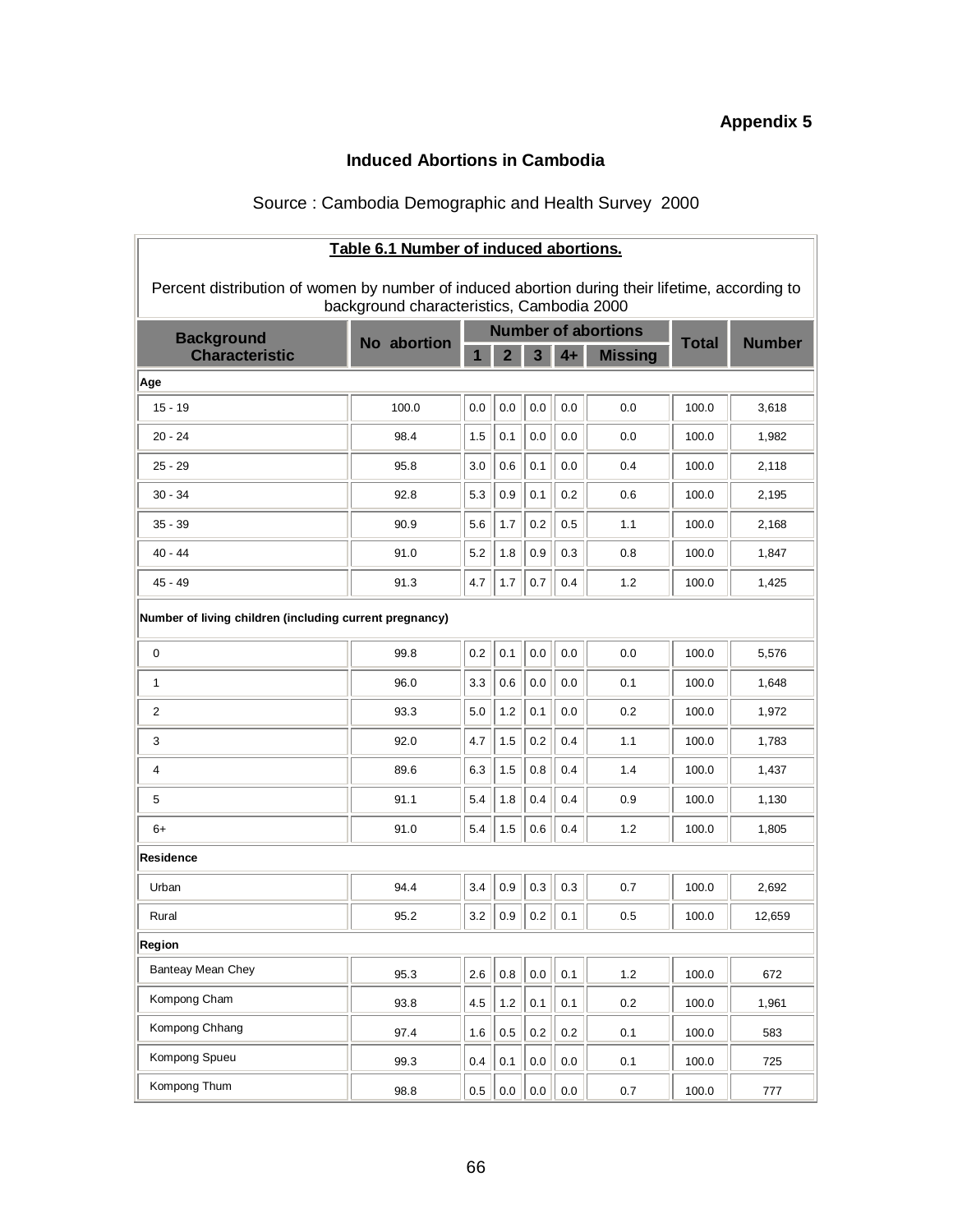| Kandal                                      | 95.3 | 3.6 | 0.2 | 0.5     | 0.1 | 0.2 | 100.0 | 1,469  |
|---------------------------------------------|------|-----|-----|---------|-----|-----|-------|--------|
| Kaoh Khong                                  | 96.0 | 2.9 | 0.2 | 0.1     | 0.1 | 0.7 | 100.0 | 147    |
| Phnom Penh                                  | 93.3 | 4.8 | 1.0 | 0.4     | 0.2 | 0.3 | 100.0 | 1,657  |
| Prey Veang                                  | 96.1 | 2.7 | 0.5 | 0.4     | 0.1 | 0.2 | 100.0 | 1,272  |
| Pousat                                      | 95.2 | 3.2 | 0.9 | 0.1     | 0.0 | 0.6 | 100.0 | 433    |
| Svay Rieng                                  | 89.7 | 6.6 | 1.5 | 0.1     | 0.5 | 1.6 | 100.0 | 688    |
| Takaev                                      | 96.7 | 2.3 | 0.3 | 0.1     | 0.0 | 0.5 | 100.0 | 1,107  |
| Bat Dambang/Krong Pailin                    | 90.0 | 6.1 | 2.7 | 0.5     | 0.6 | 0.0 | 100.0 | 1,084  |
| Kampot /Krong Kaeb/ Krong<br>Preah Sihanouk | 95.7 | 1.6 | 0.9 | 0.1     | 0.0 | 1.7 | 100.0 | 999    |
| Preah Vihear/Stueng<br>Straeng/Kracheh      | 94.9 | 2.9 | 1.2 | 0.5     | 0.1 | 0.4 | 100.0 | 582    |
| Mondol Kiri / Rotanak Kiri                  | 98.0 | 1.0 | 0.2 | 0.2     | 0.3 | 0.4 | 100.0 | 161    |
| Siem Reap/Otadar Mean Chey                  | 96.6 | 1.5 | 0.8 | 0.0     | 0.4 | 0.7 | 100.0 | 1,036  |
| Education                                   |      |     |     |         |     |     |       |        |
| No education                                | 94.5 | 2.8 | 1.0 | 0.2     | 0.2 | 0.4 | 100.0 | 4,338  |
| Primary                                     | 94.4 | 3.7 | 0.8 | $0.2\,$ | 0.2 | 0.7 | 100.0 | 8,376  |
| Secondary and higher                        | 96.2 | 2.6 | 0.6 | 0.4     | 0.1 | 0.0 | 100.0 | 2,637  |
| Specific project area                       |      |     |     |         |     |     |       |        |
| CDCP                                        | 95.2 | 3.0 | 0.9 | 0.3     | 0.2 | 0.4 | 100.0 | 8,319  |
| <b>BHSP</b>                                 | 94.8 | 3.6 | 0.8 | 0.2     | 0.2 | 0.5 | 100.0 | 5,610  |
| Total                                       | 95.0 | 3.2 | 0.9 | 0.2     | 0.2 | 0.5 | 100.0 | 15,351 |